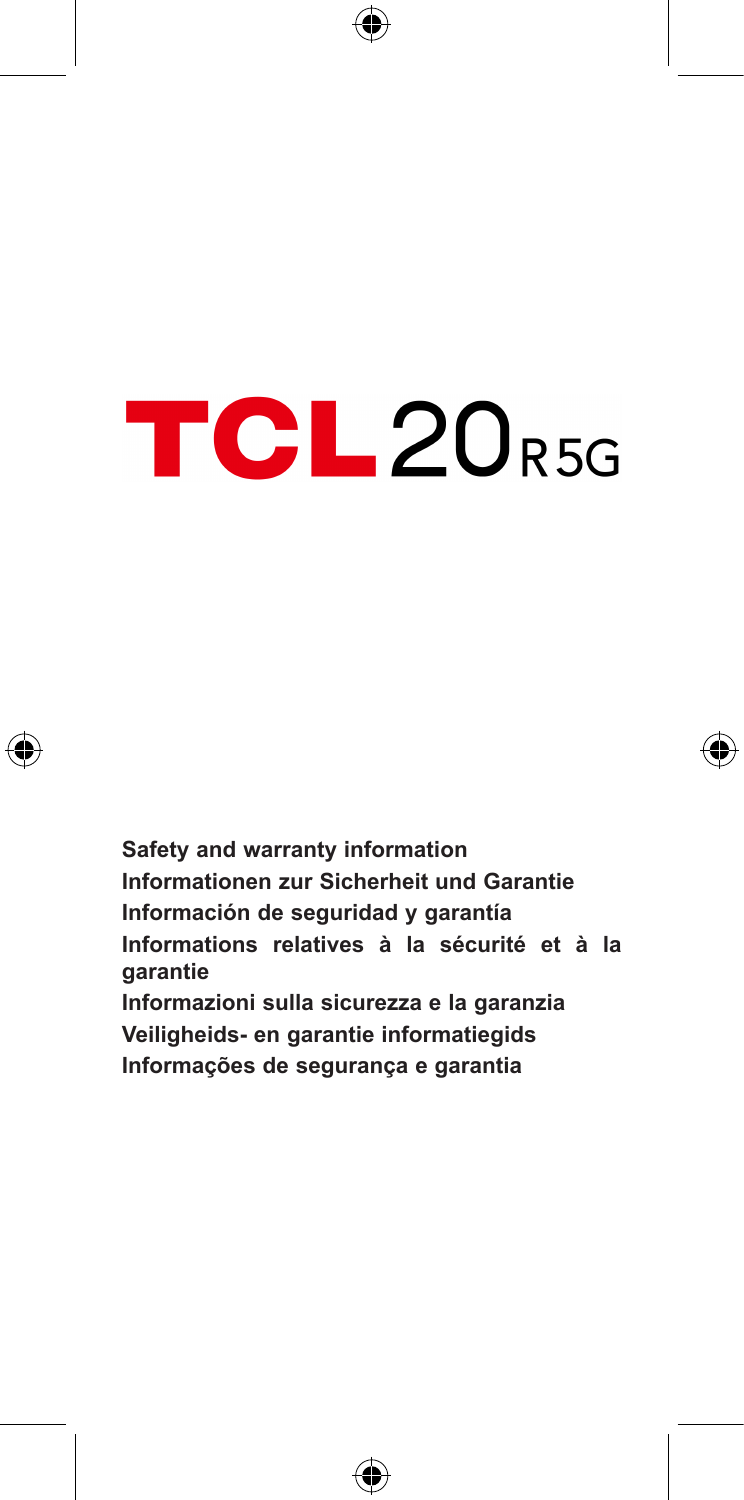#### **EN**

### **Safety and warranty information**

#### **Safety and use**

Please read this chapter carefully before using your phone. The manufacturer disclaims any liability for damage, which may result as a consequence of improper use or use contrary to the instructions contained herein.

Do not use your phone when the vehicle is not safely parked. Using a hand-held phone while driving is illegal in many countries.

Comply with restrictions on use specific to certain places (hospitals, planes, gas stations, schools, etc.).

Switch the phone off before boarding an aircraft.

Switch the phone off when you are in health care facilities, except in designated areas.

Strictly obey all signs and instructions posted in a fuel depot, petrol station, or chemical plant, or in any potentially explosive atmosphere when operate your phone.

Please consult your doctor and the device manufacturer to determine if operation of your phone may interfere with the operation of your medical device. When the phone is switched on, it should be kept at least 15 cm from any medical device such as a pacemaker, a hearing aid, or an insulin pump, etc.

Do not let children use the phone and/or play with the phone and accessories without supervision.

To reduce exposure to radio waves, it is recommended:

- To use the phone under good signal reception conditions as indicated on its screen (four or five bars);
- To use a hands-free kit;
- To make reasonable use of the phone, particularly for children and adolescents, for example by avoiding night calls and limiting the frequency and duration of calls;
- Keep the phone away from the belly of pregnant women or the lower abdomen of adolescents.

Do not allow your phone to be exposed to adverse weather or environmental conditions (moisture, humidity, rain, infiltration of liquids, dust, sea air, etc.). The manufacturer's recommended operating temperature range is 0°C (32°F) to 40°C (104°F). At over 40°C (104°F) the legibility of the phone's display may be impaired, though this is temporary and not serious.

#### **PROTECT YOUR HEARING**



 To prevent possible hearing damage, do not listen at high volume levels for long periods. Exercise caution when holding your phone near your ear while the loudspeaker is in use.

Use only batteries, battery chargers, and accessories which are compatible with your phone model.



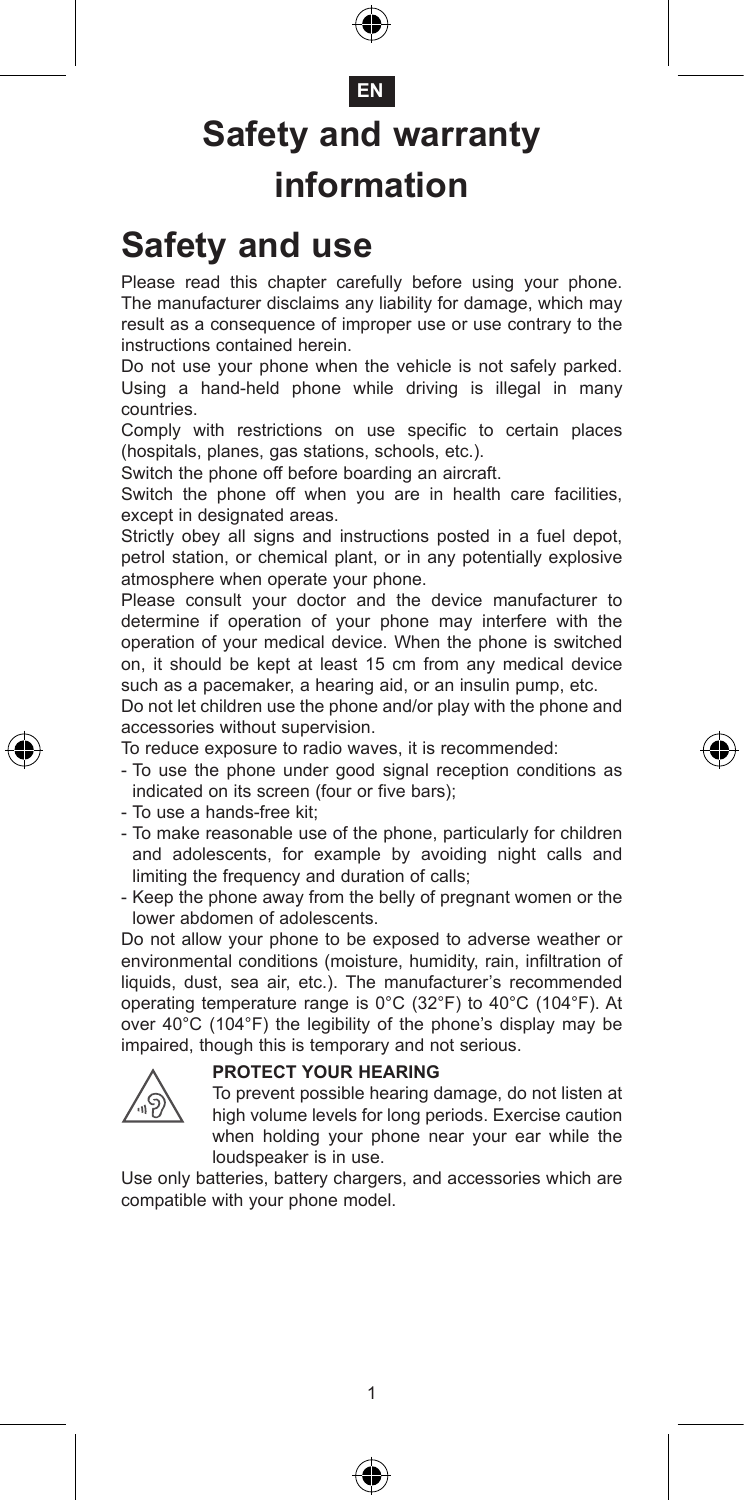





Hi-Res TCL 20 R 5G has been awarded Hi-Res Audio certification.

AUDIO Hi-Res Audio gives you an audio quality that exceeds that of a CD and is close to that of the studio recording.

**Notice**:

 High-Resolution Audio requires a compatible headset, you may need to purchase Hi-Res Audio certified headset.

### **Regulatory information**

Hereby, TCL Communication Ltd. declares that the radio equipment of type TCL T767H is in compliance with Directive 2014/53/EU. The full text of the EU declaration of conformity is available at the following internet address: www.tcl.com/global/en/service-support-mobile/eu-doc.html.

### **SAR and radio waves**

This device meets international guidelines for exposure to radio waves.

The radio wave exposure guidelines use a unit of measurement known as the Specific Absorption Rate, or SAR. The SAR limit for mobile devices is 2 W/kg for Head SAR and Body-worn SAR, and 4 W/kg for Limb SAR.

| Maximum SAR for this model and conditions under<br>which it was recorded |                            |           |  |  |  |  |
|--------------------------------------------------------------------------|----------------------------|-----------|--|--|--|--|
| <b>Head SAR</b>                                                          | (CA 3A-8A) + Wi-Fi 2.4GHz  | 1.65 W/ka |  |  |  |  |
| Body-worn<br><b>SAR (5 mm)</b>                                           | (DC 3A N7A) + Wi-Fi 5GHz   | 1.67 W/ka |  |  |  |  |
| I imh<br><b>SAR</b><br>(0mm)                                             | LTE Band 38 + Wi-Fi 2.4GHz | 3.18 W/kg |  |  |  |  |

For more information, you can go to tcl.com.



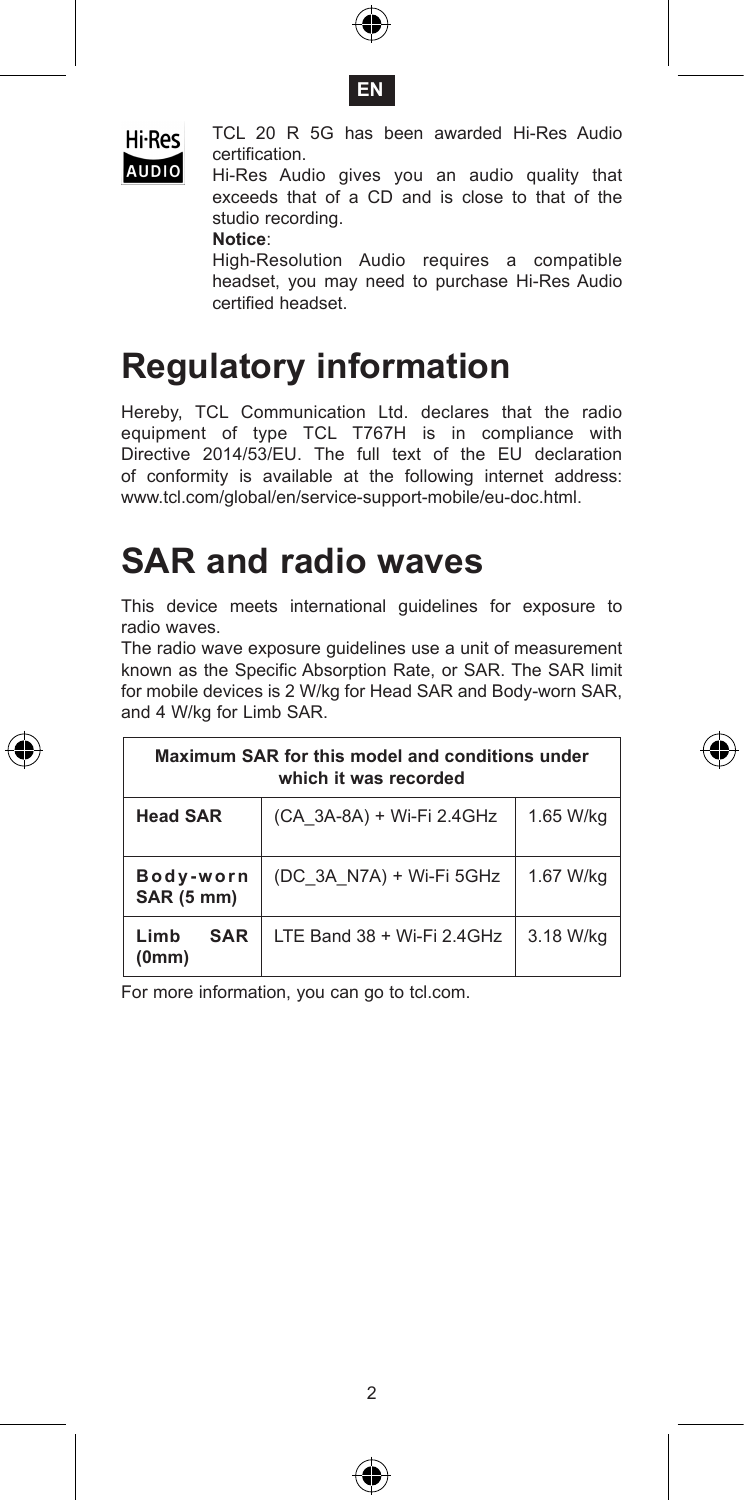



### **Frequency bands and maximum radio-frequency power**

This radio equipment operates with the following frequency bands and maximum radio-frequency power: GSM 900MHz: 33.5 dBm GSM 1800MHz: 30 dBm UMTS B1/8 (2100/900MHz): 24.5 dBm LTE FDD B1/3/8/20/28 (2100/1800/900/800/700MHz): 24.5 dBm LTE FDD B7 (2600MHz): 23 dBm LTE TDD B38/40 (2600/2300MHz): 24 dBm 5G NR FDD n1/n3/n8/n28 (2100/1800/900/700MHz): 24 dBm 5G NR FDD n7 (2600MHz): 21 dBm 5G NR TDD n40/n78 (2300/3500): 24dBm Bluetooth 2.4GHz band: 6.57 dBm Bluetooth LE 2.4GHz band: -5.77 dBm 802.11 b/g/n 2.4GHz band: 15.33 dBm 802.11 a/n/ac 5.0GHz band: 13.09 dBm NFC 13.56 MHz: -18.586 dBuA/m at 10m

• This equipment may be operated in all European countries. The 5150-5350 MHz band is restricted to indoor use only for the following countries:

| $\cdot$   |           |    |    |           |           |           |    |           |
|-----------|-----------|----|----|-----------|-----------|-----------|----|-----------|
| <b>BE</b> | <b>BG</b> | CZ | DK | DE        | EE        | ΙE        | EL | ES        |
| <b>FR</b> | <b>HR</b> | IT | CY | LV        | LT        | LU        | HU | MT        |
| <b>NL</b> | AT        | PL | PT | <b>RO</b> | SI        | <b>SK</b> | FI | <b>SE</b> |
| UK (NI)   | <b>NO</b> | IS | LI | CН        | <b>TR</b> |           |    |           |



| <b>Wicks</b>  | microSD logo is a trademark.                                                                |
|---------------|---------------------------------------------------------------------------------------------|
| Ø             | Bluetooth SIG. Inc. licensed and certificated TCL<br>T767H Bluetooth Declaration ID D056175 |
| <b>COTFI)</b> | Wi-Fi Alliance certificated                                                                 |

### **Battery**

In accordance with air regulations, the battery of your product is not fully charged. Please charge it first.

- Do not attempt to open the battery (due to the risk of toxic fumes and burns).
- For a device with a non-removable battery, do not attempt to eject or replace the battery.
- Do not puncture, disassemble, or cause a short circuit in a battery.
- For a unibody device, do not attempt to open or puncture the back cover.





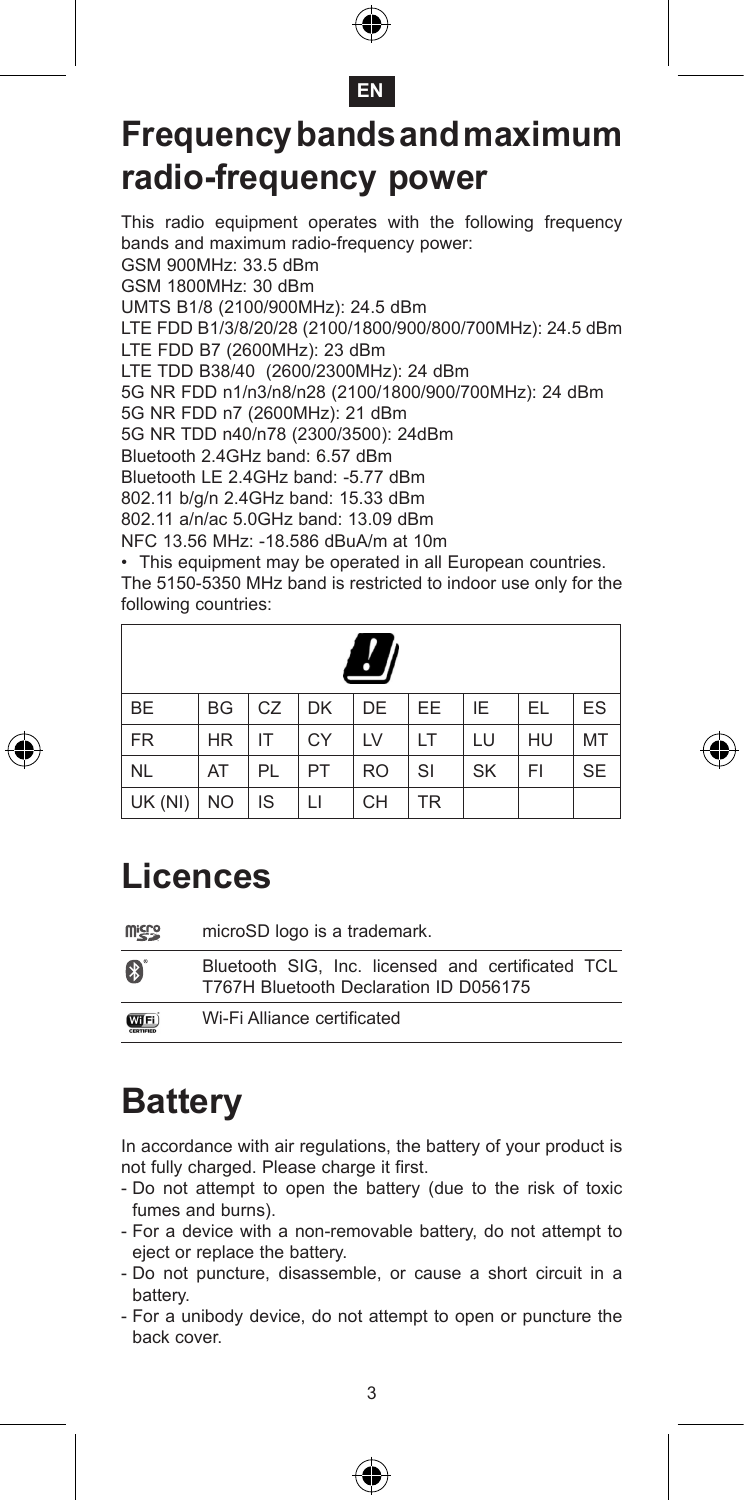



- Do not burn or dispose of a used battery or phone in household rubbish or store it at temperatures above 60°C (140°F), this can result in an explosion or the leakage of flammable liquid or gas. Similarly, subjecting the battery to extremely low air pressure may result in an explosion or the leakage of flammable liquid or gas. Only use the battery for the purpose for which it was designed and recommended. Never use damaged batteries.

**CAUTION**: RISK OF EXPLOSION IF BATTERY IS REPLACED BY AN INCORRECT TYPE. DISPOSE OF USED BATTERIES ACCORDING TO THE INSTRUCTIONS.

### **Charger**

Mains powered chargers will operate within the temperature range of: 0°C (32°F) to 40°C (104°F).

The chargers designed for your phone meet the standard for safety of information technology equipment and office equipment use. They are also compliant with the ecodesign directive 2009/125/EC. Due to different applicable electrical specifications, a charger you purchased in one jurisdiction may not work in another jurisdiction. They should be used for the purpose of charging only.

| Model: UC13                            | Input Voltage:<br>100~240 V             | Input AC Frequency:<br>50/60 Hz |
|----------------------------------------|-----------------------------------------|---------------------------------|
| Output Voltage:<br>5.0V                | Output Current:<br>2.0A                 | Output Power: 10.0 W            |
| Average active<br>efficiency:<br>79.0% | No-load power<br>consumption:<br>0.08 W |                                 |

#### **Waste disposal and recycling**

Phone, accessory and battery must be disposed of in accordance with locally applicable environmental regulations.

This symbol on your phone, the battery, and the accessories means that these products must be taken to:





They will then be recycled, preventing substances being disposed of in the environment.

In European Union countries: These collection points are accessible free of charge. All products with this sign must be brought to these collection points.

In non-European Union jurisdictions: Items of equipment with this symbol are not to be thrown into ordinary bins if your jurisdiction or your region has suitable recycling and collection facilities; instead they are to be taken to collection points for them to be recycled.





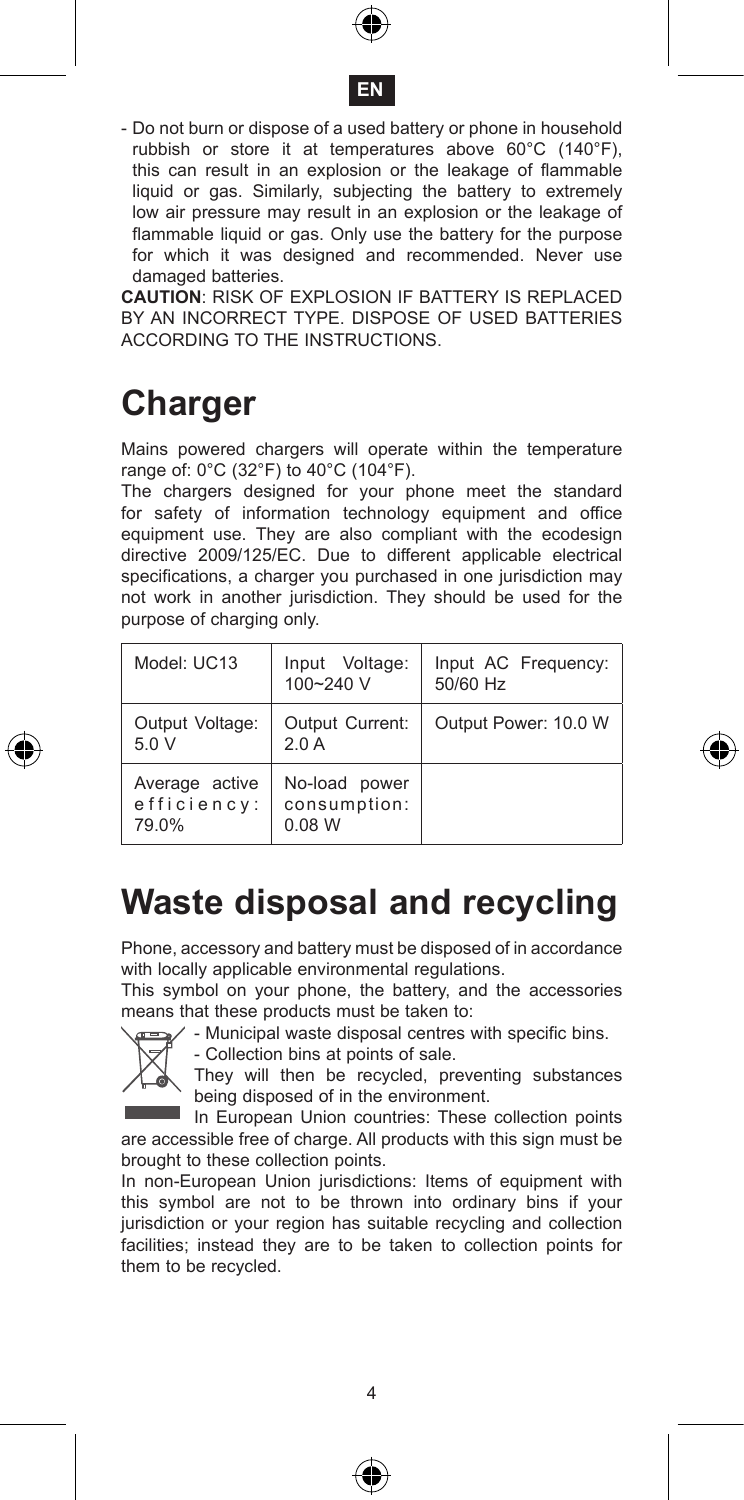

- • **Internet address**: tcl.com
- • **Service Hotline and Repair Center**: Go to our website www. tcl.com/global/en/service-support-mobile/hotline&servicecenter.html, or open Support Center application on your mobile to find your local hotline number and authorized repair center for your country.
- • **Full User Manual**: Please go to tcl.com to download the full user manual of your device. On our website, you will find our FAQ (Frequently Asked Questions) section. You can also contact us by email to ask any questions you may have.
- • **Manufacturer**: TCL Communication Ltd.
- • **Address**: 5/F, Building 22E, 22 Science Park East Avenue, Hong Kong Science Park, Shatin, NT, Hong Kong
- • **Electronic labelling path**: Touch **Settings** > **Regulatory & safety** or press \*#07#, to find more information about labelling (1).

#### **Software update**

The connection costs associated with finding, downloading and installing software updates for your mobile phone's operating system will vary depending on the offer you have subscribed to from your telecommunications operator.

This update procedure involves the handling of your personal data: unique product identifier (IMEI), IP address, product reference (CU reference), product version and network identifier of your telecommunications operator (PLMN).

Updates will be downloaded automatically but their installation will require your approval. Once accepted, the update is installed automatically.

Refusing or forgetting to install an update can affect your phone's performance and, in the event of a security update, expose your phone to security vulnerabilities.





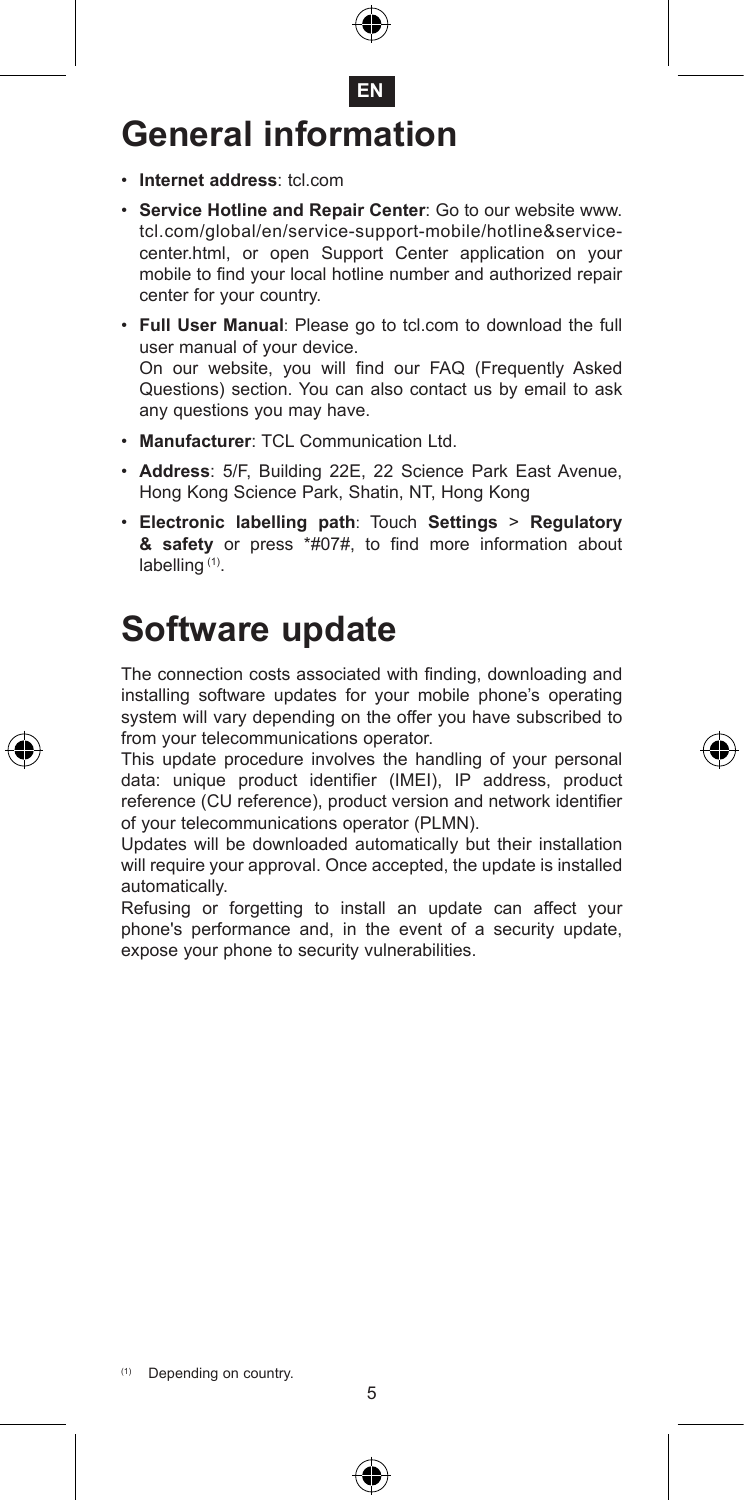

#### **EN**

#### **Privacy statement of device usage**

If you connect your device to networks or other devices (like for example Wi-Fi, Bluetooth, NFC, or any other method), please note that some of your personal data may be shared with them. It is under your own responsibility to protect your own personal data, not to share with it with any unauthorised devices or third party devices connected to yours. For products with Wi-Fi features, only connect to trusted Wi-Fi networks. Also when using your product as a hotspot (where available), ensure your network security. These precautions will help prevent unauthorised access to your phone. Your product can store personal information in various locations including a SIM card, memory card, and built-in memory. Be sure to remove or clear all personal information before you recycle, return, or give away your product. Choose your apps and updates carefully, and install from trusted sources only, for that some third party apps can impact your product's performance and/or have access to private information including account details, call data, location details, and network resources. We are not responsible for such third party provider's privacy or security practices.

Any personal data you shared with TCL Communication Ltd. will be handled in accordance with our Privacy Notice. You can check our Privacy Notice by visiting our website: https://www.tcl.com/content/legal-notice/country-list.html.

### **Privacy**

Please note that you must respect the laws and regulations in force in your jurisdiction or other jurisdiction(s) where you will use your phone regarding taking photographs and recording sounds with your phone. Pursuant to such laws and regulations, it may be strictly forbidden to take photographs and/or to record the voices of other people or any of their personal attributes, and reproduce or distribute them, as this may be considered to be an invasion of privacy. It is the user's sole responsibility to ensure that prior authorisation has been obtained, if necessary, in order to record private or confidential conversations or take a photograph of another person; the manufacturer, the seller or vendor of your phone (including the operator) disclaim any liability which may result from improper use of the phone.



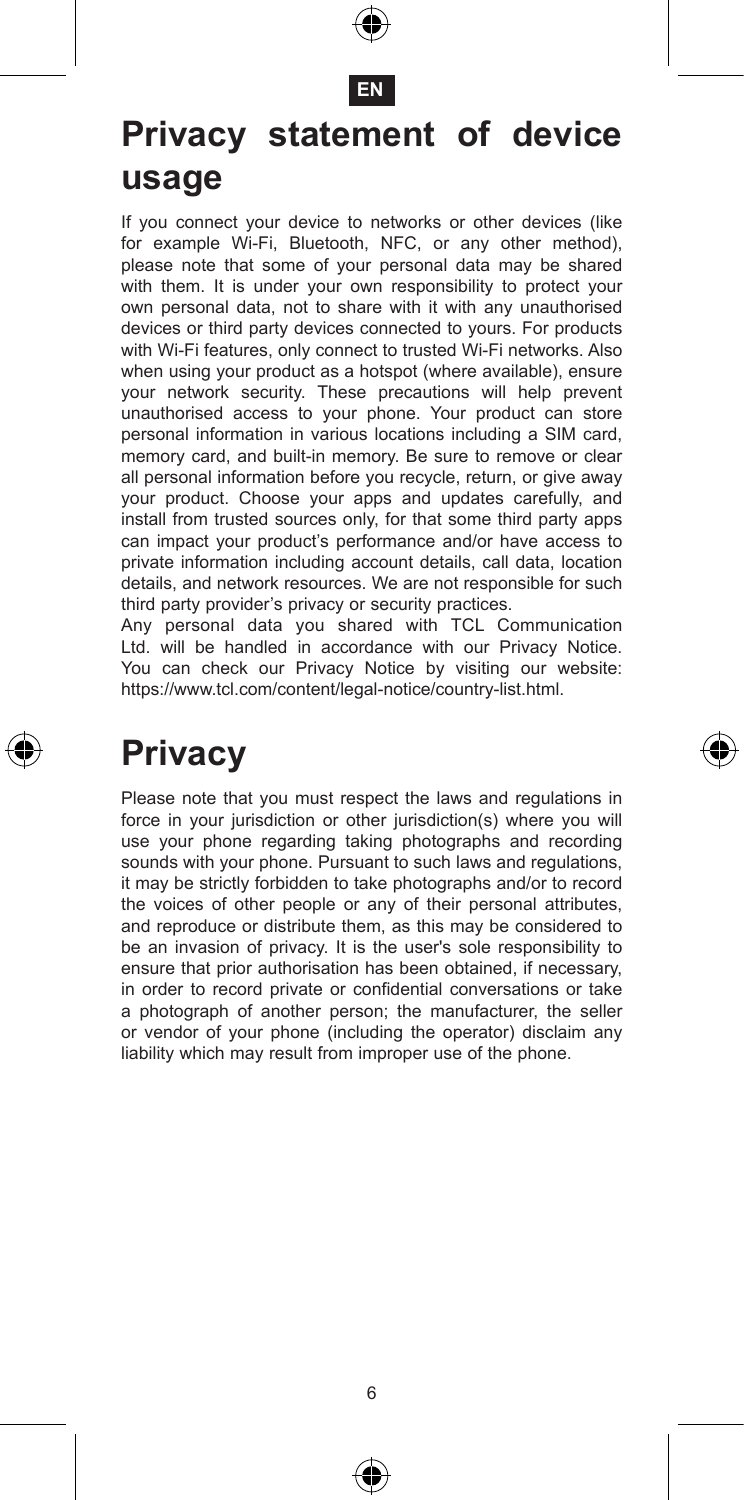

**EN**

### **Limited warranty**

#### • **Additional Rights Under Consumer Laws**

As the consumer You may have legal (statutory) rights that are in addition to those set out in this Limited Warrant offered by Manufacturer voluntarily, such as the consumer laws of the country in which You live ("Consumer Rights"). This Limited Warranty sets out certain situations when the Manufacturer will, or will not, provide a remedy for the TCL device. This Limited Warranty does not limit or exclude any of your Consumer Rights relating to the TCL device.

#### • **Manufacturer Warranty Coverage**

This Manufacturer's Limited Warranty sets forth the warranty responsibilities of the Manufacturer regarding TCL branded hardware and accessories manufactured by or on behalf of the Manufacturer.

The Manufacturer warrants to the original end-user purchaser of a new TCL device ("You"), that the TCL device will be free from defects in materials and workmanship under normal use from a period that commences on the date of original purchase by You and continuing for the following specified period of time for each applicable type of TCL device (the "Warranty period").

This Limited Warranty is not transferable by You.

The applicable Warranty period is listed below:

| TCL Phone & Embedded battery <sup>(1)</sup>                                                      | 24 months $(2)$ |
|--------------------------------------------------------------------------------------------------|-----------------|
| TCL accessories: USB cable, Charger, $\vert$ 12 months <sup>(2)</sup><br>Earphone <sup>(3)</sup> |                 |

In case of any defect of your phone which prevents you from normal use thereof, you must immediately inform your vendor and present your phone with your proof of purchase.

If the defect is confirmed by the Manufacturer or its authorised service providers, your phone or part thereof will be either repaired or replaced, as appropriate. Repair or replacement may be carried out using reconditioned components offering equivalent functionality.

This warranty covers the costs of repair or replacement (labour and spare parts) but excludes any other costs.

This warranty shall not apply to defects on your phone and/or accessory due to (without any limitation),

- non-compliance use with the instructions for use or installation, or with technical and safety standards applicable in the geographical area where your phone is used;
- connection to any equipment not supplied or not recommended by the Manufacturer;
- repair performed by individuals not authorised by the Manufacturer or its affiliates;
- modification, adjustment or alteration of software or hardware performed by individuals not authorised by the Manufacturer;
- inclement weather, lightning, fire, humidity, infiltration of liquids or foods, chemical products, intrusion or download of malicious files/software (malware), crash, high voltage, corrosion, oxidation.

(1) The life of a rechargeable phone battery in terms of conversation time, standby time and total service life, will depend on the conditions of use and network configuration.

7 The Warranty period may vary depending on your country of purchase and/or channel of purchase.

(3) If included.

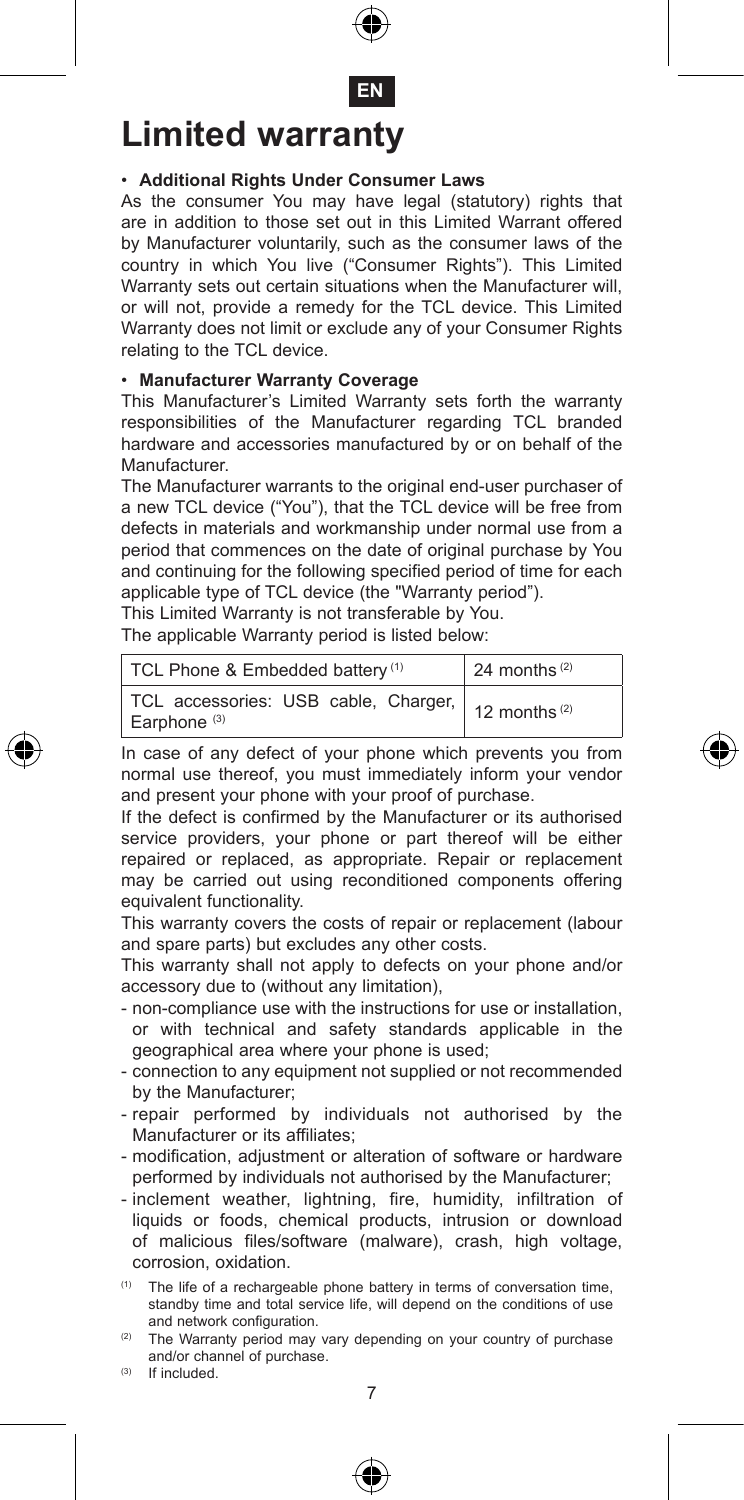



In no event shall the Manufacturer or any of its affiliates be liable for indirect, incidental or consequential damages of any nature whatsoever, including but not limited to commercial or financial loss or damage, loss of data or loss of image to the full extent those damages can be disclaimed by law.

Some countries/states do not allow the exclusion or limitation of indirect, incidental or consequential damages, or limitation of the duration of implied warranties, so the preceding limitations or exclusions may not apply to You.

If your TCL device is returned during the Warranty period, but your TCL device is not covered under this limited warranty, terms and charges may apply for any repair or processing performed. If you do not live in the country where the TCL device was

- originally sold to you then,
- (a) warranty repair or service may not be possible;
- (b) you may be required to agree to terms and/or to pay certain costs (including but not limited to, shipping and handling costs);
- (c) the warranty repair or service, if possible, may take longer than normal to complete.

#### • **Back Up Your Data**

You should regularly backup your data, files, applications and settings as a safeguard against possible operational issues including prior to the return of the TCL device. Data backup is your responsibility and is not the responsibility of the Manufacturer, the retailer through whom You purchased the TCL device, or the Manufacturer's authorised service providers through whom You may have received servicing, (repair or replacement of the TCL device).

If you need to send/leave your TCL device for servicing, we recommend you to remove from your device any peripherals (memory card, SIM card) and personal and confidential data before sending/leaving your TCL device.

During the servicing (repair or replacement) content on your TCL device may be deleted, reformatted or configured as originally purchased (subject to then current updates and upgrades of software) and peripherals removed may not be returned to you. This limited warranty does not cover the backup, recovery or reinstallation of your data, files and applications to the TCL device.

Manufacturer: TCL Communication Ltd.



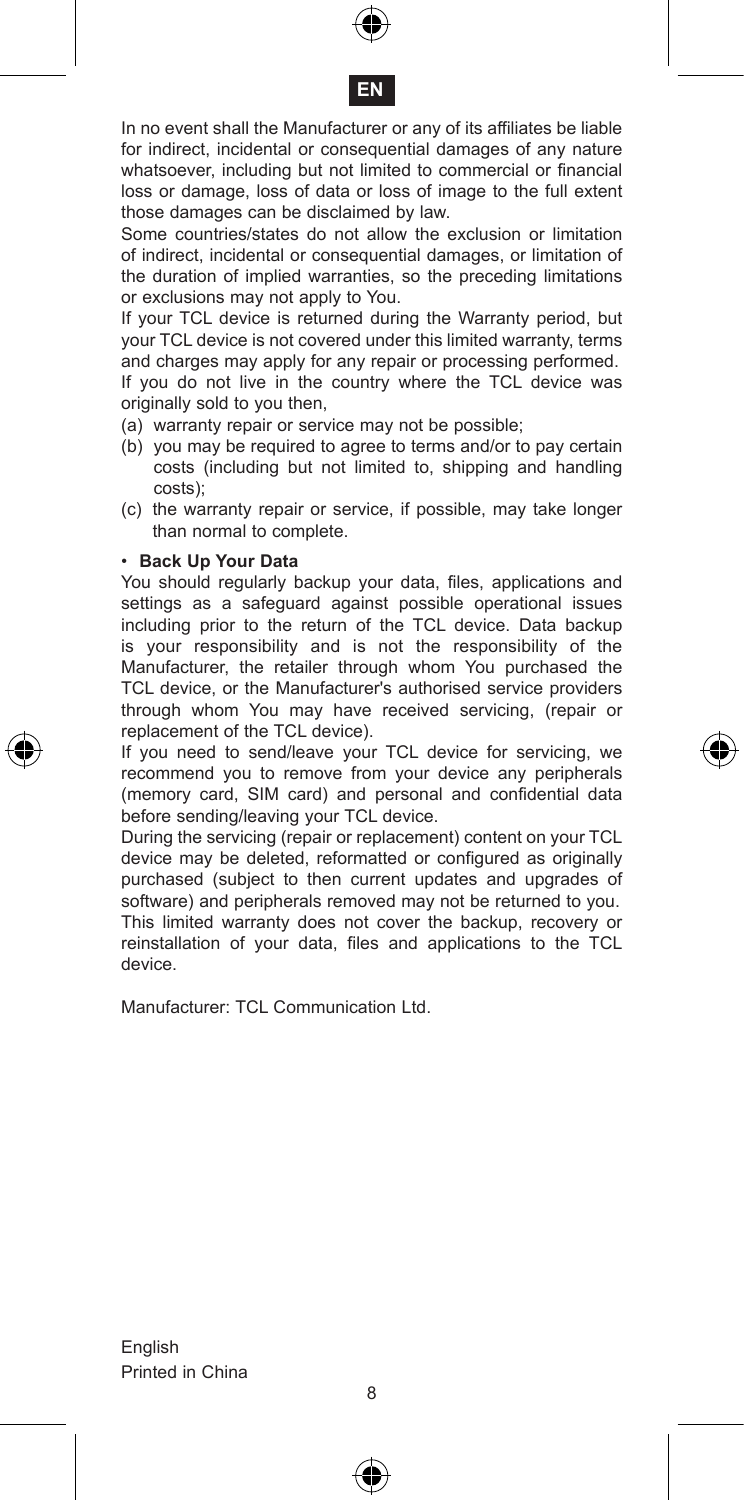#### **DE**

### **Sicherheits- und Gewährleistungshinweise**

#### **Sicherheit und Gebrauch**

Bitte lesen Sie dieses Kapitel sorgfältig, bevor Sie Ihr Telefon benutzen. Der Hersteller lehnt jegliche Haftung für Schäden ab, die durch unsachgemässe Verwendung des Gerätes oder durch Missachtung der Anweisung entstehen.

Verwenden Sie Ihr Telefon nicht, wenn das Fahrzeug nicht sicher geparkt ist. Die Verwendung eines Mobiltelefons während der Fahrt ist in vielen Ländern illegal.

Halten Sie sich an die für bestimmte Orte geltenden Nutzungsbeschränkungen (Krankenhäuser, Flugzeuge, Tankstellen, Schulen etc.).

Schalten Sie das Telefon aus, bevor Sie ein Flugzeug betreten.

Schalten Sie das Telefon in Krankenhäusern aus.Speziell für die Nutzung von Telefonen vorgesehene Bereiche stellen dabei eine Ausnahme dar.

Beachten Sie die Schilder und Hinweise in Tanklagern, Tankstellen, Chemiewerken sowie an allen anderen Orten, an denen Explosionsgefahr besteht.

Wenden Sie sich an einen Arzt und an den Hersteller des Geräts, um zu ermitteln, ob die Nutzung des Telefons Störungen beim Betrieb des medizinischen Geräts hervorruft. Wenn das Telefon eingeschaltet ist, sollte ein Abstand von mindestens 15 cm zu medizinischen Geräten wie etwa Herzschrittmachern, Hörhilfen oder Insulinpumpen eingehalten werden.

Lassen Sie Kinder das Telefon nicht unbeaufsichtigt benutzen und/oder mit dem Telefon und dem Zubehör spielen.

Um die Belastung durch Funkwellen zu reduzieren, wird empfohlen:

- Verwenden Sie das Telefon unter guten Signalempfangsbedingungen, wie auf dem Bildschirm angezeigt (vier oder fünf Balken);
- Verwenden Sie eine Freisprecheinrichtung;
- Nutzen Sie das Telefon sinnvoll durch Vermeiden von Nachtgesprächen und Begrenzung der Häufigkeit und Dauer von Anrufen; dies gilt insbesondere für Kinder und Jugendliche,

- Halten Sie das Telefon vom Bauch von Schwangeren und dem Unterleib von Jugendlichen fern.

Setzen Sie das Telefon keinen widrigen Wetter- oder Umgebungsbedingungen aus (Nässe, Luftfeuchtigkeit, Regen, Eindringen von Flüssigkeiten, Staub, Seeluft usw.). Die empfohlene Betriebstemperatur des Herstellers liegt zwischen 0°C und 40°C. Bei mehr als 40°C wird möglicherweise die Lesbarkeit des Displays beeinträchtigt. Dies ist jedoch nur vorübergehend und nicht bedenklich.



#### **SCHÜTZEN SIE IHR GEHÖR**

 Stellen Sie zum Vermeiden von Hörschäden die Lautstärke nicht über einen längeren Zeitraum hoch ein. Seien Sie vorsichtig, wenn Sie das Telefon bei Lautsprecherbetrieb nah an Ihr Ohr halten.

Verwenden Sie nur Akkus, Akkuladegeräte und Zubehör, die mit Ihrem Telefonmodell kompatibel sind.





€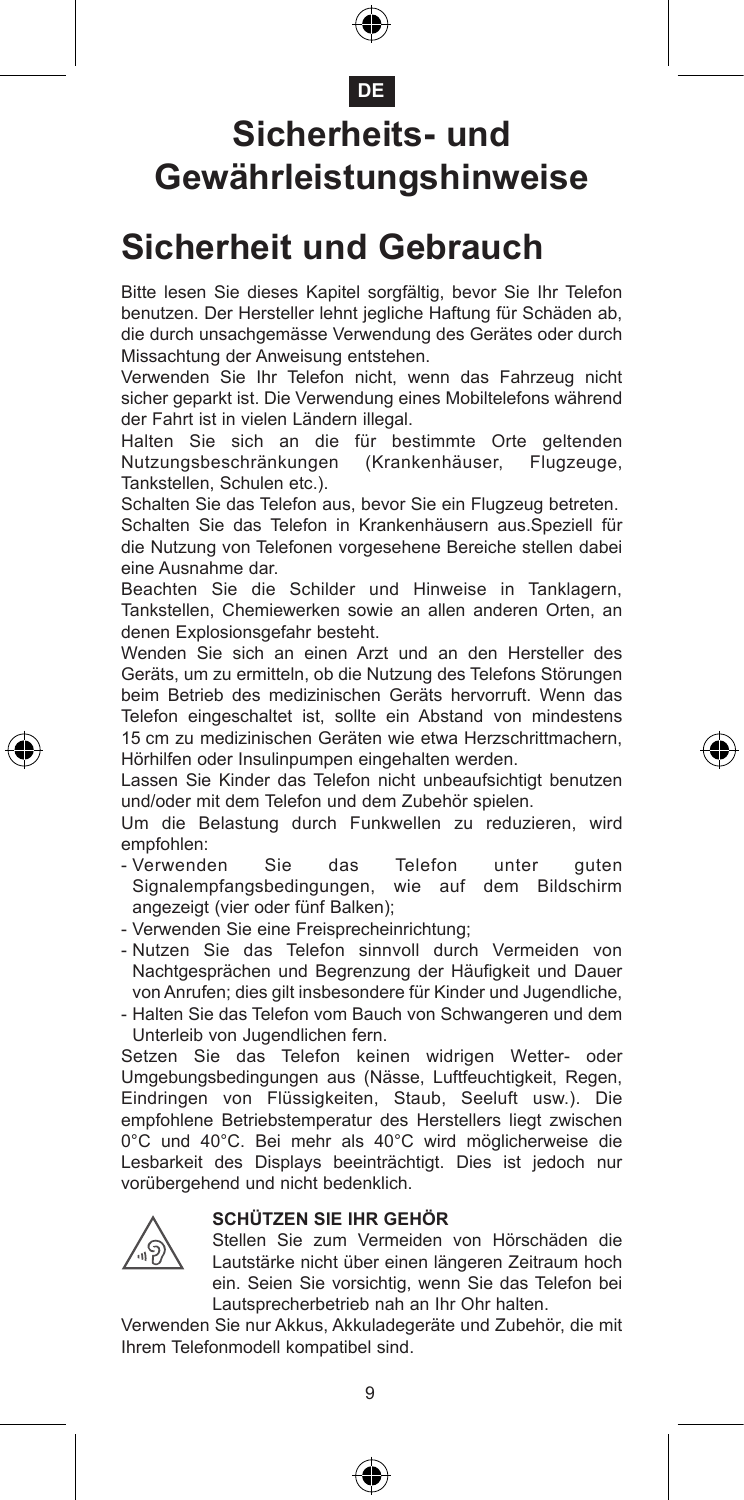





 Das TCL 20 R 5G hat die Hi-Res Audio-Zertifizierung erhalten.

AUDIO Finanen.<br>Hi-Res Audio bietet Ihnen eine Audioqualität, die die Qualität einer CD übertrifft und einer Studioaufnahme nahekommt.

**Hinweis**:

 Hochauflösendes oder Hi-Res Audio erfordert ein kompatibles Headset. Möglicherweise müssen Sie dafür ein für Hi-Res Audio zertifiziertes Headset erwerben.

### **Rechtliche Informationen**

Hiermit erklärt TCL Communication Ltd., dass das Gerät mit Funktechnik vom Typ TCL T767H die Anforderungen der Richtlinie 2014/53/EU erfüllt. Den vollständigen Text der EU-Konformitätserklärung finden Sie online unter www.tcl.com/global/en/service-support-mobile/eu-doc.html.

### **SAR und Funkwellen**

Dieses Gerät erfüllt die internationalen Richtlinien für die Belastung durch Funkwellen.

In den Richtlinien zur Belastung durch Funkwellen wird die Maßeinheit SAR (spezifische Absorptionsrate) verwendet. Der SAR-Grenzwert für mobile Geräte beträgt 2 W/kg am Kopf und am Körper und 4 W/kg für die Gliedmaßen.

| Angaben zum maximalen SAR-Wert für dieses Modell und<br>zu den Testbedingungen |                                                      |           |  |  |  |  |
|--------------------------------------------------------------------------------|------------------------------------------------------|-----------|--|--|--|--|
| <b>SAR</b> (beim<br>Telefonieren am<br>Ohr)                                    | (CA 3A-8A) + WLAN 2,4GHz                             | 1.65 W/ka |  |  |  |  |
| am Körper)<br>$(5 \text{ mm})$                                                 | SAR (beim Tragen (DC 3A N7A) + WLAN 5GHz   1,67 W/kg |           |  |  |  |  |
| Wert (0 mm)                                                                    | Gliedmaßen-SAR- LTE Band 38 + WLAN 2,4GHz            | 3.18 W/ka |  |  |  |  |

Weitere Informationen finden Sie auf tcl.com.



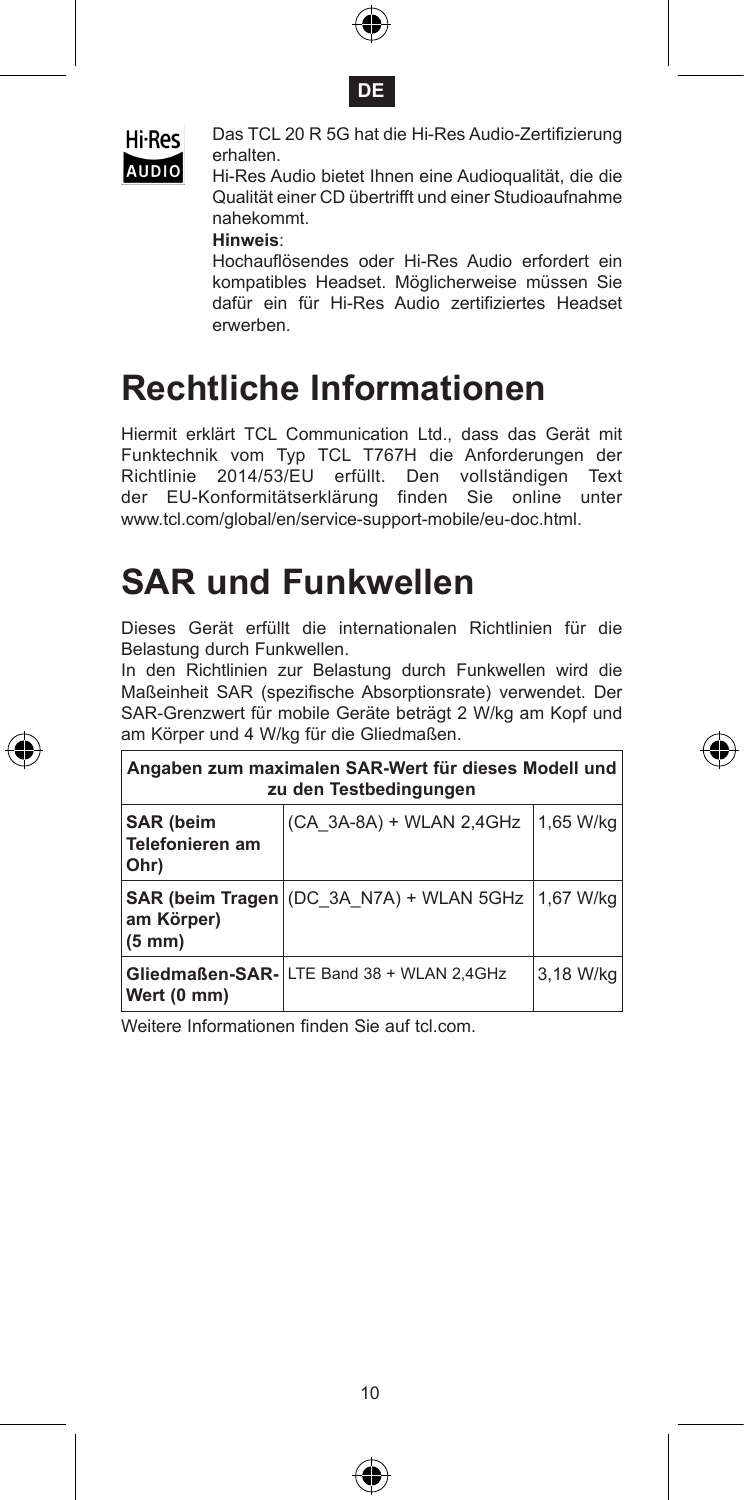



### **Frequenzbänder und maximale Hochfrequenzleistung**

GSM 900MHz: 33,5 dBm GSM 1800MHz: 30 dBm UMTS B1/8 (2100/900MHz): 24,5 dBm LTE FDD B1/3/8/20/28 (2100/1800/900/800/700MHz): 24,5 dBm LTE FDD B7 (2600MHz): 23 dBm LTE TDD B38/40 (2600/2300MHz): 24 dBm 5G NR FDD n1/n3/n8/n28 (2100/1800/900/700MHz): 24 dBm 5G NR FDD n7 (2600MHz): 21 dBm 5G NR TDD n40/n78 (2300/3500): 24dBm Bluetooth 2,4GHz band: 6,57 dBm Bluetooth LE 2,4GHz band: -5,77 dBm 802.11 b/g/n 2,4GHz band: 15,33 dBm 802.11 a/n/ac 5,0GHz band: 13,09 dBm NFC 13,56 MHz: -18,586 dBuA/m bei 10m

• Dieses Gerät kann in allen europäischen Ländern betrieben werden.

Das Band mit 5150-5350 MHz darf in folgenden Ländern nur in Innenräumen verwendet werde:

|           |           |    |           | $^{\prime}$ |           |           |     |           |
|-----------|-----------|----|-----------|-------------|-----------|-----------|-----|-----------|
| <b>BE</b> | BG        | CZ | <b>DK</b> | DE          | EE.       | IE        | EL. | ES        |
| <b>FR</b> | <b>HR</b> | IT | CY        | LV          | LT        | LU        | HU  | MT        |
| <b>NL</b> | AT        | PL | PT        | <b>RO</b>   | SI        | <b>SK</b> | FI  | <b>SE</b> |
| UK (NI)   | <b>NO</b> | IS | П         | <b>CH</b>   | <b>TR</b> |           |     |           |



| <b>Wicco</b>         | Das microSD-Logo ist eine Marke.                                                              |  |  |  |  |  |  |
|----------------------|-----------------------------------------------------------------------------------------------|--|--|--|--|--|--|
| 8                    | Bluetooth SIG. Inc. lizenziert und zertifiziert TCL<br>T767H Bluetooth Declaration ID D056175 |  |  |  |  |  |  |
| <b>WIFi</b><br>commo | Wi-Fi Alliance-zertifiziert                                                                   |  |  |  |  |  |  |

### **Akku**

Gemäß der geltenden Regelungen für den Luftverkehr ist der Akku Ihres Produkts nicht vollständig aufgeladen. Der Akku muss vor der ersten Inbetriebnahme aufgeladen werden.

- Versuchen Sie nicht, den Akku zu öffnen, da giftige Dämpfe austreten und Verätzungen verursachen können.
- Versuchen Sie bei einem Gerät mit einem nicht herausnehmbaren Akku nicht, den Akku herauszunehmen oder zu ersetzen.
- Durchbohren Sie den Akku nicht, zerlegen Sie ihn nicht und verursachen Sie keinen Kurzschluss.





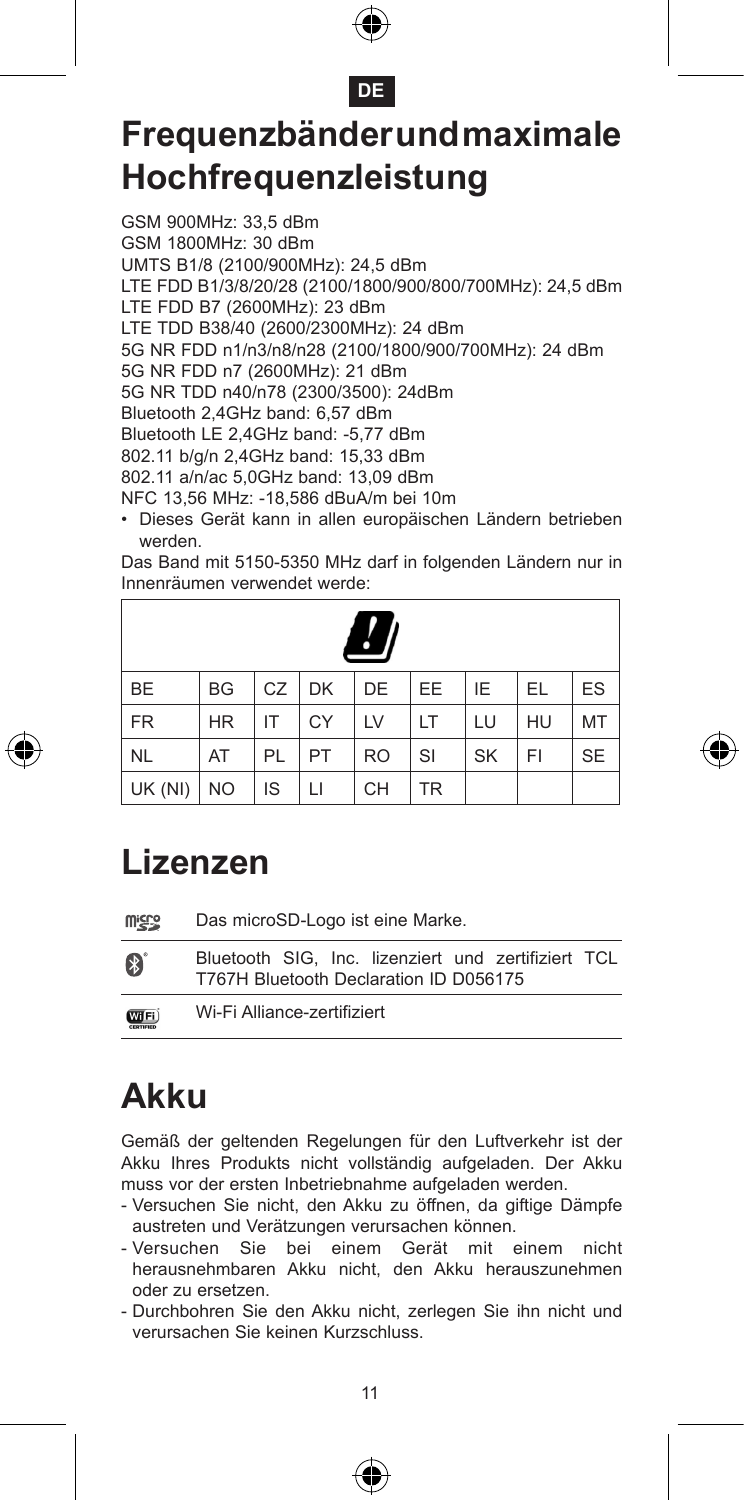



- Versuchen Sie bei einem Unibody-Gerät nicht, die hintere Abdeckung zu öffnen oder zu durchstechen.
- Verbrennen Sie den Akku nicht, entsorgen Sie ihn nicht im Hausmüll und bewahren Sie ihn nicht bei Temperaturen über 60°C auf;dies kann zu einer Explosion oder zum Austritt von brennbarer Flüssigkeit oder Gas führen. Wenn der Akku extrem niedrigem Luftdruck ausgesetzt wird, kann dies ebenfalls zu einer Explosion oder zum Austreten brennbarer Flüssigkeiten oder Gase führen. Verwenden Sie den Akku nur für den empfohlenen Verwendungszweck, für den er entwickelt wurde. Verwenden Sie niemals beschädigte Akkus.

**WARNUNG**: WIRD DER AKKU DURCH EINEN FALSCHEN TYP ERSETZT, BESTEHT EXPLOSIONSGEFAHR. ENTSORGEN SIE ALT-AKKUS ENTSPRECHEND DEN GENANNTEN ANWEISUNGEN .

### **Ladegerät**

Über das Stromnetz versorgte Ladegeräte können in folgendem Temperaturbereich verwendet werden: 0°C bis 40°C.

Das Ladegerät für das Mobiltelefon entspricht den Sicherheitsstandards für die Verwendung von IT- und Bürogeräten. Es entspricht zudem der Ökodesign-Richtlinie 2009/125/EG. Aufgrund unterschiedlicher elektrischer Spezifikationen funktioniert ein in einer bestimmten Region erworbenes Ladegerät unter Umständen in einer anderen Region nicht. Verwenden Sie Ladegeräte ausschließlich zum Zweck des Aufladens.

| Modell: UC13                                                   | 100~240 V        | Eingangsspannung: Wechselstrom-<br>Eingangsfrequenz:<br>50/60 Hz |
|----------------------------------------------------------------|------------------|------------------------------------------------------------------|
| Ausgangsspannung: Ausgangsstrom:<br>5.0 V                      | 2.0A             | Ausgangsleistung:<br>10.0 W                                      |
| Durchschnittlicher Stromaufnahme bei<br>Wirkungsgrad:<br>79.0% | Nulllast: 0.08 W |                                                                  |

### **Entsorgung und Recycling**

Telefon, Zubehör und Akku müssen gemäß den örtlich geltenden Umweltvorschriften entsorgt werden.

Dieses Symbol auf Ihrem Telefon, dem Akku und dem Zubehör bedeutet, dass die Produkte an einen der folgenden Orte gebracht werden müssen:



- Kommunale Entsorgungszentren mit spezifischen Behältern.



In EU-Ländern gilt: Die Sammelstellen sind kostenlos. Alle Produkte mit diesem Zeichen müssen zu solchen Sammelstellen gebracht werden.



⊕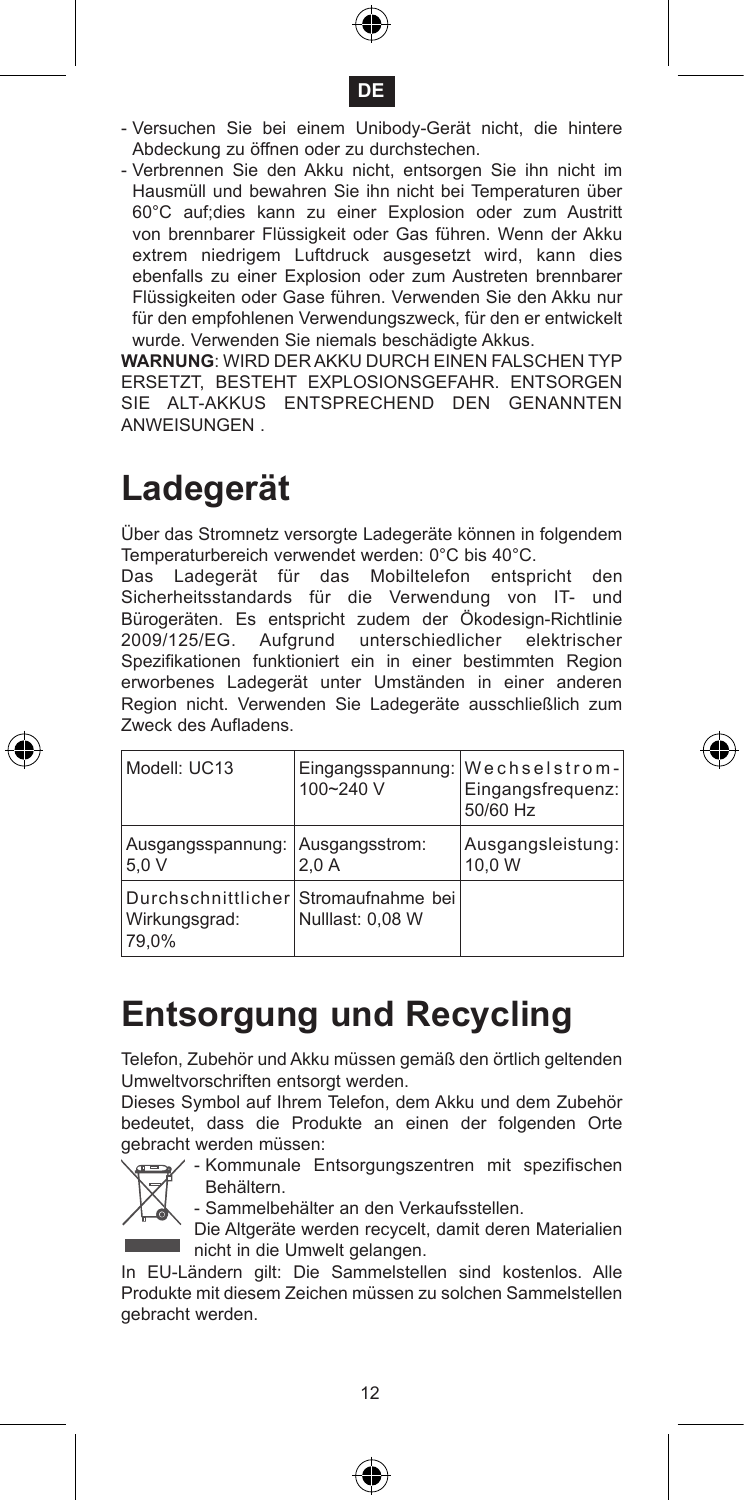



In Ländern außerhalb der EU gilt: Geräte mit diesem Symbol dürfen nicht in der normalen Mülltonne entsorgt werden, wenn Ihr Land oder Ihre Region über geeignete Recycling- und Sammelstellen verfügt, müssen die Geräte dorthin gebracht werden, damit sie recycelt werden können.

#### **Allgemeine Informationen**

- • **Website**: tcl.com
- • **Service-Hotline and Reparatur-Center**: Besuchen Sie www. tcl.com/global/en/service-support-mobile/hotline&servicecenter.html oder öffnen Sie die Support-Center-Anwendung auf Ihrem Mobiltelefon, um die lokale Hotline-Nummer und das autorisierte Reparatur-Center für Ihr Land zu finden.
- • **Vollständiges Benutzerhandbuch**: Bitte gehen Sie auf tcl. com, um das vollständige Benutzerhandbuch Ihres Geräts herunterzuladen. Auf unserer Webseite finden Sie den Abschnitt "Häufig

gestellte Fragen" (FAQ). Sie können sich auch per E-Mail an uns wenden.

- • **Hersteller**: TCL Communication Ltd.
- • **Adresse**: 5/F, Building 22E, 22 Science Park Est Avenue, Hongkong, Science Park, Shatin, NT, Hongkong
- • **Elektronisches Label**: Tippen Sie auf **Einstellungen** > **Regulierung & Sicherheit** oder drücken Sie \*#07#, um weitere Informationen über das elektronische Label zu erhalten (1).

### **Software-Update**

Die Verbindungskosten, die mit dem Suchen, Herunterladen und Installieren von Software-Updates für das Betriebssystem Ihres Mobiltelefons verbunden sind, variieren je nach dem Angebot, Ihres Telekommunikationsbetreibers.

Zum Aktualisierungsvorgang gehört die Verarbeitung Ihrer persönlichen Daten: eindeutige Produktkennung (IMEI), IP-Adresse, Produktreferenz (CU-Referenz), Produktversion und Netzkennung Ihres Telekommunikationsbetreibers (PLMN). Updates werden automatisch heruntergeladen, doch deren Installation erfordert Ihre Zustimmung. Nach Zustimmung wird das Update automatisch installiert.

Wenn Sie die Installation eines Updates verweigern oder vergessen, kann dies die Leistung Ihres Telefons beeinträchtigen und im Falle eines Sicherheitsupdates Ihr Telefon Sicherheitsrisiken aussetzen.





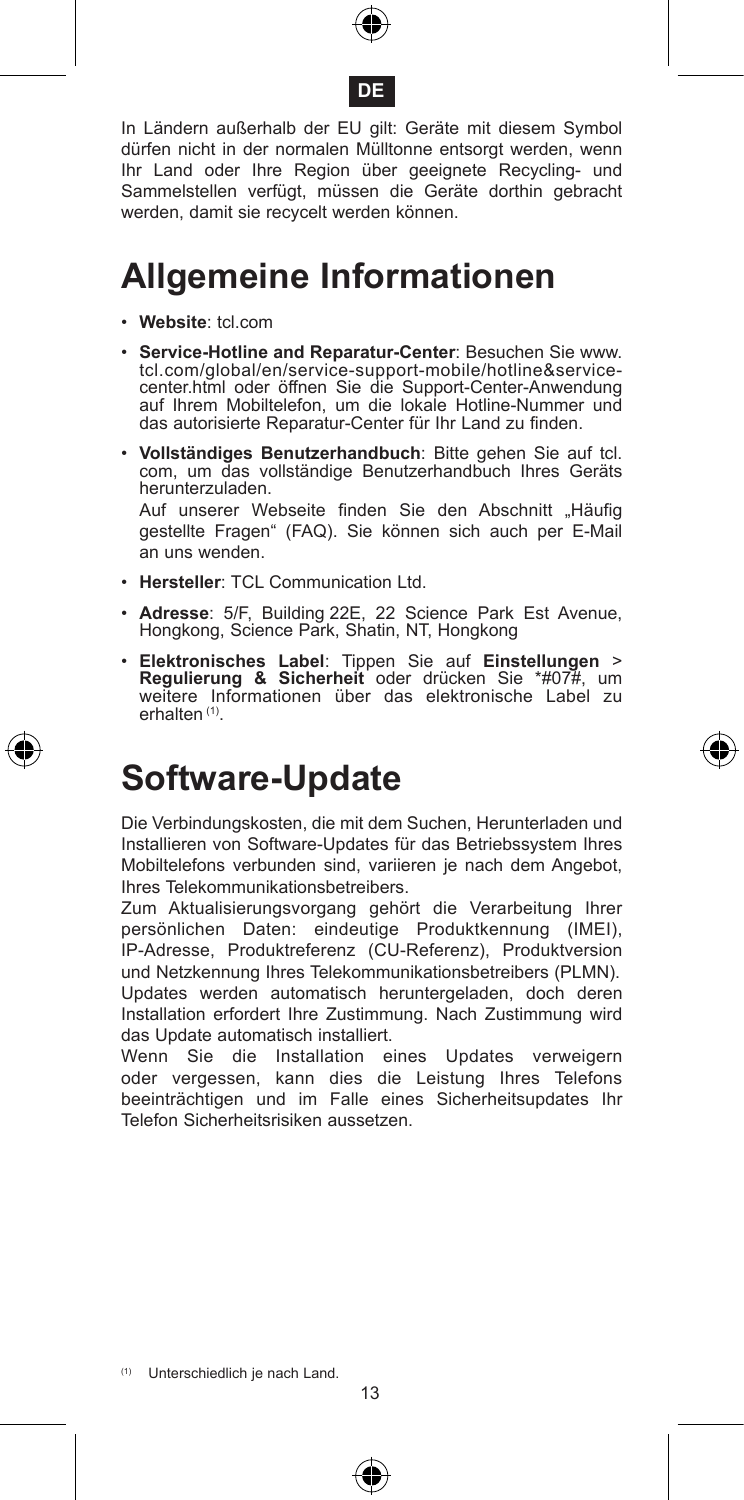

**DE**

### **Datenschutzerklärung zur Gerätenutzung**

Wenn Sie Ihr Gerät mit Netzwerken oder anderen Geräten verbinden (etwa WLAN, Bluetooth, NFC oder anderen Methoden), beachten Sie bitte, dass einige Ihrer persönlichen Daten an diese weitergegeben werden können. Es liegt in Ihrer Verantwortung, Ihre persönlichen Daten zu schützen und sie nicht mit unautorisierten Geräten oder Drittanbietergeräten zu teilen, die mit Ihrem Gerät verbunden sind. Stellen Sie mit Produkten mit WLAN-Funktionen nur Verbindungen zu vertrauenswürdigen WLAN-Netzwerken her. Wenn Sie Ihr Gerät ggf. als Hotspot nutzen, stellen Sie sicher, dass Ihr Netzwerk gesichert ist. Diese Vorkehrungen verhindern nicht autorisierte Zugriffe auf Ihr Telefon. Ihr Produkt kann persönliche Informationen an verschiedenen Orten speichern, einschließlich einer SIM-Karte, einer Speicherkarte und eines eingebauten Speichers. Löschen Sie alle persönlichen Informationen, bevor Sie das Produkt recyceln, zurückgeben oder an eine andere Person weitergeben. Wählen Sie Ihre Anwendungen und Updates sorgfältig aus und installieren Sie sie nur von vertrauenswürdigen Quellen, da einige Anwendungen von Drittanbietern die Leistung Ihres Produkts beeinträchtigen und/oder Zugang zu privaten Informationen wie Kontodaten, Anrufdaten, Standortdaten und Netzwerkressourcen haben können. Wir sind nicht verantwortlich für die Datenschutz- oder Sicherheitspraktiken dieser Drittanbieter.

Alle persönlichen Daten, die Sie TCL Communication Ltd. mitgeteilt haben, werden in Übereinstimmung mit unseren Datenschutzbestimmungen behandelt. Unseren Datenschutzhinweis finden Sie auf unserer Website: https://www.tcl.com/content/legal-notice/country-list.html.

### **Datenschutz**

Bei der Aufnahme von Fotos und Tonaufzeichnungen mit dem Mobiltelefon sind die geltenden Vorschriften und Gesetze des jeweiligen Landes strikt einzuhalten. Diesen Gesetzen und Bestimmungen zufolge ist es unter Umständen strengstens verboten, andere Personen zu fotografieren und/oder ihre Stimmen oder persönlichen Merkmale aufzuzeichnen und zu reproduzieren oder zu verteilen, da dies als Verletzung der Privatsphäre gelten kann. Die Einholung der nötigen Genehmigung zur Aufnahme von Bildern und privaten oder vertraulichen Gesprächen sowie deren Verwendung unterliegt allein der Verantwortung des Nutzers. Der Hersteller, Verkäufer oder Händler Ihres Geräts (einschließlich des Netzbetreibers) schließt jegliche Haftung für Schäden aus, die durch eine unangemessene Verwendung des Geräts entstehen.





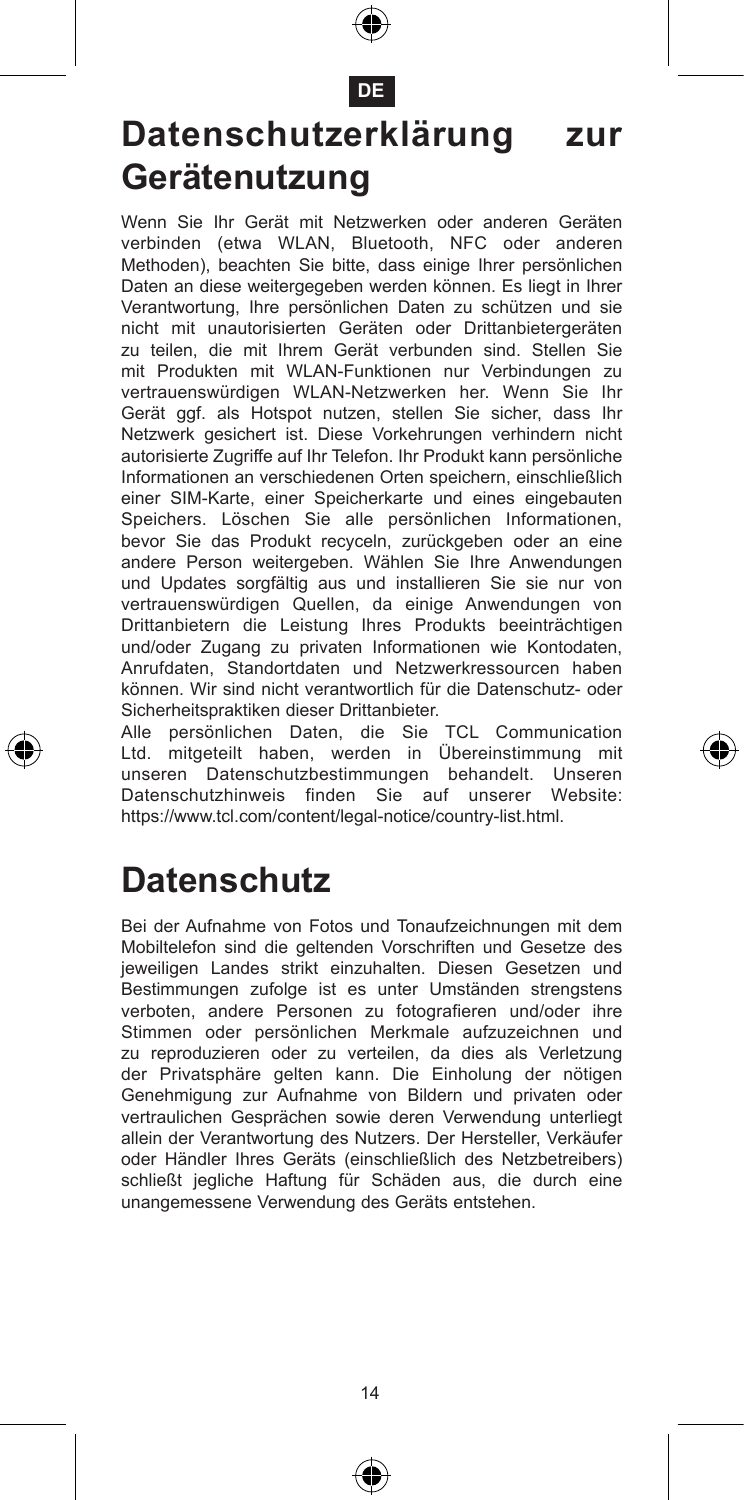

**DE**

#### **EINGESCHRÄNKTE GARANTIE**

#### • **Zusätzliche Rechte gemäß Verbrauchergesetzen**

Als Verbraucher haben Sie möglicherweise gesetzliche Rechte, die zusätzlich zu den in dieser eingeschränkten Herstellergarantie dargelegten Rechten, die vom Hersteller freiwillig angeboten werden gelten, wie zum Beispiel die Verbrauchergesetze des Landes, in dem Sie leben ("Verbraucherrechte"). Diese beschränkte Garantie definiert bestimmte Situationen, in denen der Hersteller Rechtsmittel für ein TCL-Gerät bereitstellt bzw. nicht bereitstellt. Diese beschränkte Garantie beschränkt oder hebt keine Ihrer Verbraucherrechte in Verbindung mit dem TCL-Gerät auf.

#### • **Herstellergarantie**

Diese beschränkte Garantie des Herstellers definiert die Garantieverpflichtungen des Herstellers hinsichtlich Hardware-Produkten und des Zubehörs der Marke TCL, die von oder im Namen des Herstellers produziert werden.<br>Der Hersteller garantiert den

Der Hersteller garantiert dem ursprünglichen Endverbraucherkäufer eines neuen TCL-Geräts (Sie), dass das TCL-Gerät ab dem Datum des ursprünglichen Kaufs durch Sie bei normaler Nutzung für den hiernach angegebenen Zeitraum für die jeweilige Art von TCL-Gerät frei von Material- und Herstellungsfehlern ist ("Garantiezeitraum").

Diese beschränkte Garantie ist für Sie nicht übertragbar. Die anwendbare Garantiedauer ist unten angegeben:

| TCL Telefon & integrierter Akku <sup>(1)</sup>                | 24 Monate <sup>(2)</sup> |
|---------------------------------------------------------------|--------------------------|
| TCL Zubehör: USB-Kabel, Netzteil.<br>Kopfhörer <sup>(3)</sup> | 12 Monate $(2)$          |

Bei Telefondefekten, die eine normale Verwendung verhindern, muss der Händler unverzüglich informiert und ihm muss das Telefon mit dem Kaufbeleg vorgelegt werden.

Wenn der Fehler vom Hersteller oder seinen autorisierten Dienstanbietern bestätigt wird, wird Ihr Telefon oder ein Teil davon entweder repariert oder ersetzt. Die Reparatur oder der Austausch kann unter Verwendung instandgesetzter Komponenten mit gleichem Funktionsumfang erfolgen.

Diese Garantie deckt die Kosten für Reparatur oder Austausch (Arbeit und Ersatzteile), schließt aber alle anderen Kosten aus.

Die Garantie gilt nicht für Defekte am Telefon und/oder Zubehör, wenn folgende Ursachen vorliegen (ohne Einschränkung).

- die Nichteinhaltung der Anweisungen zur Verwendung oder Installation beziehungsweise der technischen Standards und Sicherheitsstandards, die in der Region gelten, in der das Gerät verwendet wird
- Anschluss an Geräte, die nicht vom Hersteller geliefert oder empfohlen werden;
- Reparatur durch Personen, die nicht vom Hersteller oder seinen verbundenen Unternehmen autorisiert sind;
- Änderung, Anpassung oder Änderung von Soft- oder Hardware durch Personen, die nicht vom Hersteller autorisiert sind;

(1) Die Nutzungsdauer wiederaufladbarer Telefonakkus hinsichtlich Gesprächszeit, Standbyzeit und Gesamtnutzungsdauer hängt von den Nutzungsbedingungen und der Netzwerkkonfiguration ab.

Die Gewährleistungsfrist kann je nach Land des Kaufs und/oder Kaufkanal variieren.

(3) Falls inbegriffen.

€

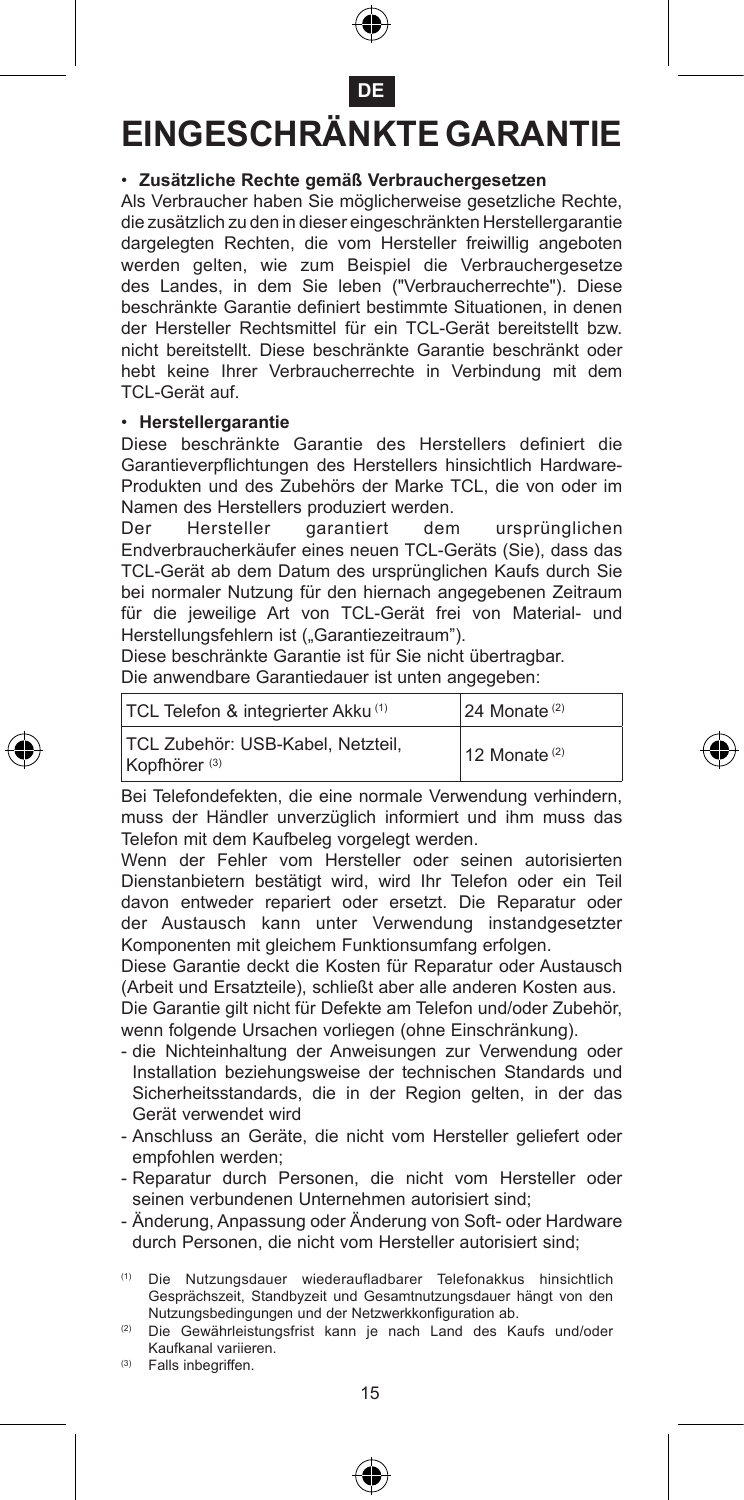



- ungünstiges Wetter, Blitzschlag, Feuer, Feuchtigkeit, Eindringen von Flüssigkeiten oder Lebensmitteln, chemische Produkte, Eindringen oder Herunterladen von bösartigen Dateien/Software (Malware), Unfall, Hochspannung, Korrosion, Oxidation.

Der Hersteller oder einer seiner Geschäftspartner haftet keinesfalls für indirekte, zufällig entstandene Schäden oder Folgeschäden jedweder Art, einschließlich, aber nicht beschränkt auf, wirtschaftliche oder finanzielle Verluste oder Schäden, Datenverluste oder Verlust von Bildern, und zwar im größtmöglichen Umfang, in dem diese Schäden gesetzlich ausgeschlossen werden können.

Einige Länder/Staaten lassen den Ausschluss oder die Begrenzung indirekter, zufällig entstandener Schäden oder Folgeschäden bzw. die Begrenzung der Dauer impliziter Garantien nicht zu, sodass die oben angegebenen Beschränkungen oder Ausschlüsse für Sie möglicherweise nicht gelten.

Wenn Ihr TCL-Gerät während der Garantiezeit zurückgegeben wird, Ihr TCL-Gerät aber nicht unter diese beschränkte Garantie fällt, können Bedingungen und Gebühren für jede Reparatur oder Verarbeitung gelten.

Wenn Sie nicht in dem Land leben, in dem das TCL-Gerät ursprünglich an Sie verkauft wurde,

- (a) Garantie-Reparatur oder -Service ist möglicherweise nicht möglich;
- (b) sie können verpflichtet sein, den Bedingungen zuzustimmen und/oder bestimmte Kosten zu bezahlen (einschließlich, aber nicht beschränkt auf Versand- und Verpackungskosten);
- (c) Die Reparatur oder Wartung der Garantie kann, wenn möglich, länger dauern als normal.

#### • **Sichern Sie Ihre Daten**

Sie sollten Ihre Daten, Dateien, Anwendungen und Einstellungen regelmäßig sichern, um sich vor möglichen betrieblichen Problemen zu schützen, einschließlich vor der Rückgabe des TCL-Geräts. Die Datensicherung liegt in Ihrer Verantwortung und liegt nicht in der Verantwortung des Herstellers, des Händlers, über den Sie das TCL-Gerät erworben haben, oder der autorisierten Dienstanbieter des Herstellers, durch die Sie möglicherweise eine Wartung erhalten haben (Reparatur oder Austausch des TCL-Geräts).

Wenn Sie Ihr TCL-Gerät zur Wartung senden/verlassen müssen, empfehlen wir Ihnen, Peripheriegeräte (Speicherkarte, SIM-Karte) sowie persönliche und vertrauliche Daten von Ihrem Gerät zu entfernen, bevor Sie Ihr TCL-Gerät senden/verlassen.

Während der Wartung (Reparatur oder Austausch) können Inhalte auf Ihrem TCL-Gerät gelöscht, neu formatiert oder wie ursprünglich gekauft konfiguriert werden (vorbehaltlich der dann aktuellen Updates und Upgrades der Software) und entfernte Peripheriegeräte können nicht an Sie zurückgegeben werden.

Diese beschränkte Garantie erstreckt sich nicht auf die Sicherung, Wiederherstellung oder Neuinstallation Ihrer Daten, Dateien und Anwendungen auf dem TCL-Gerät.

Hersteller: TCL Communication Ltd.

Deutsch In China gedruckt

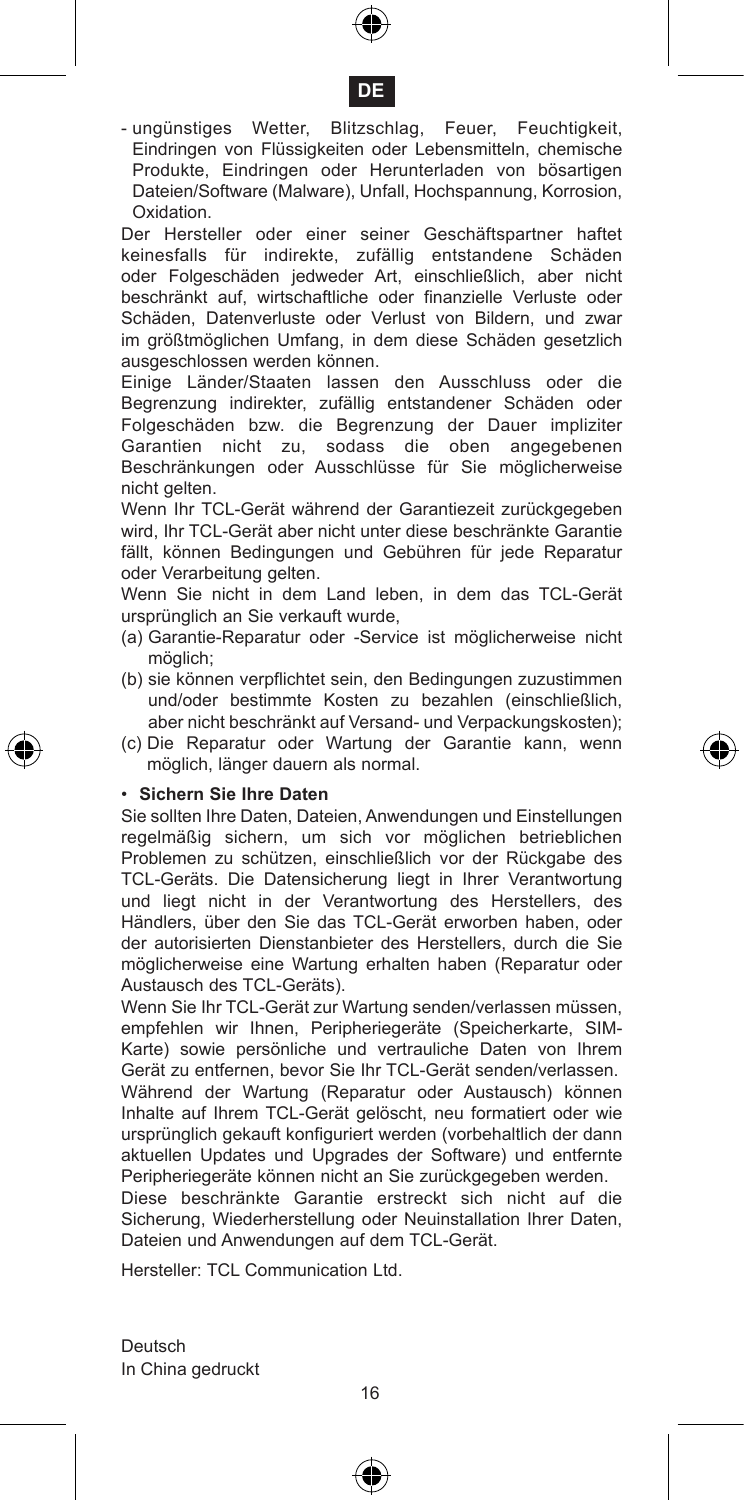

#### **ES**

### **Información sobre seguridad y garantía**

#### **Precauciones de uso**

Antes de utilizar su teléfono, lea detenidamente este capítulo. El fabricante no se hará responsable de las consecuencias que resulten de una utilización inadecuada del teléfono y/o no conforme a las instrucciones contenidas en este manual.

No use el teléfono si el vehículo no está aparcado de forma segura. Utilizar un teléfono de mano mientras se conduce es ilegal en muchos países.

Respete las restricciones de uso específicas que rigen en lugares concretos (hospitales, aviones, gasolineras, escuelas, etc.).

Apague su teléfono en el interior de un avión.

No encienda el teléfono en un hospital, excepto en las zonas reservadas para este efecto.

Respete todas las señales e instrucciones presentes en depósitos de carburante, gasolineras, fábricas de productos químicos y en cualquier lugar donde haya riesgo de explosión.

Consulte con su médico y con el fabricante del dispositivo para saber si el uso del teléfono puede interferir con el funcionamiento de su dispositivo médico. Cuando esté encendido, no coloque nunca el teléfono a menos de 15 cm de un aparato médico (marcapasos, prótesis auditiva, bomba de insulina, etc.).

No deje a los niños usar y/o jugar con el teléfono y accesorios sin supervisión.

Para reducir la exposición a las ondas electromagnéticas, se recomienda lo siguiente:

- Utilizar el teléfono en condiciones de buena recepción de la señal, según las indicaciones de la pantalla (cuatro o cinco barras).
- Utilizar un kit de manos libres.
- Hacer un uso razonable del teléfono, especialmente en el caso de niños y adolescentes, por ejemplo, evitando llamar por las noches y limitando la frecuencia y la duración de las llamadas.
- Mantener el teléfono alejado del vientre de las mujeres embarazadas o del abdomen inferior de los adolescentes.

No exponga su teléfono a condiciones desfavorables (humedad o condensaciones, lluvia, infiltración de líquidos, polvo, brisa marina, etc.). Las temperaturas de funcionamiento recomendadas por el fabricante oscilan entre 0°C (32°F) y 40°C (104°F). A más de 40°C (104°F), la pantalla puede volverse ilegible, pero esta alteración es temporal y no reviste especial gravedad.

#### **PROTEJA SUS OÍDOS**



 Para evitar posibles daños auditivos, no tenga el volumen alto durante mucho tiempo. Tenga cuidado cuando escuche por el altavoz con el teléfono cerca del oído.

Utilice únicamente baterías, cargadores y accesorios compatibles con el modelo de su teléfono.



€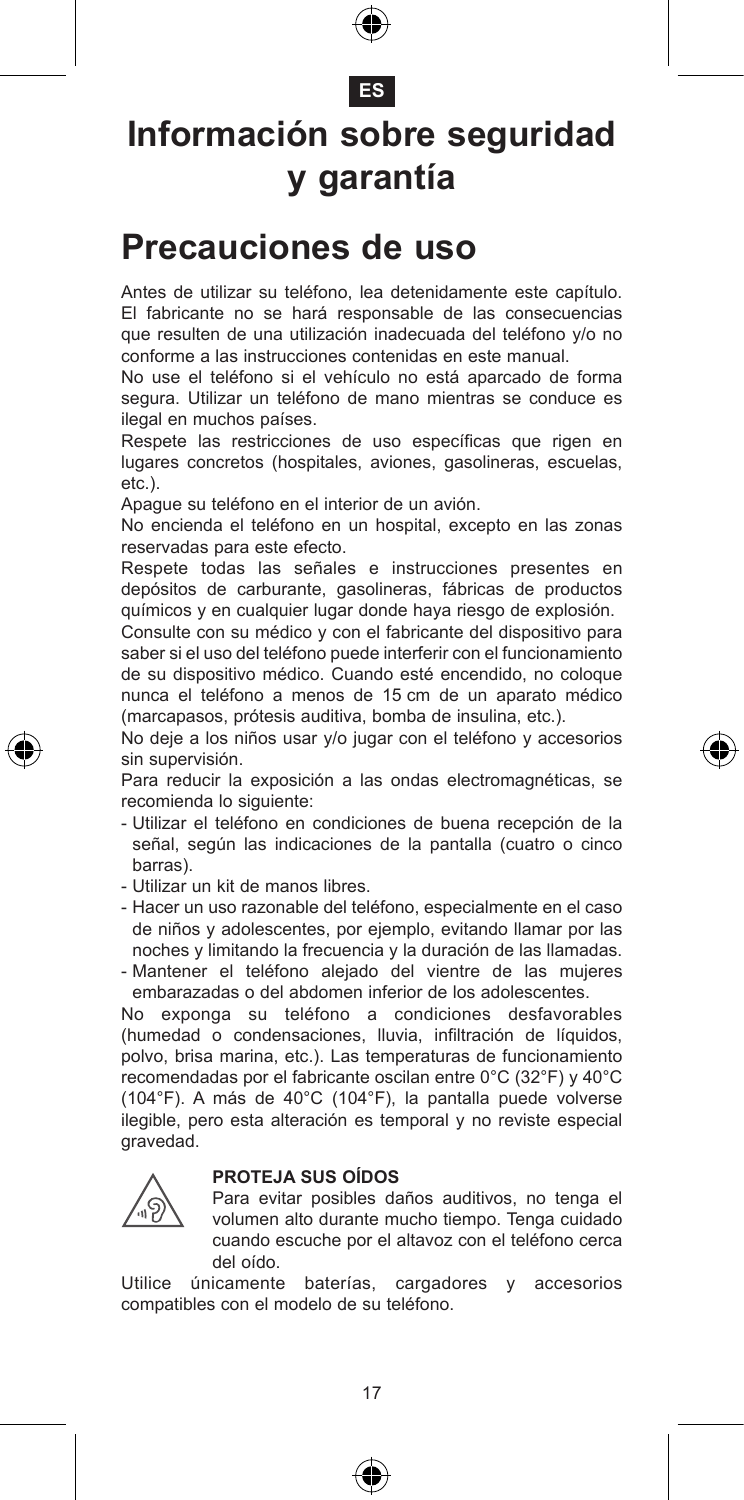





TCL 20 R 5G tiene la certificación Hi-Res Audio.

Hi-Res Audio proporciona una calidad de audio que<br>AUDIO meiora la de un CD y es similar a la de un estudio mejora la de un CD y es similar a la de un estudio de grabación.

#### **Aviso**:

 El Audio de Alta Resolución (Hi-Res Audio) requiere unos auriculares compatibles, puede que tenga que comprar unos auriculares certificados con Hi-Res Audio.

#### **Información normativa**

Por la presente, TCL Communication Ltd. declara que este equipo de radio modelo TCL T767H cumple con la Directiva 2014/53/EU. El texto completo de la declaración de conformidad de la CE está disponible en la dirección de Internet siguiente: www.tcl.com/global/en/service-support-mobile/eu-doc.html

### **SAR y ondas electromagnéticas**

Este dispositivo cumple con las directrices internacionales en materia de exposición a ondas electromagnéticas.

Las pautas sobre la exposición a ondas de radio utilizan una unidad de medida conocida como índice de absorción específico (SAR). El límite de SAR para dispositivos móviles es de 2 W/kg en SAR para uso cerca de la cabeza y SAR pegado al cuerpo, y 4 W/kg en SAR pegado a las extremidades.

| SAR máximo para este modelo y las condiciones bajo las<br>que se ha registrado |                                        |           |  |  |  |  |  |
|--------------------------------------------------------------------------------|----------------------------------------|-----------|--|--|--|--|--|
| SAR en la cabeza (CA 3A-8A) + Wi-Fi 2,4GHz<br>1,65 W/kg                        |                                        |           |  |  |  |  |  |
| cuerpo (5 mm)                                                                  | SAR pegado al (DC 3A N7A) + Wi-Fi 5GHz | 1.67 W/ka |  |  |  |  |  |
| <b>SAR</b><br>pegado<br>las extremidades<br>$(0 \text{ mm})$                   | a LTE Banda 38 + Wi-Fi 2,4GHz          | 3.18 W/ka |  |  |  |  |  |

Para obtener más información, puede visitar tcl.com.

### **Bandas de frecuencia y potencia máxima de radiofrecuencia**

Este equipo de radio funciona con las bandas de frecuencia y potencia máxima de radiofrecuencia que se muestran a continuación: GSM 900MHz: 33,5 dBm GSM 1800MHz: 30 dBm UMTS B1/8 (2100/900MHz): 24,5 dBm LTE FDD B1/3/8/20/28 (2100/1800/900/800/700MHz): 24,5 dBm LTE FDD B7 (2600MHz): 23 dBm LTE TDD B38/40 (2600/2300MHz): 24 dBm 5G NR FDD n1/n3/n8/n28 (2100/1800/900/700MHz): 24 dBm 5G NR FDD n7 (2600MHz): 21 dBm



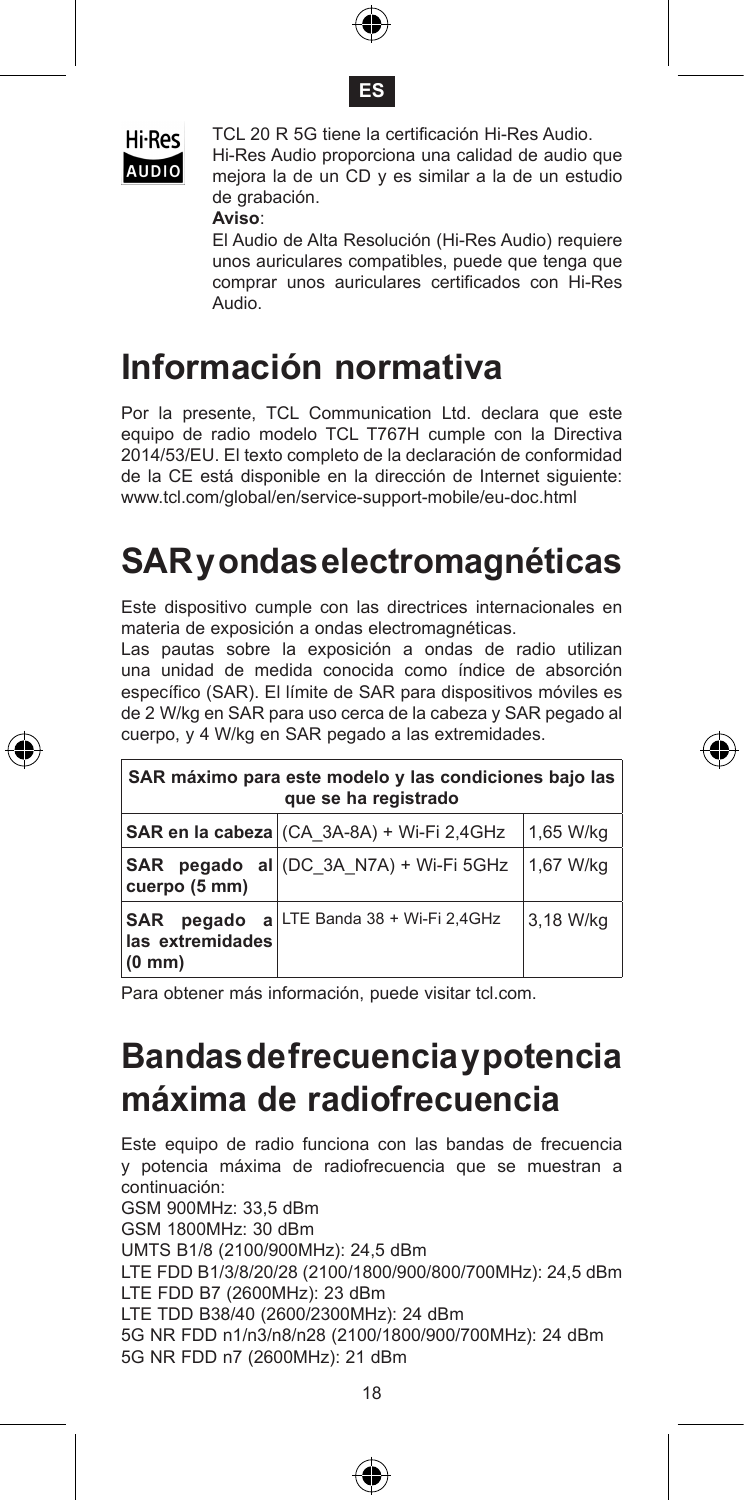



5G NR TDD n40/n78 (2300/3500): 24dBm Bluetooth 2,4GHz banda: 6,57 dBm Bluetooth LE 2,4GHz banda: -5,77 dBm 802.11 b/g/n 2,4GHz banda: 15,33 dBm 802.11 a/n/ac 5,0GHz banda: 13,09 dBm NFC 13,56 MHz: -18,586 dBuA/m a 10m • Este equipo puede utilizarse en cualquier país europeo.

El uso de la banda de 5150-5350 MHz está restringido a espacios interiores:

|           |           |    |           | $\overline{\mathcal{L}}$ |           |           |    |           |
|-----------|-----------|----|-----------|--------------------------|-----------|-----------|----|-----------|
| <b>BE</b> | <b>BG</b> | CZ | <b>DK</b> | DE                       | <b>EE</b> | ΙE        | EL | ES        |
| <b>FR</b> | <b>HR</b> | IT | CY        | LV                       | LТ        | LU        | HU | MT        |
| <b>NL</b> | AT        | PL | PT        | <b>RO</b>                | SI        | <b>SK</b> | FI | <b>SE</b> |
| UK (NI)   | <b>NO</b> | IS | LI        | <b>CH</b>                | <b>TR</b> |           |    |           |

#### **Licencias**

| <b>Wicco</b>  | El logotipo de microSD es una marca comercial.                                                        |
|---------------|-------------------------------------------------------------------------------------------------------|
| B             | Licencia y certificación de Bluetooth SIG, Inc. para<br>TCL T767H ID de declaración Bluetooth D056175 |
| <b>COTFI)</b> | Con certificación de Wi-Fi Alliance                                                                   |



#### **Batería**

De acuerdo con el reglamento aéreo, la batería de su producto no está cargada en su totalidad. Cárguela primero.

- No intente abrir la batería (debido al riesgo de emanaciones tóxicas y quemaduras).
- En dispositivos con batería no extraíble, no intente extraer ni reemplazar la batería.
- No perfore, desmonte ni provoque un cortocircuito de la batería.
- En dispositivos de una sola pieza, no intente abrir ni perforar la tapa trasera.
- No queme ni deseche una batería o un teléfono usados en la basura doméstica, ni los almacene a temperaturas superiores a 60°C (140°F), ya que puede causar una explosión o una fuga de gases o líquidos inflamables. Del mismo modo, exponer la batería a presiones muy bajas podría provocar una explosión o una fuga de gases o líquidos inflamables. Use la batería únicamente conforme a los fines recomendados y para los que está diseñada. Nunca utilice baterías dañadas.

**ATENCIÓN**: RIESGO DE EXPLOSIÓN AL SUSTITUIR LA BATERÍA CON OTRA DE MODELO INCORRECTO. PARA DESECHAR LAS BATERÍAS USADAS, SIGA LA INSTRUCCIONES INDICADAS.

€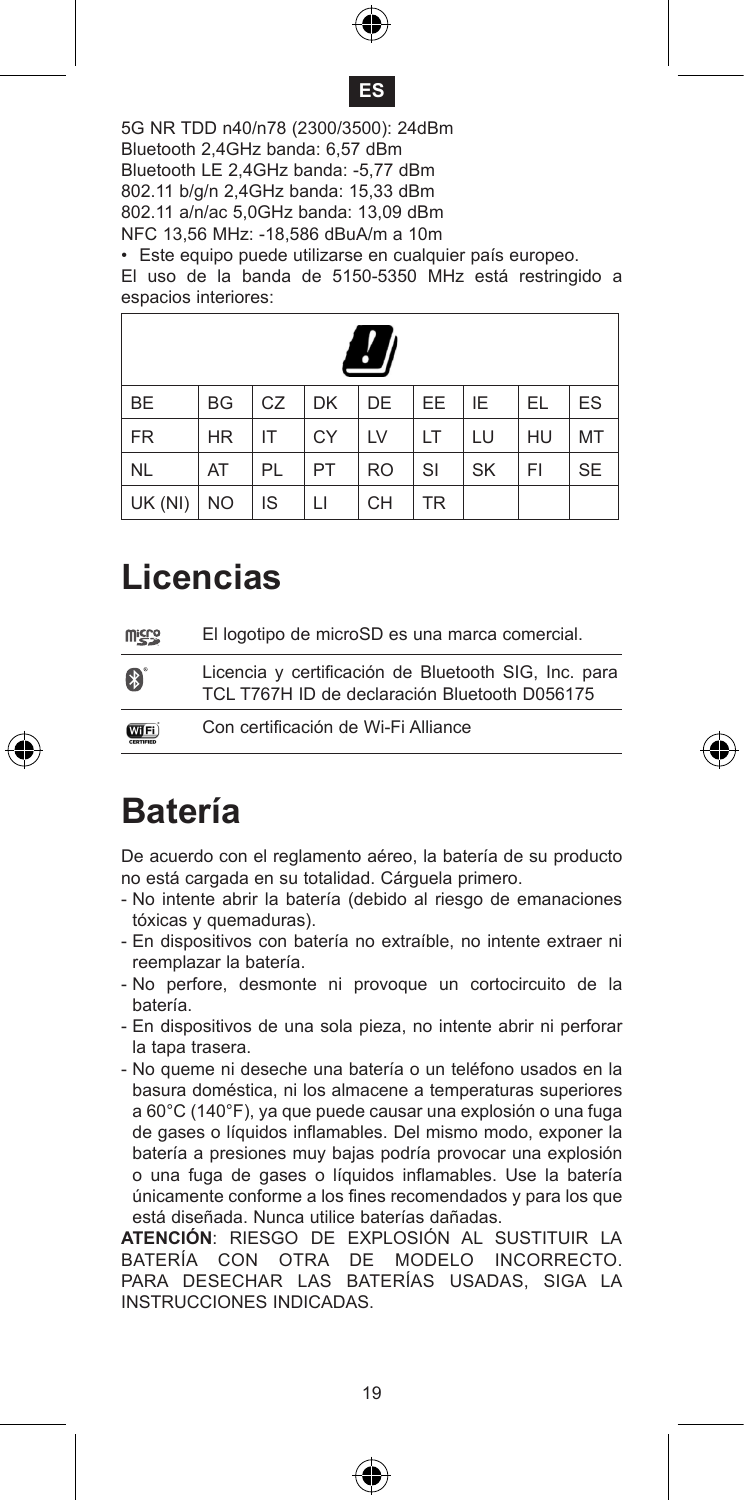



# **Cargador**

Los cargadores con alimentación de red funcionan dentro de la gama de temperaturas de: 0 °C a 40 °C.

Los cargadores del teléfono móvil deben estar en conformidad con la norma de seguridad para los equipos de tratamiento de la información y de oficina. También deben cumplir con la Directiva 2009/125/CE sobre ecodiseño. Debido a las diferentes especificaciones eléctricas aplicables, es posible que un cargador adquirido en un país no funcione en otro. Deben utilizarse únicamente para cargar.

| Modelo: UC13                                 | Voltaje de entrada: Frecuencia CA de<br>100~240 V | entrada: 50/60 Hz |
|----------------------------------------------|---------------------------------------------------|-------------------|
| Voltaie de salida:<br>5.0V                   | Corriente de salida: Potencia de salida:<br>2.0A  | 10.0 W            |
| Eficiencia media en Consumo<br>activo: 79.0% | de<br>potencia sin carga:<br>0.08 W               |                   |

### **Eliminación de residuos y reciclaje**

El teléfono, los accesorios y la batería deben desecharse conforme a las normativas medioambientales locales aplicables. Si su teléfono, batería o accesorios tienen este símbolo, deberá llevarlos a uno de estos puntos de recogida:



- Centros de eliminación de residuos municipales con contenedores específicos para ellos.

- Contenedores en los puntos de venta.

De este modo, los productos se reciclarán para evitar que los residuos vayan a parar al medio ambiente.

En los países de la Unión Europea: El acceso a los puntos de recogida es gratuito y todos los productos que lleven este símbolo deberán ser depositados en ellos.

En países que no son miembros de la Unión Europea: Si el país o región cuenta con facilidades de reciclaje y recogida, estos productos no deberán tirarse en basureros ordinarios. Se deberán llevar a los puntos de recogida para que puedan ser reciclados.



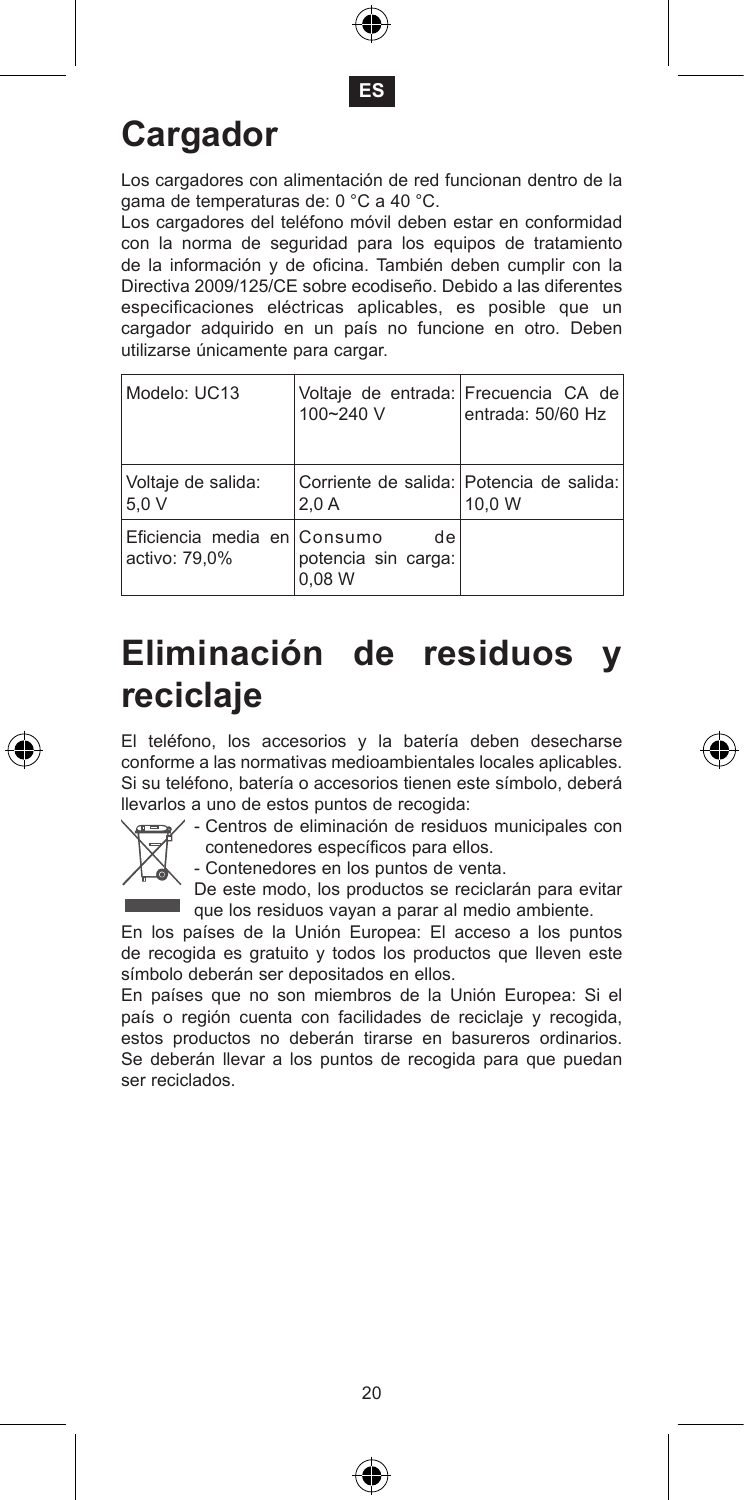- **ES Información general**
- • **Dirección de Internet**: tcl.com
- • **Teléfono de servicio al cliente y centro de reparaciones**: Visite nuestro sitio web www.tcl.com/global/en/servicesupport-mobile/hotline&service-center.html o abra la aplicación Centro de ayuda en su móvil para localizar el número local del servicio de atención al cliente y el centro de reparaciones autorizado en su país.
- • **Manual de usuario completo**: Puede descargar el manual de usuario completo de su dispositivo en tcl.com. En nuestro sitio web, podrá consultar nuestra sección de preguntas frecuentes (FAQ). También puede ponerse en contacto con nosotros por correo electrónico para consultarnos cualquier duda que tenga.
- • **Fabricante**: TCL Communication Ltd.
- • **Dirección**: 5/F, Building 22E, 22 Science Park East Avenue, Hong Kong Science Park, Shatin, NT, Hong Kong.
- • **Etiquetado electrónico**: Toque **Ajustes** > **Normativa y seguridad** o pulse \*#07# para obtener más información sobre el etiquetado (1).

#### **Actualizaciones de software**

Los costes de conexión relacionados con la búsqueda, la descarga y la instalación de actualizaciones de software para el sistema operativo de su teléfono móvil podrán variar en función del plan al que se haya suscrito o de su operador de telecomunicaciones.

Estos procedimientos de actualización implican el manejo de datos personales: el identificador único del producto (IMEI), su dirección IP, la referencia del producto (referencia comercial), la versión del producto y el identificador de red de su operador de telecomunicaciones (PLMN).

Las actualizaciones se descargan de forma automática, pero deberá aprobar su instalación. Una vez aceptadas, las actualizaciones se instalan automáticamente.

Rechazar u olvidar la instalación de una actualización puede afectar al rendimiento de su teléfono y, en el caso de actualizaciones de seguridad, exponer su teléfono a vulnerabilidades de seguridad.



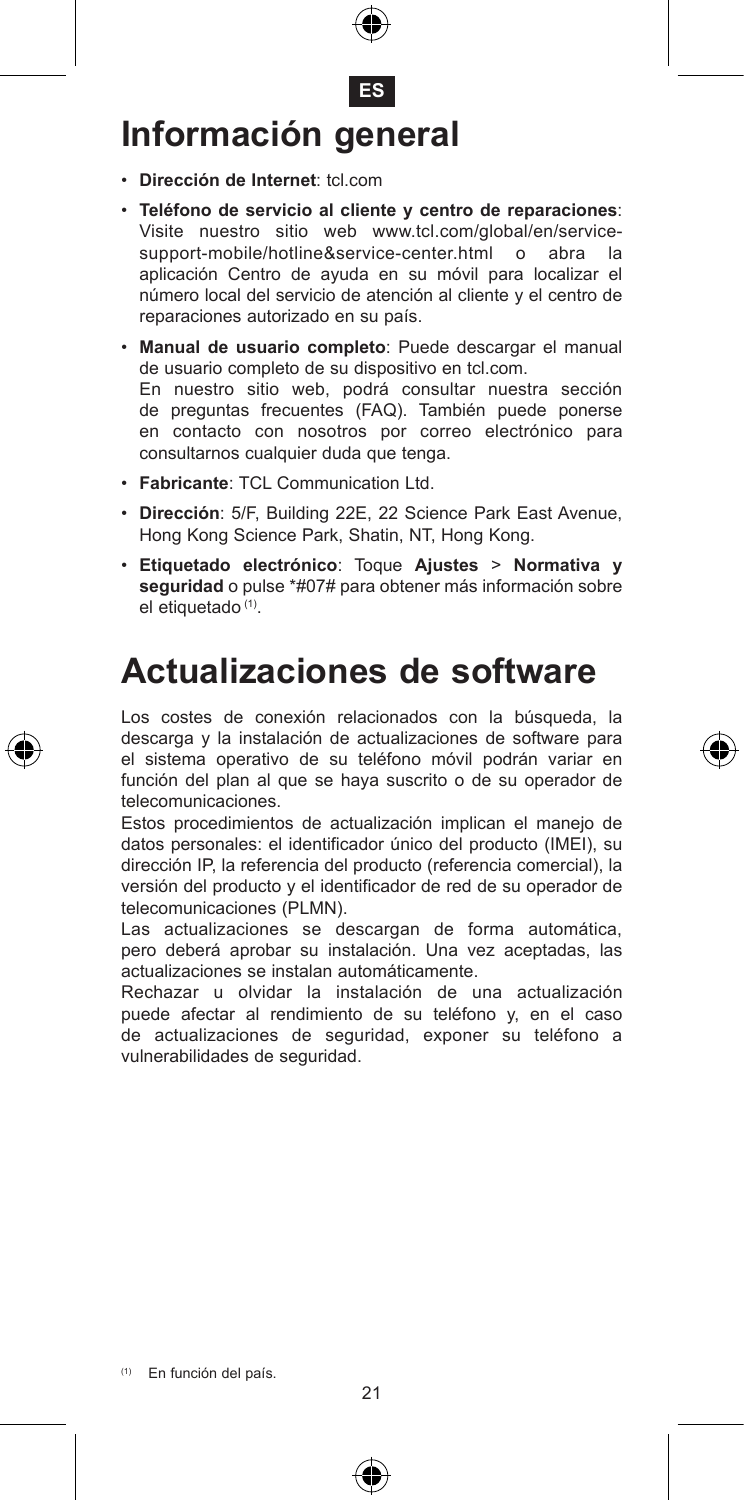

#### **ES**

#### **Declaración de privacidad de uso del dispositivo**

Si conecta el dispositivo a redes o a otros dispositivos (como Wi-Fi, Bluetooth o NFC, entre otros), tenga en cuenta que se podrían compartir algunos de sus datos personales. Es su responsabilidad proteger sus propios datos personales y no compartirlos con dispositivos no autorizados o dispositivos de terceros conectados al suyo. Para productos con características Wi-Fi, conéctese sólo a redes Wi-Fi de confianza. Además, al utilizar su producto como punto de acceso (cuando esté disponible), asegúrese de usar su seguridad de red. Estas precauciones ayudarán a evitar el acceso no autorizado a su teléfono. Su dispositivo puede almacenar información personal en varias ubicaciones, entre ellas tarjeta SIM, tarjeta de memoria y memoria interna. Asegúrese de eliminar toda información personal antes de reciclar, devolver o dar su producto. Seleccione con cautela sus aplicaciones y actualizaciones e instálelas solo desde fuentes de confianza. Algunas aplicaciones de terceros podrían afectar al rendimiento de su producto o acceder a información privada, incluidos los detalles de su cuenta, datos de llamadas, detalles de ubicación y recursos de red. No nos hacemos responsables de dichas prácticas de terceros relacionadas con la privacidad o la seguridad.

Los datos personales compartidos con TCL Communication Ltd. se utilizarán de acuerdo con los establecido en nuestro aviso de privacidad. Puede consultar nuestro aviso de privacidad en el sitio web: https://www.tcl.com/content/legal-notice/countrylist.html

#### **Privacidad**

Le recordamos que debe respetar las reglas y leyes en vigor en su país sobre la toma de fotos y la grabación de sonidos con el teléfono móvil. Conforme a estas reglas y leyes, puede estar estrictamente prohibido hacer fotos y/o grabar las voces de otras personas o cualquiera de sus atributos personales, y reproducir o distribuir estas fotos o grabaciones, ya que se puede considerar una invasión de la vida privada. Al usuario cabe la responsabilidad exclusiva de asegurarse que tiene la autorización previa, si es necesaria, de grabar conversaciones privadas o confidenciales o hacer fotos de otra persona; el fabricante, el distribuidor o el vendedor de su teléfono móvil (incluido el operador) no se harán responsables de las consecuencias que resulten de una utilización inadecuada del teléfono.



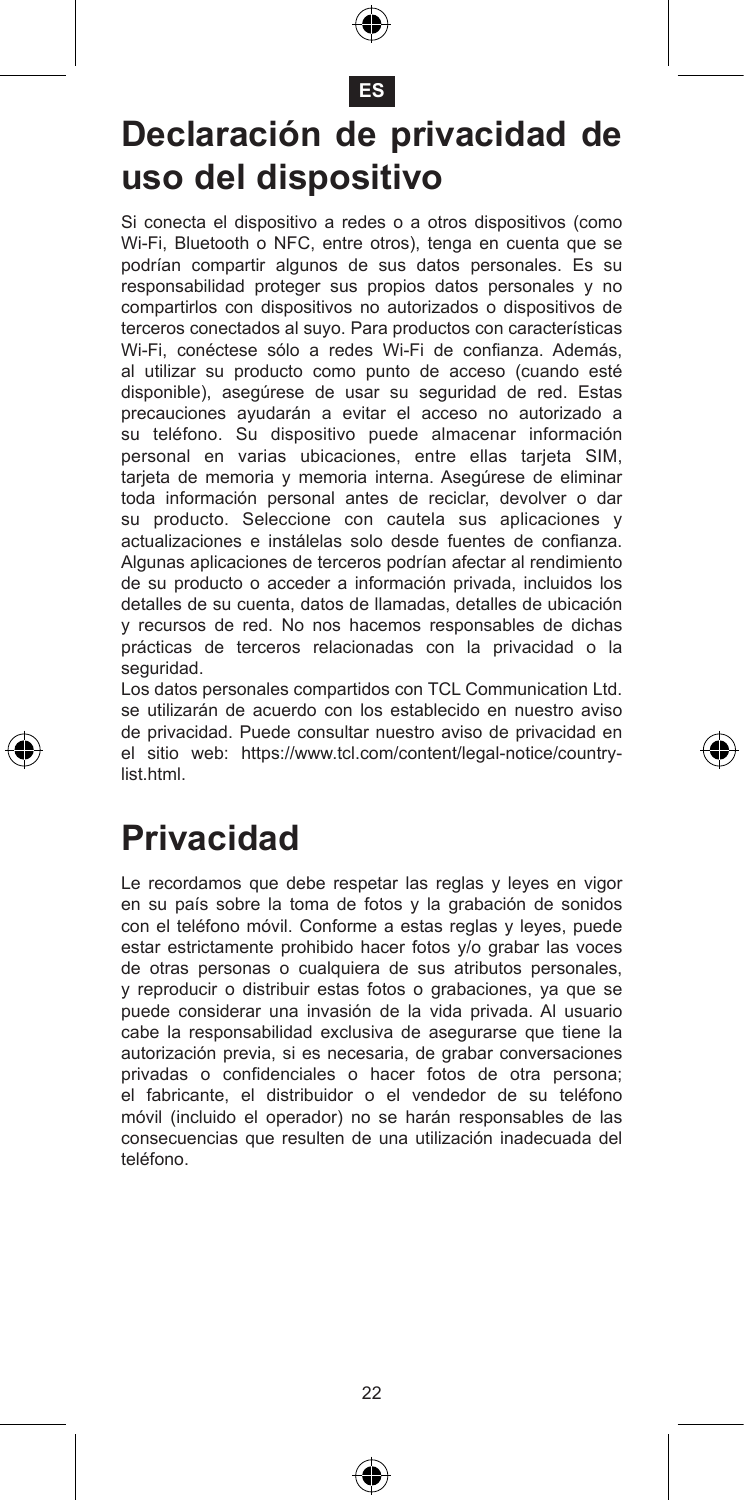

#### • **Derechos adicionales dentro de las leyes de derechos**  del consumidor<br>Como consumidor,

es posible que tenga derechos (reglamentarios) legales además de aquellos establecidos en esta Garantía Limitada ofrecida por el Fabricante voluntariamente (como las leyes de derechos del consumidor del país en el que usted vive) ("Derechos del consumidor"). Esta Garantía Limitada establece determinadas situaciones en las que el Fabricante proporcionará, o no, una compensación para un dispositivo TCL. La presente Garantía Limitada no limita ni excluye ninguno de sus Derechos del consumidor con relación al dispositivo TCL.

#### • **Cobertura de la Garantía del Fabricante**

Esta Garantía Limitada del Fabricante establece las responsabilidades de garantía del Fabricante en relación con el hardware y los accesorios de marca fabricados a su nombre. El Fabricante garantiza al comprador final original de un nuevo dispositivo TCL ("Usted") que éste no tendrá defectos en los materiales ni en la mano de obra dentro del uso normal por un período que empieza el día de la compra original por parte de Usted y tiene una duración del período especificado para cada tipo de dispositivo TCL correspondiente (el "Período de la Garantía").

Usted no puede transferir esta Garantía Limitada.

El período de garantía aplicable se muestra a continuación:

| Teléfono TCL y batería integrada <sup>(1)</sup> | $24$ meses <sup>(2)</sup> |  |  |  |                                                              |
|-------------------------------------------------|---------------------------|--|--|--|--------------------------------------------------------------|
| auriculares <sup>(3)</sup>                      |                           |  |  |  | Accesorios TCL: Cable USB, cargador, 12 meses <sup>(2)</sup> |

En caso de que el teléfono manifieste algún defecto que impida su uso normal, deberá informar de ello inmediatamente a su vendedor, a quien presentará el teléfono junto con la factura original.

Si el defecto queda confirmado por el Fabricante o sus proveedores de servicio autorizados, el teléfono o alguna pieza de este, se reemplazará o se reparará, según resulte conveniente. La reparación o sustitución podrá realizarse utilizando componentes reacondicionados que ofrezcan una funcionalidad equivalente.

La garantía cubre los costos de reparación o sustitución (mano de obra y repuestos) pero excluye el resto de costos.

Esta garantía no cubre los defectos que se presenten en el teléfono y/o en los accesorios debidos (entre otros) a:

- No cumplimiento de las instrucciones de uso o instalación o de las normas técnicas y de seguridad aplicables en la zona geográfica donde se utilice el teléfono.
- Conexión a un equipo no proporcionado o no recomendado por el Fabricante.
- Reparaciones realizadas por individuos no autorizados por el Fabricante o sus afiliados.
- (1) La duración de la batería del teléfono en cuanto a tiempo de conversación, tiempo de inactividad y vida útil total dependerá de las condiciones de uso y la configuración de la red.

(2) El Período de la Garantía puede variar en función del país de compra y/o el canal de adquisición.

(3) Si están incluidos.

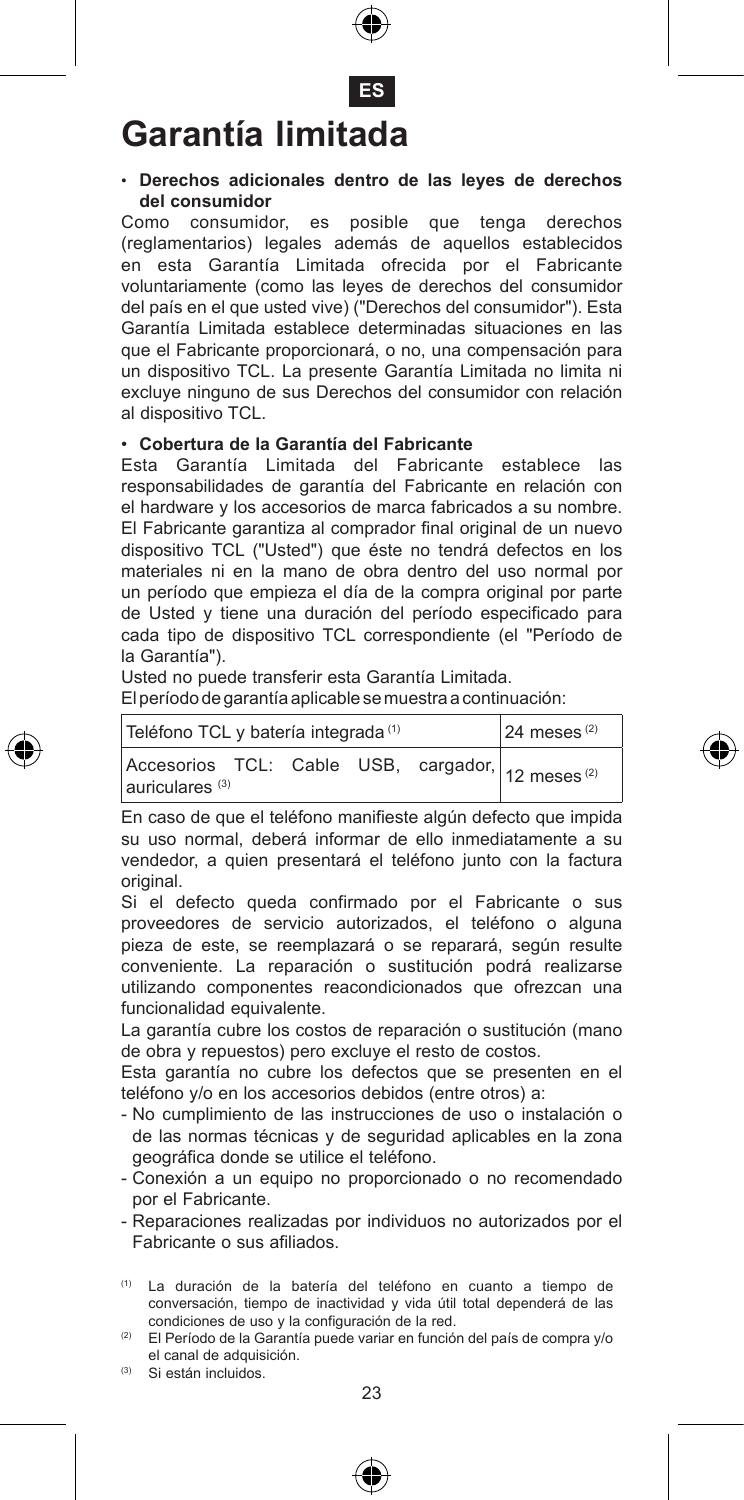



- Modificaciones, ajustes o alteraciones del software o hardware realizados por particulares no autorizados por el Fabricante.
- Inclemencias meteorológicas, tormentas eléctricas, incendios, humedad, filtraciones de líquidos o alimentos, productos químicos, intrusión o descarga de archivos/software malicioso (malware), golpes, alta tensión, corrosión, oxidación.

En ningún caso el Fabricante o sus filiales serán responsables de daños imprevistos o consecuentes de ninguna naturaleza, entre ellos, la pérdida de operaciones o actividad comercial, en la medida en que la ley permita el descargo de responsabilidad respecto a dichos daños.

Algunos países o estados no permiten la exclusión o limitación de daños imprevistos o consecuentes, ni la limitación de la duración de las garantías implícitas, por lo que es posible que las limitaciones o exclusiones precedentes no se apliquen en su caso.

Si devuelve su dispositivo TCL durante el Período de la Garantía, pero este no está cubierto en virtud de esta Garantía Limitada, pueden aplicarse algunos términos y cargos para cualquier reparación o procesamiento realizados.

Si usted no vive en el país en el que se le vendió originalmente el dispositivo TCL:

- (a) Es posible que no se pueda reparar o ofrecer el servicio de la garantía.
- (b) Es posible que se le pida que acepte los términos o pague algunos gastos (lo que incluye, entre otros, los gastos de envío y tramitación).
- (c) Es posible que el tiempo de reparación o del servicio de la garantía sea mayor.

#### • **Realice copias de seguridad**

Debe realizar copias de seguridad de los datos, los archivos, y los ajustes y la información de manera regular como salvaguarda ante posibles problemas operativos, incluso antes de devolver el dispositivo TCL. La copia de seguridad de los datos es responsabilidad suya y no del Fabricante, de la tienda en la que compró el dispositivo TCL ni de los proveedores de servicio autorizados mediante los cuales Usted recibió el servicio (la reparación o el reemplazo del dispositivo TCL).

Si necesita enviar/dejar su dispositivo TCL para que se le realice un servicio, le recomendamos que extraiga del dispositivo cualquier periférico (tarjeta de memoria, tarjeta SIM) y los datos personales y confidenciales antes de enviar/dejar su dispositivo TCL.

Durante el servicio (la reparación o el reemplazo), es posible que procedamos a eliminar y/o reformatear o configurar el contenido de su dispositivo TCL como en el momento que lo compró originalmente (sujeto a actualizaciones y mejoras de software disponibles) y puede que no se le devuelva cualquier periférico o memoria retirado.

Esta garantía limitada no cubre la realización de copias de seguridad, la recuperación ni la reinstalación de sus datos, software ni aplicaciones al dispositivo TCL.

Fabricante: TCL Communication Ltd.

Español Impreso en China





 $24$ 

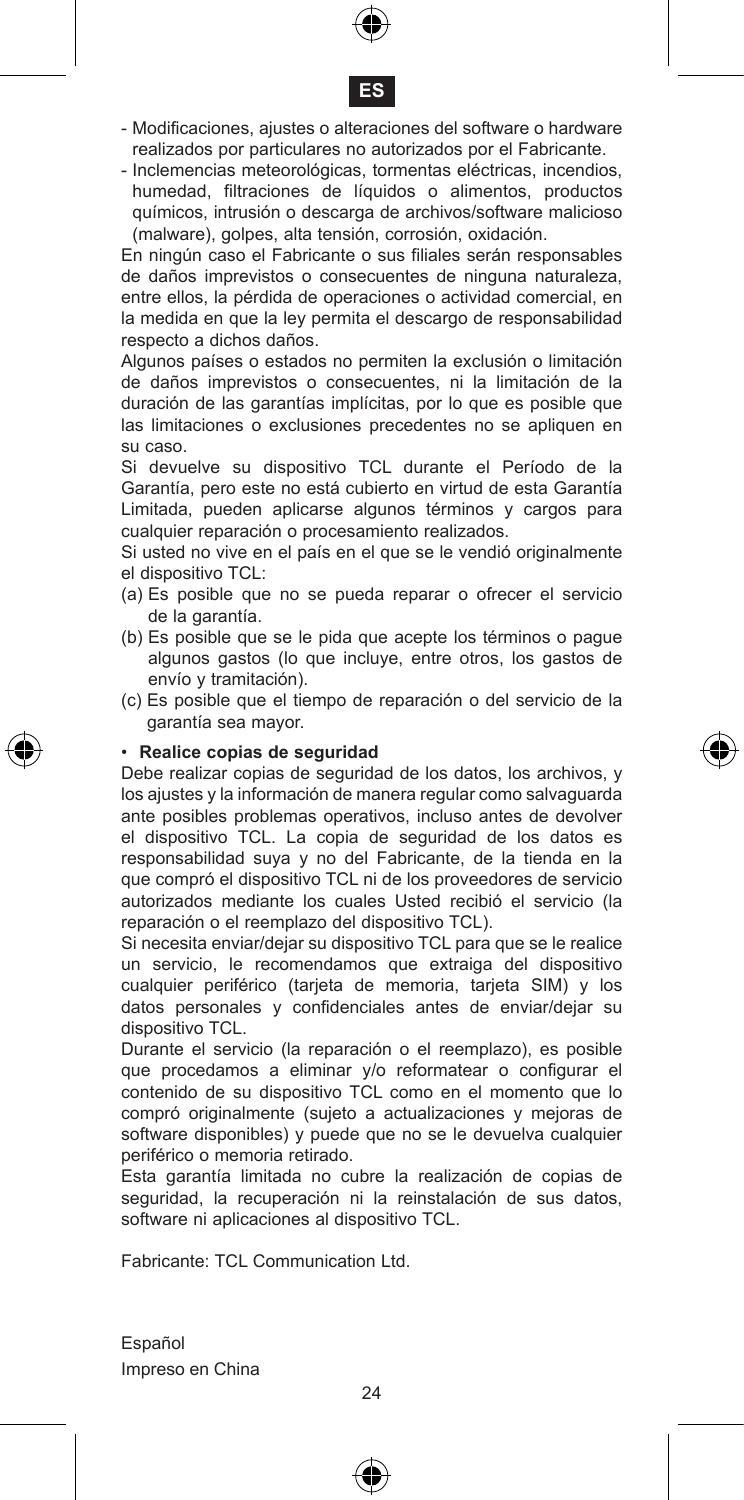#### **FR**

### **Informations relatives à la sécurité et à la garantie**

#### **Précautions d'emploi**

Veuillez lire attentivement ce chapitre avant d'utiliser votre téléphone. Le fabricant ne pourra être tenu responsable des conséquences résultant d'une utilisation impropre et / ou non conforme aux instructions contenues dans le manuel.

N'utilisez pas votre téléphone lorsque le véhicule n'est pas garé en toute sécurité. L'utilisation d'un téléphone portable au volant est illégale dans de nombreux pays.

Respectez les restrictions d'utilisation propres à certains lieux (hôpitaux, avions, stations-service, écoles, etc.).

Veillez à éteindre votre téléphone dans un avion ou à le paramétrer en Mode avion.

Veillez à éteindre votre téléphone en milieu hospitalier, sauf dans les zones éventuellement réservées à cet effet.

Respectez impérativement tous les panneaux et instructions affichés dans un dépôt de carburant, une station-service ou une usine chimique, ou dans toute atmosphère potentiellement explosive, lorsque vous utilisez votre téléphone.

Veuillez consulter votre médecin ainsi que le fabricant de l'appareil pour déterminer si le fonctionnement de votre téléphone peut interférer avec le fonctionnement de votre appareil médical. Lorsque le téléphone est sous tension, veillez à ce qu'il ne se trouve jamais à moins de 15 centimètres d'un appareil médical (stimulateur cardiaque, prothèse auditive, pompe à insuline, etc.).

Ne laissez pas les enfants utiliser le téléphone et / ou jouer avec le téléphone et ses accessoires sans surveillance.

Pour réduire l'exposition aux ondes radio, il est recommandé :

- D'utiliser le téléphone dans de bonnes conditions de réception du signal, comme indiqué sur son écran (quatre ou cinq barres)
- D'utiliser un kit mains libres ;
- De faire un usage raisonnable du téléphone, notamment pour les enfants et les adolescents, par exemple en évitant les appels de nuit et en limitant la fréquence et la durée des appels ;

- D'éloigner le téléphone du ventre des femmes enceintes ou du bas-ventre des adolescents.

N'exposez pas votre appareil à des conditions météorologiques défavorables (humidité, pluie, infiltration de liquides, poussière, air marin, etc.). Les limites de température recommandées par le constructeur vont de 0 °C (32 °F) à 40 °C (104 °F). Au-delà de 40 °C (104 °F), l'écran risque d'être peu lisible ; cette altération est temporaire et sans gravité.



#### **PROTECTION DE L'AUDITION**

 Pour empêcher tout dommage auditif, évitez les écoutes à volume amplifié pendant des périodes prolongées. Prenez toutes les précautions qui s'imposent lorsque vous rapprochez votre téléphone de l'oreille et que le haut-parleur est activé.

N'utilisez que des batteries, des chargeurs de batterie et des accessoires compatibles avec votre modèle de téléphone.





⊕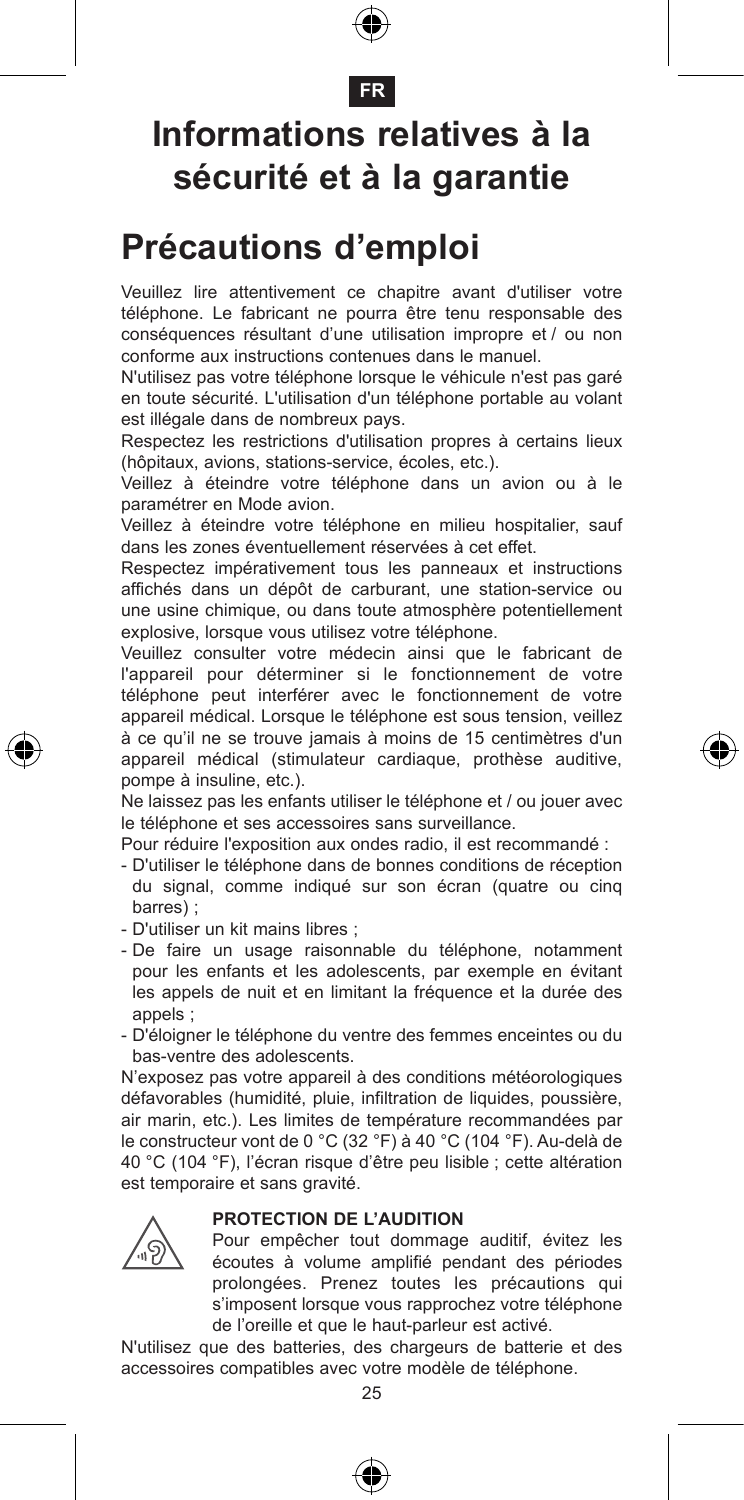





 Le TCL 20 R 5G a obtenu la certification Hi-Res Audio.

AUDIO Hudio.<br>L'Hi-Res audio vous offre une qualité audio supérieure à celle d'un CD et proche de celle d'un enregistrement en studio.

**Avertissement**:

 L'audio haute résolution nécessite un casque compatible, il vous faudra peut-être acheter un casque audio certifié Hi-Res.

### **Informations réglementaires**

Par la présente, TCL Communication Ltd. déclare que l'équipement radio du type TCL T767H est conforme à la Directive 2014/53/UE. La déclaration complète de conformité européenne est disponible à l'adresse suivante : www.tcl.com/ global/en/service-support-mobile/eu-doc.html.

### **DAS et ondes radio**

Cet appareil est conforme aux directives internationales relatives à l'exposition aux ondes radio.

Les directives d'exposition aux ondes radioélectriques utilisent une unité de mesure appelée Débit d'Absorption Spécifique ou « DAS ». La limite de l'indice DAS établie pour les téléphones mobiles est de 2 W/kg au niveau de la tête et si l'appareil est porté sur le corps, et il passe à 4 W/kg au niveau des membres.

|                                                                                | DAS maximum pour ce modèle et conditions du test |           |
|--------------------------------------------------------------------------------|--------------------------------------------------|-----------|
| utilisation<br>une<br>à<br>proximité du<br>visage                              | DAS mesuré pour (CA 3A-8A) + Wi-Fi 2,4GHz        | 1.65 W/ka |
| <b>Indice DAS</b><br>lorsque l'appareil<br>est porté à même<br>le corps (5 mm) | (DC 3A N7A) + Wi-Fi 5GHz                         | 1.67 W/ka |
| DAS aux<br>membres (0 mm)                                                      | LTE Bande 38 + Wi-Fi 2.4GHz                      | 3.18 W/ka |

Pour plus d'informations, vous pouvez accéder au site tcl.com.

### **Bandes de fréquences et puissance maximale des radiofréquences**

Cet équipement radio fonctionne dans les bandes de fréquence et aux puissances maximales suivantes : GSM 900MHz: 33,5 dBm GSM 1800MHz: 30 dBm UMTS B1/8 (2100/900MHz): 24,5 dBm LTE FDD B1/3/8/20/28 (2100/1800/900/800/700MHz): 24,5 dBm LTE FDD B7 (2600MHz): 23 dBm





€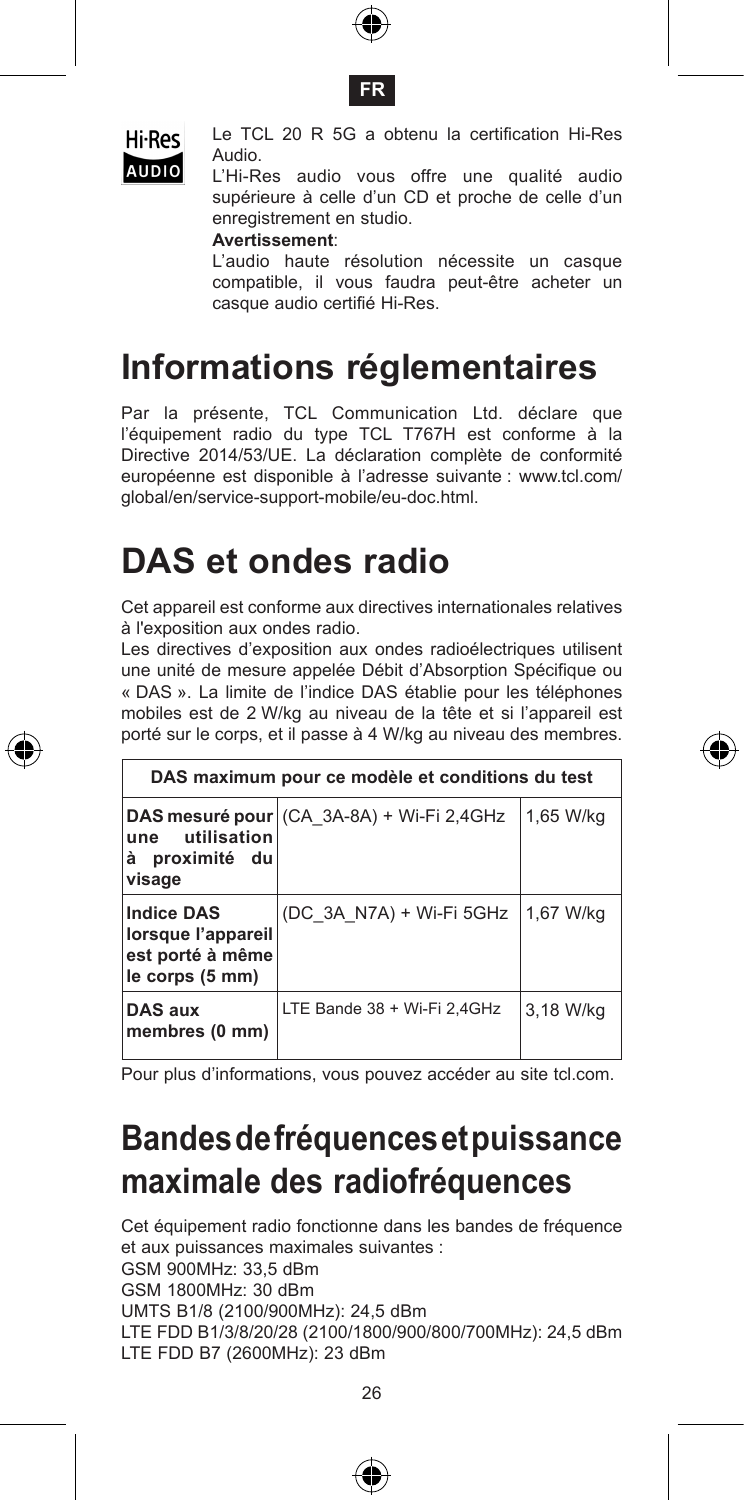



LTE TDD B38/40 (2600/2300MHz): 24 dBm 5G NR FDD n1/n3/n8/n28 (2100/1800/900/700MHz): 24 dBm 5G NR FDD n7 (2600MHz): 21 dBm 5G NR TDD n40/n78 (2300/3500): 24dBm Bluetooth 2,4GHz bande: 6,57 dBm Bluetooth LE 2,4GHz bande: -5,77 dBm 802.11 b/g/n 2,4GHz bande: 15,33 dBm 802.11 a/n/ac 5,0GHz bande: 1,09 dBm NFC 13,56 MHz: -18,586 dBuA/m à 10m

• Cet appareil fonctionne dans tous les pays européens. Le fonctionnement dans la bande 5150-5350MHz est restreint à une utilisation en intérieur :

| <b>BE</b>   |           |           |    | BG CZ DK DE EE |           | IE        | EL | ES        |
|-------------|-----------|-----------|----|----------------|-----------|-----------|----|-----------|
| <b>FR</b>   | <b>HR</b> | IT.       | CY | <b>LV</b>      | <b>LT</b> | LU        | HU | MT        |
| NL.         | AT        | PL        | PT | RO             | SI        | <b>SK</b> | FI | <b>SE</b> |
| $UK(NI)$ NO |           | <b>IS</b> | LI | CH             | <b>TR</b> |           |    |           |

#### **Licences**

| <b>Wick</b>               | Le logo microSD est une marque commerciale.                                                 |
|---------------------------|---------------------------------------------------------------------------------------------|
| B                         | Bluetooth SIG. Inc. sous licence et certifiée TCL<br>T767H Déclaration Bluetooth ID D056175 |
| <b>COTFI)</b><br>70000000 | Certifié par la Wi-Fi Alliance                                                              |

#### **Batterie**

Conformément à la réglementation aérienne, la batterie de votre produit n'est pas complètement chargée. Veuillez la recharger avant toute chose.

- Ne pas essayer d'ouvrir la batterie (en raison du risque de fumées toxiques et de brûlures).
- Ne pas essayer d'éjecter ou de remplacer la batterie d'un appareil doté d'une batterie non amovible.
- Ne pas percer, désassembler, ou provoquer de court-circuit dans la batterie.
- Ne pas essayer d'ouvrir ou de percer le couvercle arrière d'un appareil monocoque.
- Ne pas jeter une batterie ou un téléphone usagés dans les ordures ménagères, les brûler ou les stocker à des températures supérieures à 60 °C (140 °F), car cela peut entraîner une explosion ou une fuite de liquide ou de gaz inflammable. De même, soumettre la batterie à une pression d'air extrêmement faible est susceptible de provoquer une explosion ou une fuite de liquide ou de gaz inflammable. N'utilisez la batterie que pour l'usage pour lequel elle a été conçue et recommandée. Ne jamais utiliser de batteries endommagées.





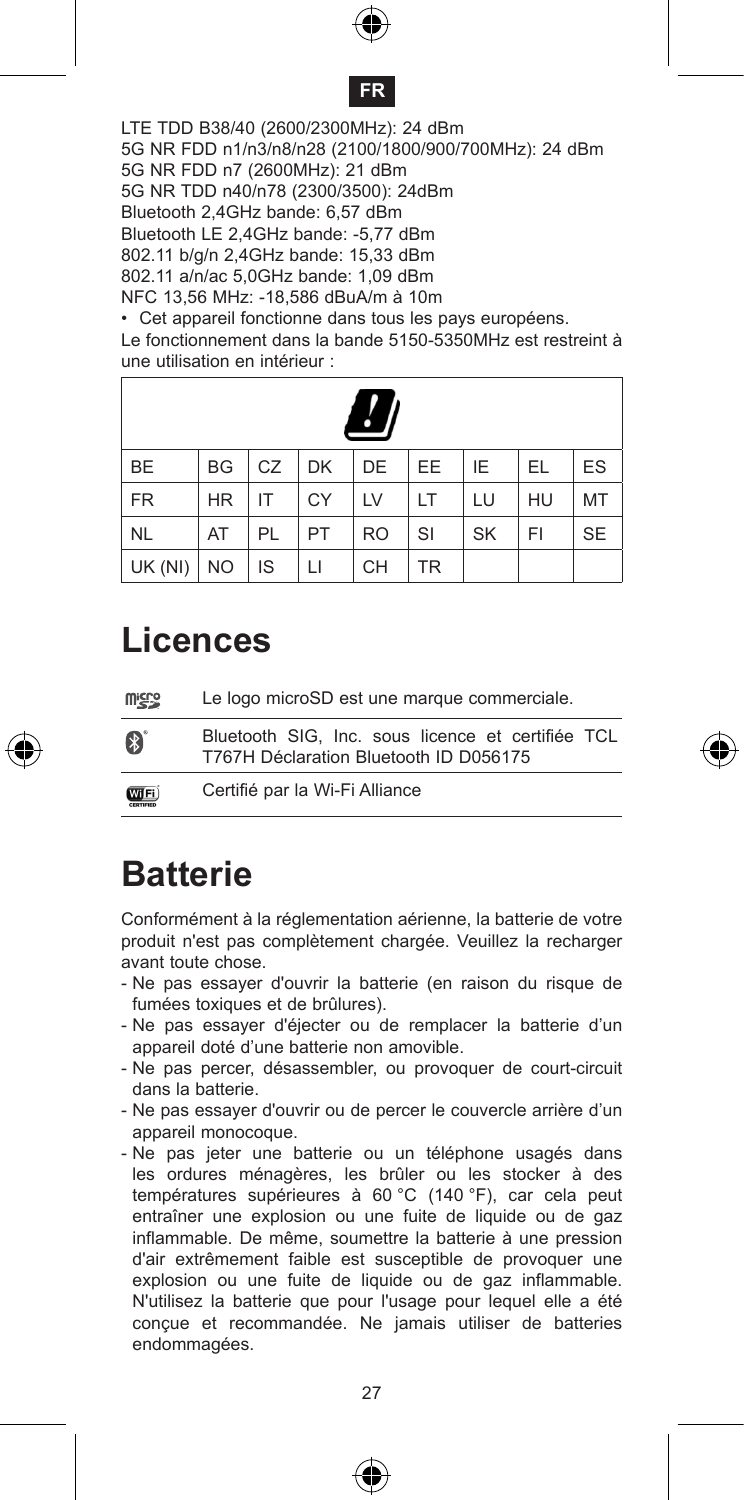

#### **FR**

**ATTENTION** : RISQUE D'EXPLOSION EN CAS DE REMPLACEMENT PAR UN TYPE INCORRECT DE BATTERIE. RECYCLAGE DES BATTERIES USAGEES SELON LES INSTRUCTIONS.

### **Chargeur**

Les chargeurs alimentés par secteur sont prévus pour fonctionner à une température ambiante de 0°C (32 °F) à 40 °C  $(104 °F)$ .

Les chargeurs de votre téléphone mobile sont conformes à la norme de sécurité des matériels de traitement de l'information et des équipements de bureau, et destinés uniquement à cet usage. Ils sont conformes à la directive sur l'ecodesign 2009/125/CE. Étant donné que les spécifications électriques peuvent changer d'un pays à l'autre, un chargeur acheté dans un pays peut ne pas fonctionner dans un autre pays. Ils ne doivent être utilisés qu'à des fins de rechargement.

| Modèle : UC13                                                           | 100~240 V        | Tension d'entrée : Fréquence en entrée<br>du CA: 50/60 Hz             |
|-------------------------------------------------------------------------|------------------|-----------------------------------------------------------------------|
| 5V                                                                      | 2A               | Tension de sortie : Courant de sortie : Puissance de sortie :<br>10 W |
| Rendement moyen Consommation<br>en mode actif: electrique hors<br>79.0% | charge: $0.08 W$ |                                                                       |



### **Élimination et recyclage des déchets**

Le téléphone, les accessoires et la batterie doivent être mis au rebut conformément aux réglementations environnementales locales en vigueur.

Ce symbole figurant sur votre téléphone, la batterie et les accessoires signifie que ces produits doivent être amenés dans :  $/$  - Des centres d'élimination des déchets municipaux



dotés de bacs spécifiques.

- Des bacs de collecte sur les points de vente.

Ils y seront recyclés, évitant ainsi le rejet de substances dans l'environnement.

Dans les pays membres de l'Union européenne : Ces points de collecte sélective sont accessibles gratuitement. Tous les produits marqués du symbole de « poubelle barrée » doivent être rapportés à ces points de collecte.

Dans les pays non membres de l'Union Européenne : Il convient de ne pas jeter les équipements marqués du symbole de « poubelle barrée » dans les poubelles ordinaires si votre pays ou région dispose de structures de collecte et de recyclage adaptées, mais de les rapporter à ces points de collecte pour qu'ils y soient recyclés.



⊕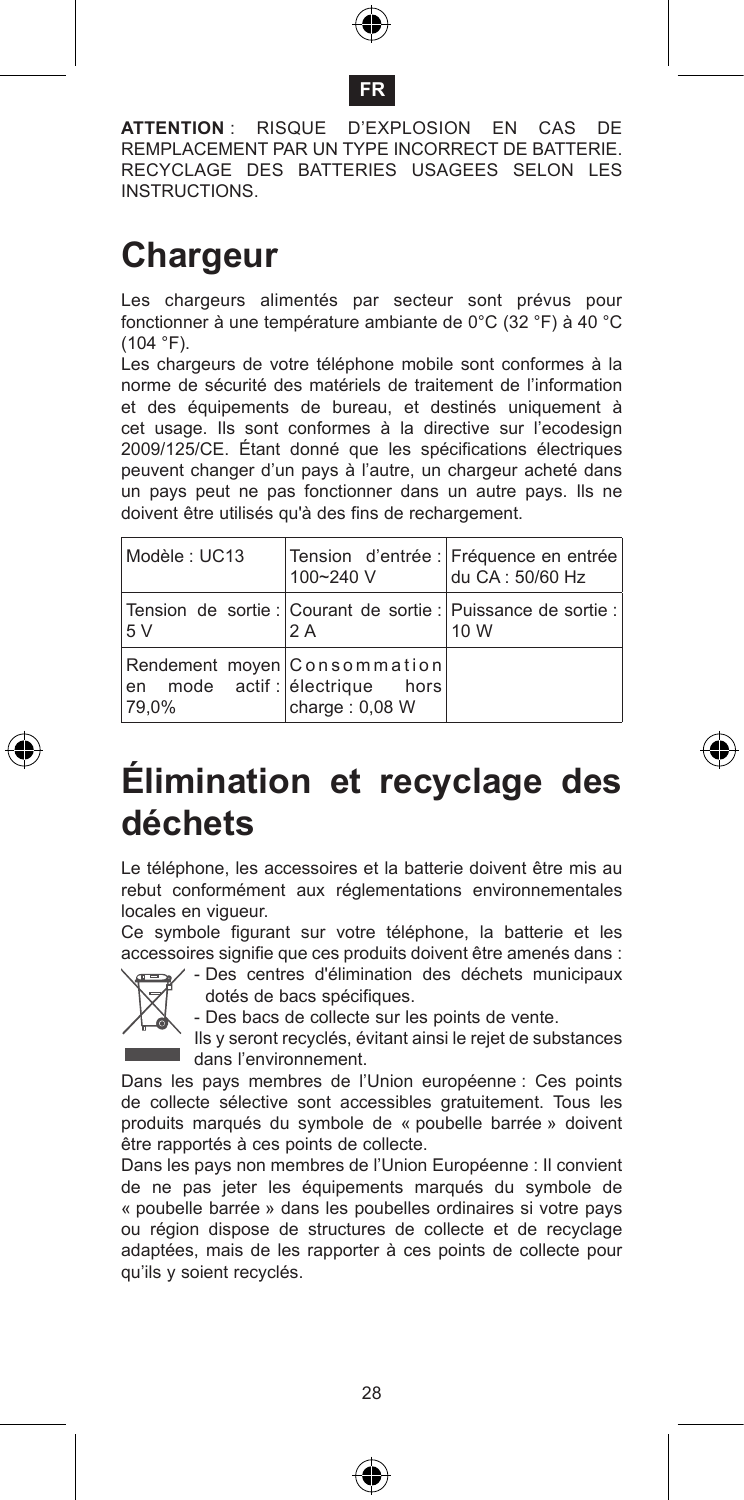





Depuis le 01/01/2015, Le Triman est une signalétique obligatoire (décret d'application n°2014-1577 du 23/12/2014) relatif à la signalétique commune des emballages recyclables qui relèvent d'une consigne de tri (articles R541- 12-17 et R541-12-18 du code de l'environnement).

Participez au recyclage de votre produit et emballage, pour plus de détails, reportez-vous au site www.consignesdetri.fr

### **Informations générales**

- • **Adresse Internet** : tcl.com
- • **Service d'assistance téléphonique et centre de réparation** : Consultez notre site Web www.tcl.com/global/en/ service-support-mobile/hotline&service-center.html ou ouvrez l'application Support Center sur votre mobile pour trouver le numéro d'assistance téléphonique local et le centre de réparation agréé pour votre pays.
- • **Manuel d'utilisation complet** : Veuillez accéder à tcl.com pour télécharger le manuel d'utilisation complet de votre appareil.

Sur notre site Web, vous pourrez consulter en ligne notre rubrique FAQ (Foire aux Questions). Vous pouvez également nous contacter par e-mail pour poser vos éventuelles questions.

- • **Fabricant** : TCL Communication Ltd.
- • **Adresse** : 5/F, Building 22E, 22 Science Park East Avenue, Hong Kong Science Park, Shatin, NT, Hong Kong
- • **Marquage électronique** : Cliquez sur **Paramètres** > **Loi et sécurité** ou saisissez \*#07#, pour obtenir des informations complémentaires sur le marquage (1).

### **Mise à jour du logiciel.**

Les coûts de connexion liés à la recherche, au téléchargement et à l'installation des mises à jour du système d'exploitation de votre téléphone mobile varient en fonction de l'offre que vous avez souscrite auprès de votre opérateur de télécommunications. Cette procédure de mise à jour implique le traitement de vos données personnelles : identifiant unique du produit (IMEI), adresse IP, référence du produit (référence CU), version du produit et identifiant réseau de votre opérateur de télécommunications (PLMN).

Les mises à jour seront téléchargées automatiquement mais leur installation nécessitera votre accord. Une fois acceptée, la mise à jour est installée automatiquement.

Refuser ou oublier d'installer une mise à jour peut affecter les performances de votre téléphone et, dans le cas d'une mise à jour de sécurité, exposer votre téléphone à des failles de sécurité.



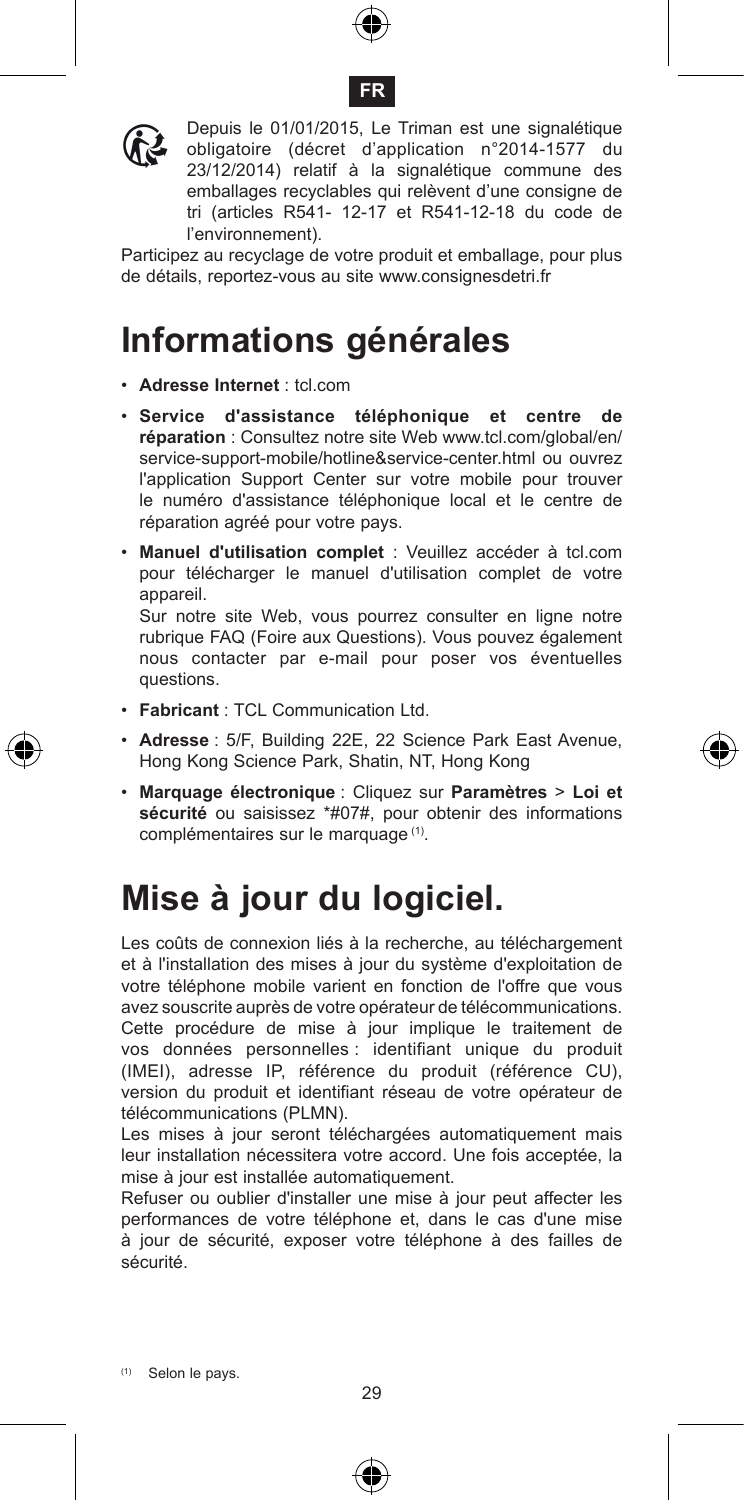

#### **FR**

### **Déclaration de confidentialité liée à l'utilisation de l'appareil**

Si vous connectez votre appareil à des réseaux ou à d'autres appareils (tels Wi-Fi, Bluetooth, NFC ou toute autre méthode), veuillez noter que certaines de vos données personnelles peuvent être partagées avec eux. Il est de votre responsabilité de protéger vos données personnelles, de ne pas les partager avec des appareils non autorisés ou appartenant à des tierces parties, et connectés aux vôtres. Pour les produits dotés de fonctions Wi-Fi, connectez-vous uniquement sur des réseaux Wi-Fi de confiance. De même, si vous utilisez votre appareil en tant que point d'accès (le cas échéant), assurez-vous de la sécurité de votre réseau. Ces précautions vous aideront à empêcher tout accès non autorisé sur votre téléphone. Votre produit peut stocker des informations personnelles dans divers emplacements, y compris sur une carte SIM, une carte mémoire et la mémoire intégrée. Veillez à supprimer ou effacer toutes les informations personnelles avant de recycler, de retourner ou de donner votre produit. Choisissez soigneusement vos applications et mises à jour, et installez-les uniquement à partir de sources fiables, car certaines applications tierces peuvent avoir un impact sur les performances de votre produit et/ou avoir accès à des informations privées, notamment les informations du compte, les données d'appel, les informations de localisation et les ressources réseau. Nous ne sommes pas responsables des pratiques de confidentialité ou de sécurité de ces fournisseurs tiers.

Toutes les données personnelles que vous avez partagées avec TCL Communication Ltd. seront traitées conformément à notre Déclaration de confidentialité. Vous pouvez consulter notre Politique de confidentialité en visitant notre site Web : https:// www.tcl.com/content/legal-notice/country-list.html.

#### **Paramètres de confidentialité**

Nous vous rappelons que vous devez respecter les lois et règlements en vigueur dans votre pays concernant la prise de clichés et l'enregistrement de sons à l'aide d'un téléphone portable. Conformément à ces lois et règlements, il est parfois strictement interdit de prendre des clichés et / ou d'enregistrer la voix d'autres personnes ou tout autre attribut personnel et de les reproduire ou diffuser, car cela peut être considéré comme une atteinte à la vie privée. L'utilisateur seul est tenu de s'assurer qu'il a une autorisation préalable, si nécessaire pour enregistrer des conversations privées ou confidentielles ou prendre une photo d'une autre personne. Le fabricant, le distributeur ou vendeur de votre téléphone mobile (y compris l'opérateur) déclinent toute responsabilité résultant d'une utilisation inappropriée du téléphone mobile.



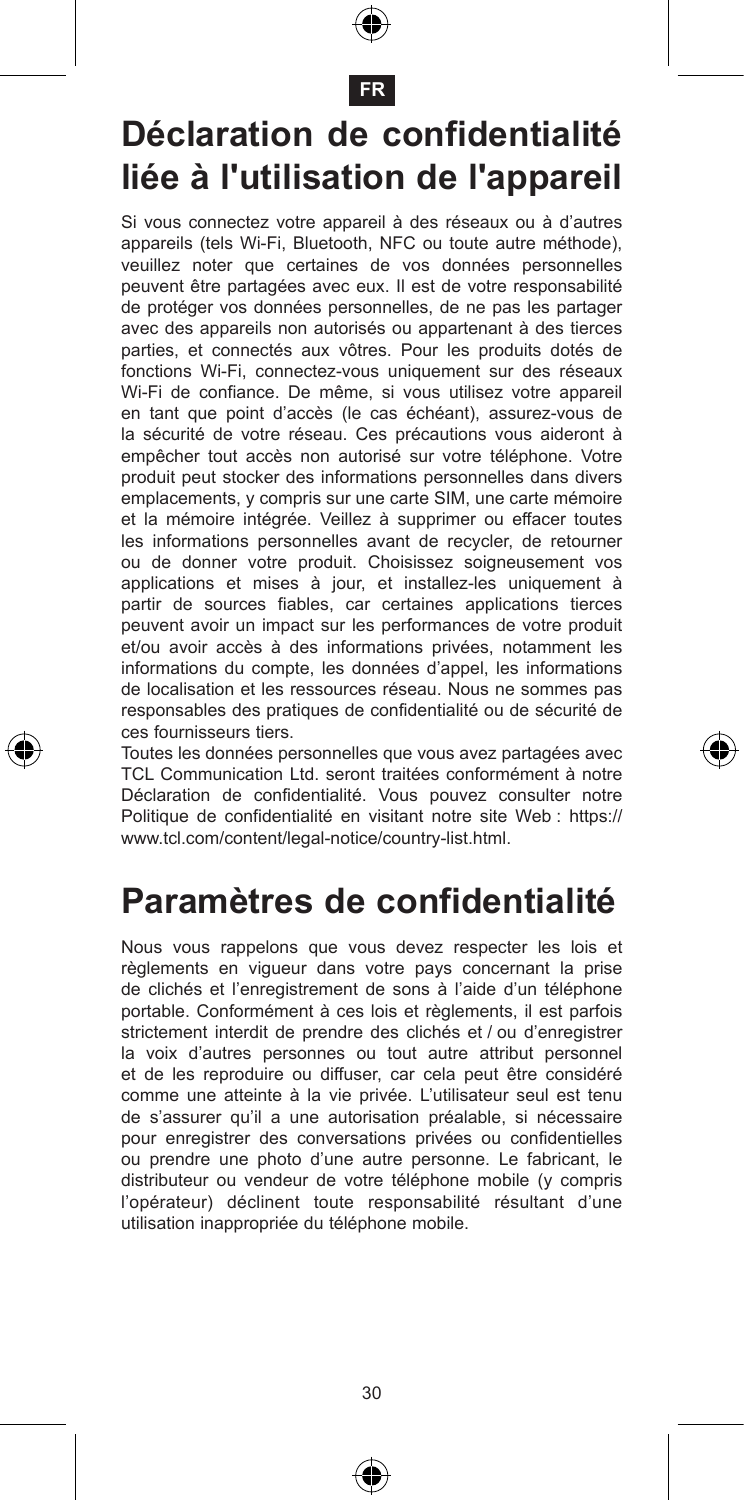

# **Garantie limitée**

#### • **Droits Supplémentaires en Vertu des Lois de Protection des Consommateurs**

En tant que consommateur, Vous êtes susceptible de bénéficier de droits légaux (statutaires) qui s'ajoutent aux droits accordés par la présente Garantie limitée offerte volontairement par le fabricant (notamment les lois de protection des consommateurs du pays dans lequel Vous vivez) (ci-après désignés par les termes « Droits du consommateur »). La présente Garantie limitée définit certaines situations dans lesquelles le Fabricant est tenu ou non de fournir une solution pour l'appareil TCL. La présente Garantie limitée ne saurait limiter ou exclure quelque Droit du consommateur auquel Vous pouvez prétendre concernant un appareil TCL.

#### • **Couverture de la Garantie du Fabricant**

La présente Garantie limitée du Fabricant établit les responsabilités du Fabricant dans le cadre de la garantie des appareils et des accessoires de la marque TCL fabriqués par ou au nom du Fabricant.

Le Fabricant garantit à l'acheteur d'origine et utilisateur final d'un nouvel appareil TCL (ci-après dénommé « Vous ») que l'appareil TCL est exempt de défaut matériel et de construction dans le cadre d'une utilisation normale, à compter de la date d'achat initial et pendant la durée spécifiée pour chaque type d'appareil TCL (ci-après désignée par le terme « Période de garantie »).

La présente Garantie limitée n'est pas cessible par Vous.

La période de Garantie applicable est listée ci-dessous :

| Téléphone TCL & batterie intégrée <sup>(1)</sup>                                          | $24$ mois <sup>(2)</sup> |  |  |  |  |  |
|-------------------------------------------------------------------------------------------|--------------------------|--|--|--|--|--|
| Accessoires TCL : Câble USB, chargeur, 12 mois <sup>(2)</sup><br>écouteurs <sup>(3)</sup> |                          |  |  |  |  |  |

En cas de constat d'un défaut de votre appareil TCL qui en empêche une utilisation normale, Vous devez en aviser immédiatement votre revendeur et lui présenter votre appareil TCL avec une preuve d'achat.

Si le défaut est confirmé par le Fabricant ou ses prestataires de service agréés, tout ou partie de votre téléphone sera remplacé ou réparé, le cas échéant. La réparation ou le remplacement pourra être effectué(e) avec du matériel reconditionné dont les fonctionnalités sont équivalentes à du neuf.

Cette garantie couvre les coûts de réparation ou de remplacement (main-d'œuvre et pièces de rechange) mais exclut tout autre coût.

La présente garantie ne s'applique pas aux défauts de votre appareil TCL et/ou de votre accessoire, occasionnés par (sans limitation) :

- le non-respect des instructions d'utilisation ou d'installation, ou des normes techniques et de sécurité en vigueur dans la zone géographique d'utilisation ;
- une association ou connexion avec des équipements non fournis ou non recommandés par le Fabricant ;

(1) L'autonomie en communication, en veille, et le cycle de vie total d'une batterie rechargeable d'un téléphone mobile dépendent des conditions d'usage et de configuration du réseau.

- (2) La Période de garantie peut varier en fonction de votre pays d'achat et/ ou du canal d'achat.
- (3) Si inclus.

€



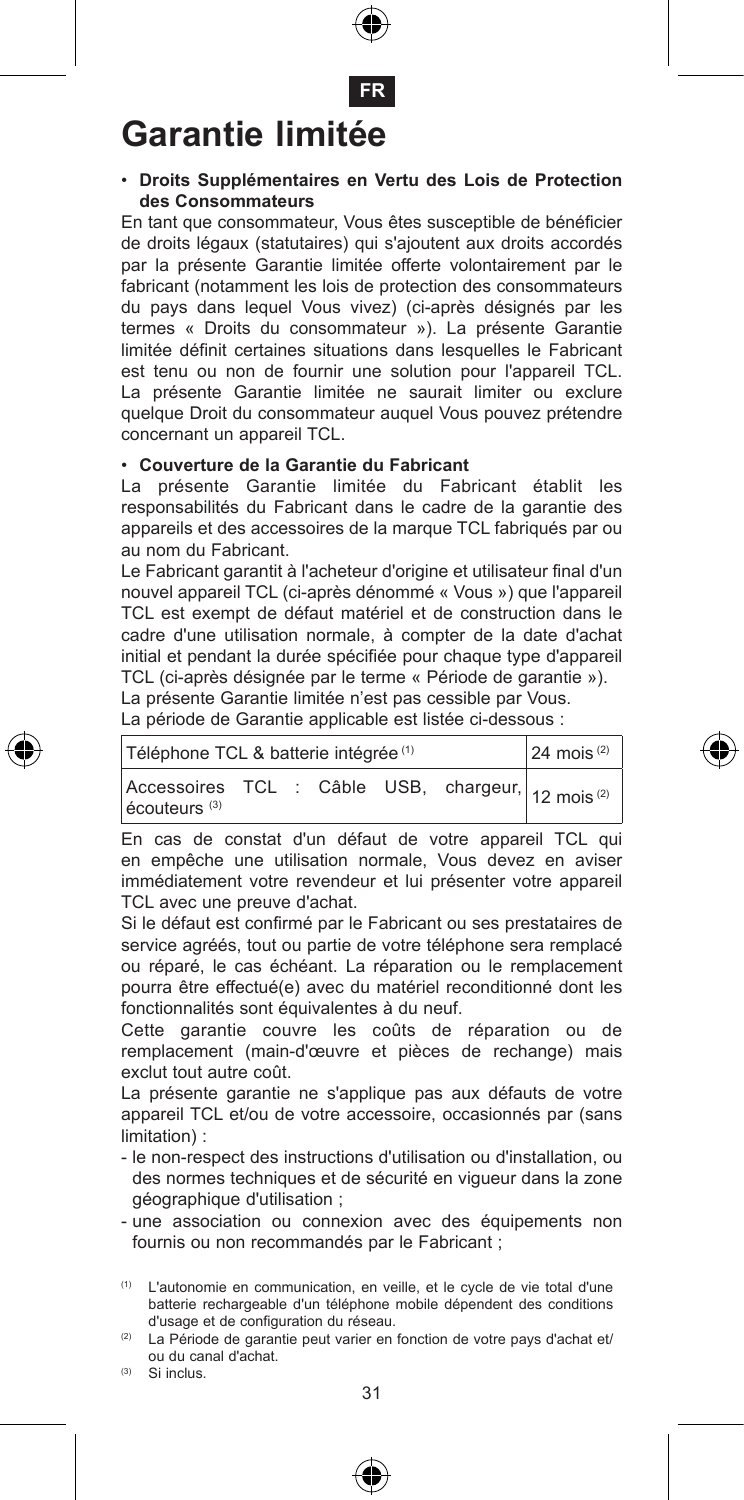



- une réparation effectuée par des personnes non autorisées par le Fabricant ou ses sociétés affiliées ;
- une modification, un réglage ou toute altération du logiciel ou du matériel par des personnes non autorisées par le Fabricant ;
- des intempéries, la foudre, le feu, l'humidité, l'infiltration de liquides ou d'aliments, de produits chimiques, intrusion ou téléchargement de fichiers/logiciels malveillants (malware), crash, haute tension, corrosion, oxydation.

Le Fabricant ou ses filiales ne seront, en aucun cas, tenus responsables des dommages directs ou indirects de quelque nature qu'ils soient, y compris et sans limitation, la perte d'exploitation, le manque à gagner ou la perte de données, dans la mesure où ces motifs peuvent être révoqués légalement. Dans certains pays ou états, l'exclusion ou la limitation des dommages directs et indirects, ou de la durée des garanties implicites n'est pas autorisée ; par conséquent, lesdites limitations et exclusions susmentionnées peuvent ne pas s'appliquer à votre cas.

Si votre appareil TCL fait l'objet d'un retour pendant la période de garantie sans être couvert en vertu de la présente garantie limitée, certains frais et conditions peuvent s'appliquer en cas de réalisation d'opérations ou de réparations.

Si Vous ne vivez pas dans le pays où l'appareil TCL Vous a été initialement vendu,

- (a) la réparation ou le service sous garantie peut ne pas être possible ;
- (b) Vous pourriez être tenus d'accepter des conditions particulières et/ou de payer certains frais (y compris, sans limitation, des frais de transport et de gestion) ;
- (c) la réparation ou le service sous garantie, si possible, peut durer plus longtemps que prévu.

#### • **Sauvegardez Vos Données**

Vous devez régulièrement sauvegarder vos données, fichiers, applications et paramètres afin de Vous protéger contre d'éventuels problèmes de fonctionnement, et avant l'envoi en service de l'appareil TCL. La sauvegarde des données relève de votre responsabilité et non de celles du Fabricant, du vendeur auprès duquel Vous avez acheté l'appareil TCL ou des prestataires de service agréés du Fabricant auprès desquels Vous auriez reçu des services (réparation ou remplacement de l'appareil TCL).

Si Vous devez envoyer/déposer votre appareil TCL à des fins de maintenance, nous Vous recommandons de retirer de celuici tout périphérique (carte mémoire, carte SIM), ainsi que vos données personnelles et confidentielles avant d'envoyer/de déposer votre appareil TCL.

Pendant la maintenance (réparation ou remplacement), le contenu de votre appareil TCL peut être supprimé, reformaté ou reconfiguré comme à l'origine au moment de votre achat (donc sujet à mises à jour et mises à niveau logicielles en cours) et les périphériques retirés risquent de ne pas Vous être renvoyés. Cette garantie limitée ne couvre pas la sauvegarde, la récupération ou la réinstallation de vos données, fichiers et applications sur l'appareil TCL.

Fabricant : TCL Communication Ltd.

Français Imprimé en Chine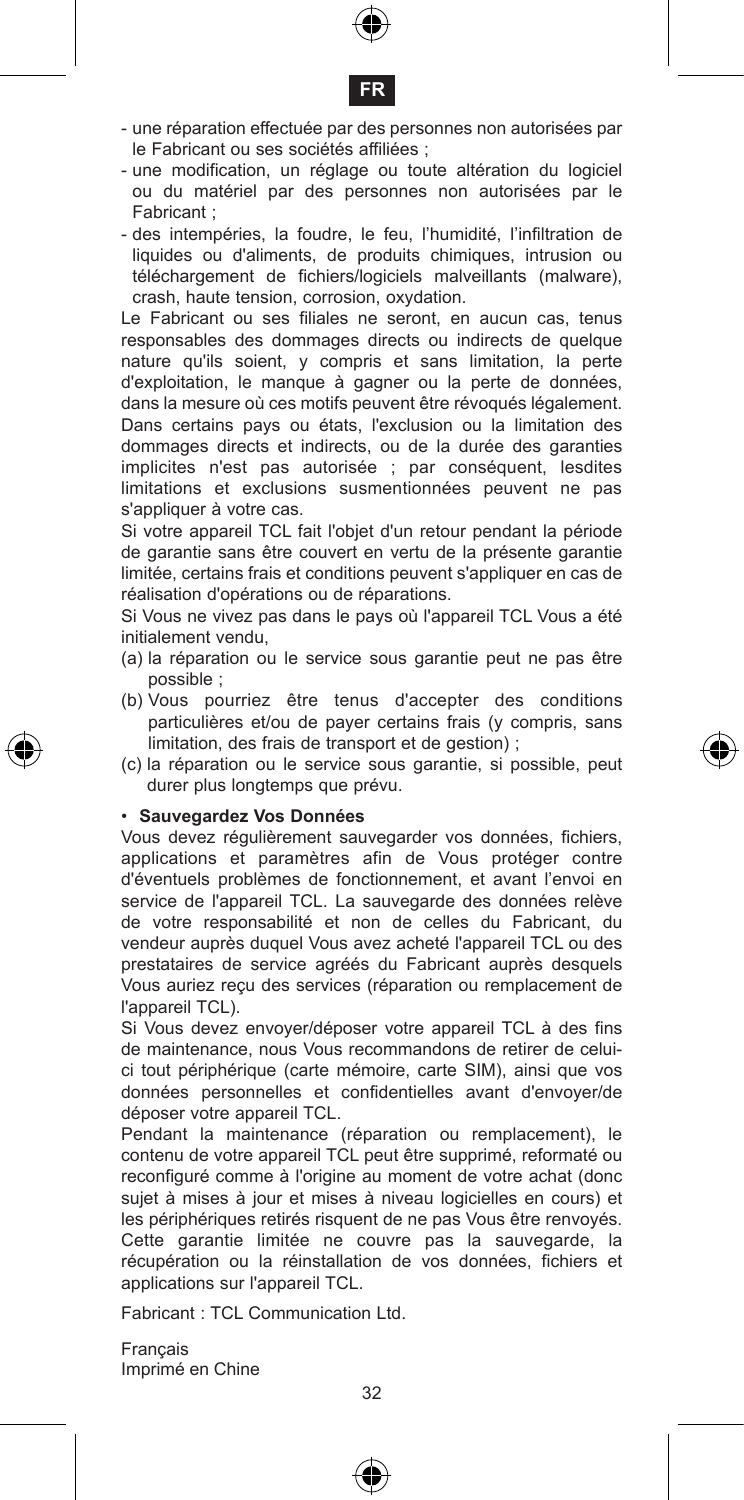

#### **IT**

### **Informazioni di sicurezza e di avvertenza**

#### **Sicurezza e uso**

Prima di utilizzare il telefono, di prega di leggere il seguente capitolo con attenzione. Il produttore declina ogni responsabilità per eventuali danni dovuti ad un uso del telefono errato o non conforme alle istruzioni contenute nel presente manuale.

Non usare il telefono quando il veicolo non è parcheggiato in modo sicuro. L'uso di un telefono mentre si è alla guida è illegale in molti paesi.

Si prega di attenersi alle limitazioni sull'uso specifiche per diversi luoghi (ospedali, aerei, stazioni di rifornimento, scuole, ecc.). Spegnere il cellulare prima di salire in aereo.

Spegnere il cellulare in ambiente ospedaliero, fatta eccezione

per le zone riservate allo scopo.

Rispettare scrupolosamente tutti i segnali e le istruzioni affisse nei depositi di carburante, stazioni di rifornimento, impianti chimici e in tutti i luoghi ove esistano rischi di esplosione dove viene usato il telefono.

Invitiamo a consultare il medico e il produttore del dispositivo per stabilire se il funzionamento del telefono possa interferire con quello del dispositivo medico. Quando il telefono è acceso, è necessario mantenerlo ad almeno 15 cm di distanza da qualsiasi dispositivo medico come pacemaker, apparecchi acustici o pompe per insulina, ecc.

Non lasciare il telefono in uso ai bambini senza la sorveglianza di un adulto.

Per ridurre l'esposizione alle onde radio consigliamo di:

- Usare il telefono in condizioni di buona ricezione, in linea con quanto indicato sullo schermo (quattro o cinque tacche);
- Usare un kit vivavoce;
- Fare un uso ragionevole del telefono, in particolar modo nel caso di bambini e adolescenti, ad esempio evitando le chiamate notturne e limitando la frequenza e la durata delle chiamate.
- Tenere il telefono lontano dalla pancia delle donne in gravidanza o dal basso ventre degli adolescenti.

Non esporre il telefono a condizioni meteorologiche e ambientali sfavorevoli (umidità, pioggia, infiltrazione di liquidi, polvere, aria di mare, ecc.). I limiti di temperatura consigliati dal costruttore vanno da 0°C (32°F) a 40°C (104°F). Oltre i 40°C (104°F) il display potrebbe risultare di difficile lettura, si tratta tuttavia di un fenomeno temporaneo e non grave.

#### **PROTEGGI IL TUO UDITO**



 Per evitare possibili danni all'udito, non ascoltare l'audio a livelli di volume elevati per lunghi periodi di tempo. Prestare attenzione quando si tiene il telefono vicino all'orecchio mentre è in uso l'altoparlante.

Usare solo batterie, caricatori e accessori compatibili con il modello del proprio telefono.



€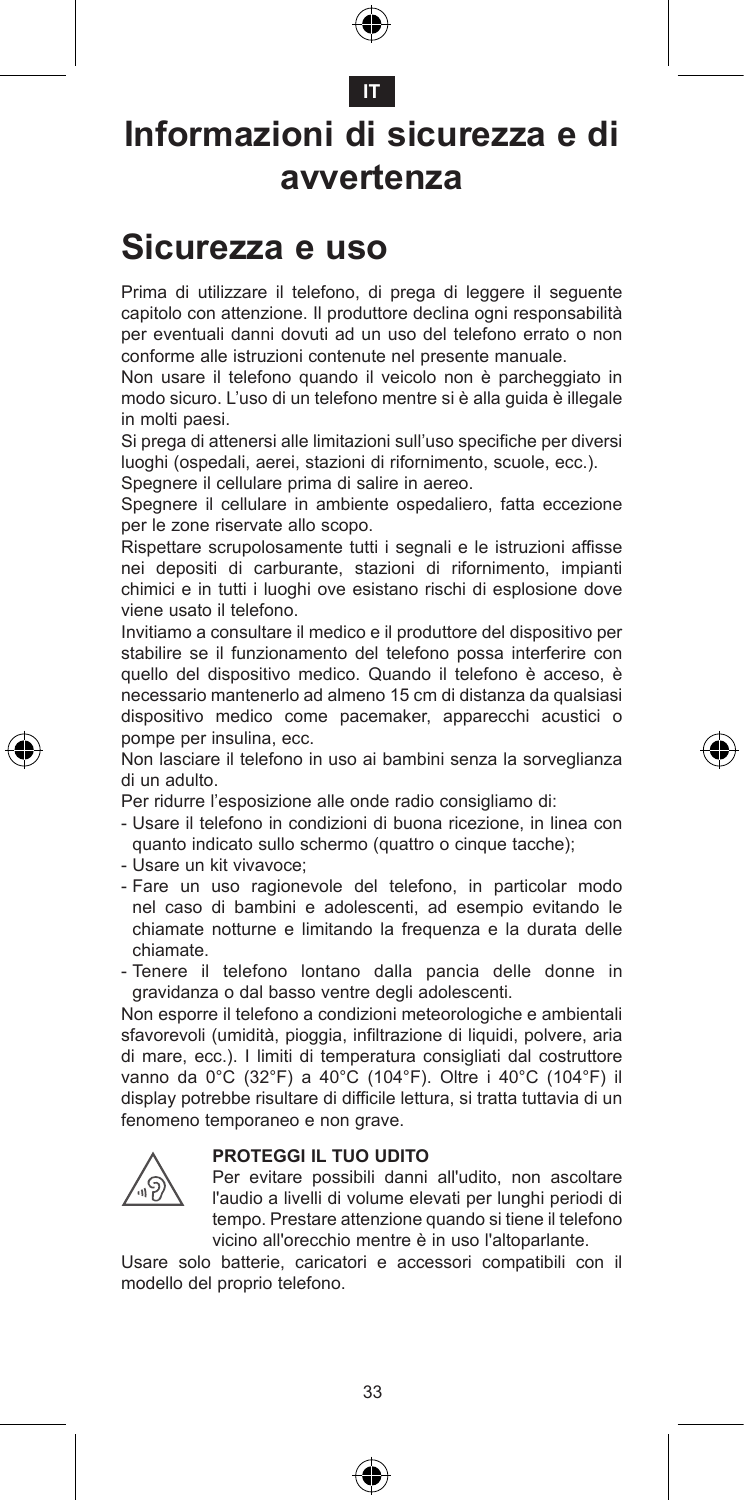





 TCL 20 R 5G ha ricevuto la certificazione "Hi-Res Audio".

AUDIO "Hi-Res Audio" offre una qualità audio che supera quella di un CD ed è vicina alla qualità che si ottiene con le registrazioni in studio.

**Informativa**:

 L'Audio ad Alta Risoluzione "High-Resolution Audio" richiede una cuffia compatibile - potrebbe essere necessario acquistare una cuffia certificata Hi-Res Audio.

### **Informazioni sulla regolamentazione**

Con la presente, TCL Communication Ltd. dichiara che il dispositivo radio di tipo TCL T767H è conforme alla direttiva 2014/53/EU. Il testo completo della dichiarazione di conformità dell'UE è disponibile al seguente indirizzo Internet: www.tcl.com/ global/en/service-support-mobile/eu-doc.html.

#### **Tasso di assorbimento specifico e onde radio**

Il presente dispositivo è conforme alle linee guida internazionali in materia di esposizione alle onde radioelettriche.

Le linee guida relative all'esposizione alle onde radio utilizzano un'unità di misura nota come Tasso Specifico di Assorbimento o SAR (Specific Absorption Rate). Il limite SAR per i dispositivi mobili è di 2 W/kg per la testa (Limite SAR) e per i dispositivi indossabili (Limite SAR), e di 4 W/kg per gli arti (Limite SAR).

| Valori SAR massimi per questo modello e condizioni nelle<br>quali sono stati registrati |                                       |           |  |  |  |  |
|-----------------------------------------------------------------------------------------|---------------------------------------|-----------|--|--|--|--|
| Testa<br>SAR)                                                                           | (Limite (CA 3A-8A) + Wi-Fi 2,4GHz     | 1,65 W/kg |  |  |  |  |
| Uso a contatto<br>con il corpo -<br><b>Limite SAR</b><br>$(5 \text{ mm})$               | (DC 3A N7A) + Wi-Fi 5GHz              | 1.67 W/ka |  |  |  |  |
| Tasso di<br>Assorbimento<br>Specifico per<br>Arto (0 mm)                                | LTE Banda 38 + Wi-Fi 2.4GHz 3.18 W/kg |           |  |  |  |  |

Per ulteriori informazioni rimandiamo al sito tcl.com.



€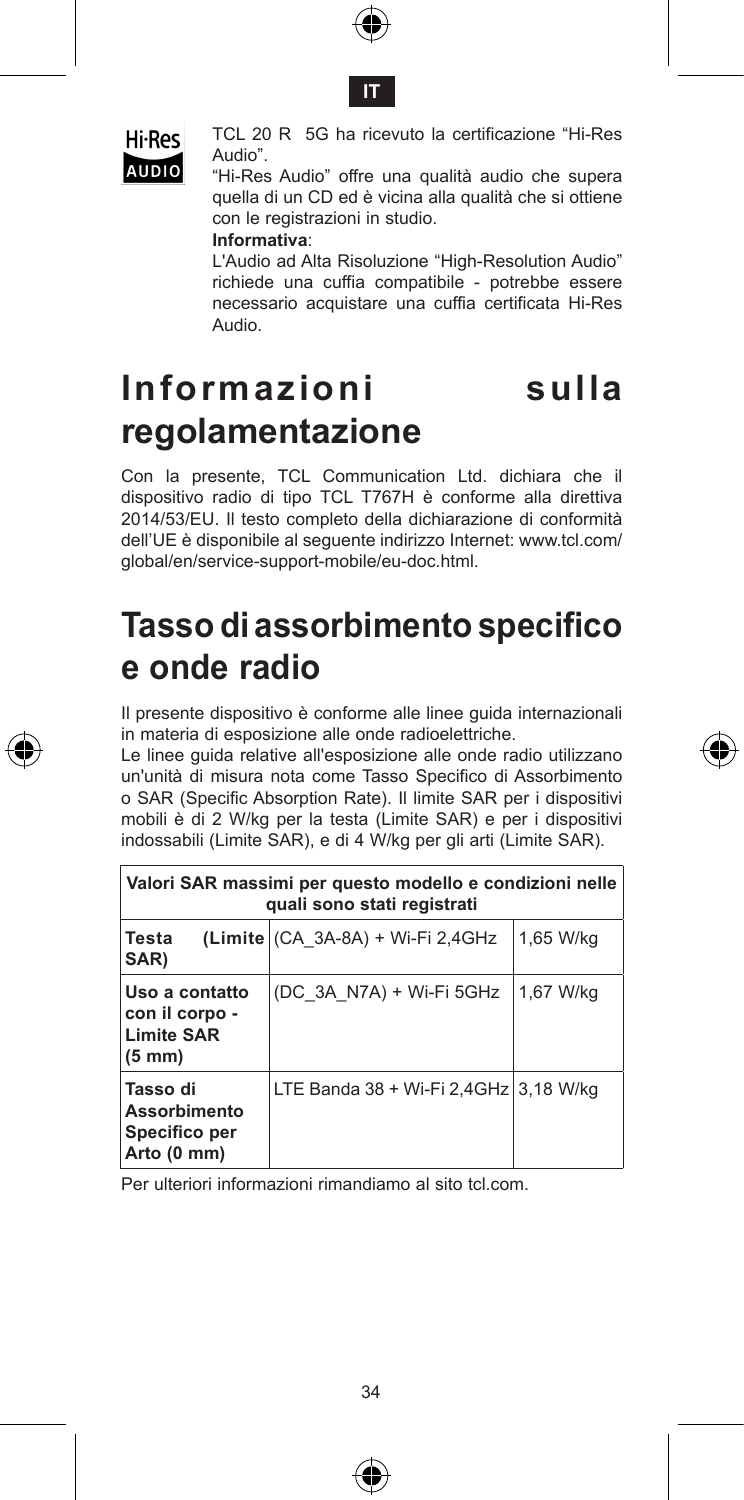



### **Bande di frequenza e potenza massima di radiofrequenza**

Il presente dispositivo radio funziona con le seguenti bande di frequenza e potenza massima di frequenza radio: GSM 900MHz: 33,5 dBm GSM 1800MHz: 30 dBm UMTS B1/8 (2100/900MHz): 24,5 dBm LTE FDD B1/3/8/20/28 (2100/1800/900/800/700MHz): 24,5 dBm LTE FDD B7 (2600MHz): 23 dBm LTE TDD B38/40 (2600/2300MHz): 24 dBm 5G NR FDD n1/n3/n8/n28 (2100/1800/900/700MHz): 24 dBm 5G NR FDD n7 (2600MHz): 21 dBm 5G NR TDD n40/n78 (2300/3500): 24dBm Bluetooth 2,4GHz banda: 6,57 dBm Bluetooth LE 2,4GHz banda: -5,77 dBm 802.11 b/g/n 2,4GHz banda: 15,33 dBm 802.11 a/n/ac 5,0GHz banda: 13,09 dBm NFC 13,56 MHz: -18,586 dBuA/m a 10m • Questo dispositivo può essere utilizzato in tutti i paesi europei.

La banda 5150-5350 MHz è limitata all'uso in interni:

|           |           |         |    | $\boldsymbol{q}$ |           |           |    |           |
|-----------|-----------|---------|----|------------------|-----------|-----------|----|-----------|
| <b>BE</b> | BG        | $CZ$ DK |    | DE               | EE.       | IE        | EL | ES        |
| <b>FR</b> | <b>HR</b> | IT      | CY | LV               | LT        | LU        | HU | MT        |
| <b>NL</b> | AT        | PL      | PT | <b>RO</b>        | SI        | <b>SK</b> | FI | <b>SE</b> |
| UK (NI)   | <b>NO</b> | IS      | П  | <b>CH</b>        | <b>TR</b> |           |    |           |



| <b>Wicco</b> | Il logo microSD è un marchio registrato.                                                      |
|--------------|-----------------------------------------------------------------------------------------------|
| 8            | Licenza e certificazione Bluetooth SIG. Inc., TCL<br>T767H Dichiarazione Bluetooth ID D056175 |
| <b>WIFi</b>  | Certificazione Wi-Fi Alliance                                                                 |

### **Batteria**

In conformità con le norme dell'aria, la batteria del prodotto non è completamente carica. Si prega come prima cosa di caricarla.

- Non tentare di aprire la batteria (rischio di emanazioni di vapori tossici e di ustioni).
- Per un dispositivo con batteria non rimovibile, non cercare di espellere o sostituire la batteria.
- Non perforare, smontare o provocare cortocircuiti nella batteria.
- Per un dispositivo monoscocca non cercare di aprire o forare il coperchio posteriore.





⊕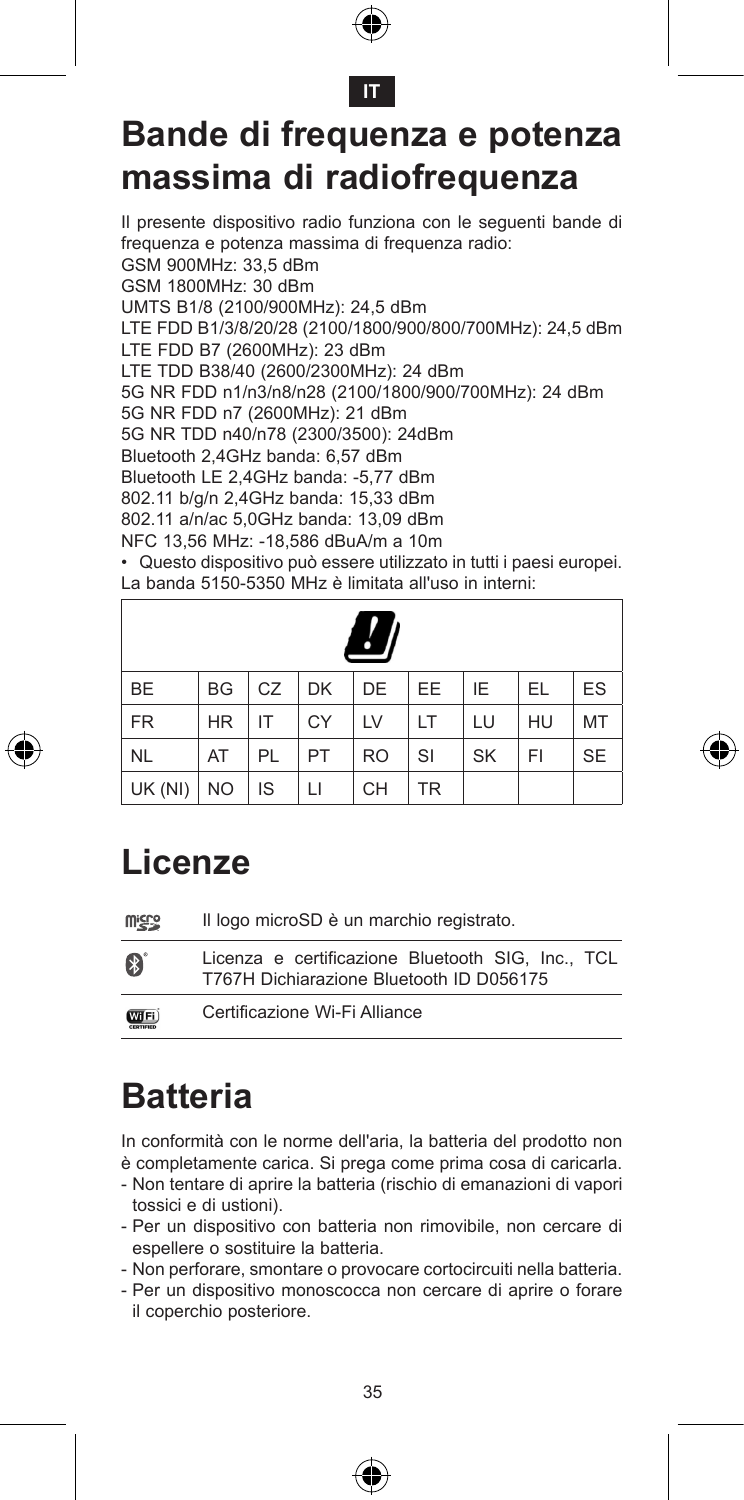



- Non bruciare o smaltire la batteria usata o il telefono fra i rifiuti domestici e non conservarla a temperature superiori a 60°C (140°F): ciò potrebbe causare un'esplosione o la perdita di liquidi o gas infiammabili. Analogamente, sottoporre la batteria a una pressione dell'aria estremamente bassa può provocare un'esplosione o la fuoriuscita di liquidi o gas infiammabili. Usare la batteria esclusivamente per lo scopo per cui è stata progettata e consigliata. Non usare mai batterie danneggiate.

**ATTENZIONE**: RISCHIO DI ESPLOSIONE NEL CASO LA BATTERIA VENGA SOSTITUITA CON UNA DI TIPO ERRATO. LE BATTERIE USATE VANNO ELIMINATE COME INDICATO NELLE ISTRUZIONI.

### **Caricatore**

I caricabatterie collegati alla rete elettrica devono funzionare ad una temperatura ambiente tra 0°C (32°F) e 40°C (104°F).

I caricabatterie del cellulare sono in conformità con le norme di sicurezza per le apparecchiature informatiche e per le macchine per ufficio. Sono inoltre conformi alla direttiva sull'ecodesign 2009/125/CE. In funzione delle diverse norme elettriche in vigore nei vari paesi, il caricabatterie acquistato in un paese potrebbe non funzionare in un altro paese. Dovrebbero essere usate unicamente a fini di caricamento.

| Modello: UC13 | Tensione di ingresso: Frequenza<br>100~240 V                             | di<br>CA:<br>inaresso<br>50/60 Hz |
|---------------|--------------------------------------------------------------------------|-----------------------------------|
| 5.0V          | l Tensione di uscita: l Corrente di uscita: 2.0 A l Potenza              | uscita: 10.0 W                    |
| media: 79.0%  | Efficienza attivalConsumo di corrente<br>in assenza di carico:<br>0.08 W |                                   |

### **Smaltimento e riciclaggio dei rifiuti**

PER L'ITALIA: Ai sensi dell'art. 26 del Decreto Legislativo 14 marzo 2014, n. 49 "Attuazione della Direttiva 2012/19/UE sui rifiuti di apparecchiature elettriche ed elettroniche (RAEE)" e del Decreto Legislativo 188 del 20 novembre 2008.

Il telefono, gli accessori e la batteria devono essere smaltiti in conformità con le leggi ambientali vigenti.

Questo simbolo sul telefono, sulla batteria e sugli accessori indica che a fine vita tali prodotti devono essere consegnati presso:



- Centri comunali di smaltimento dei rifiuti con bidoni specifici.

- Appositi raccoglitori presso i punti vendita.

Tali parti verranno riciclate, evitando che le sostanze in esse contenute vengano disperse nell'ambiente.





€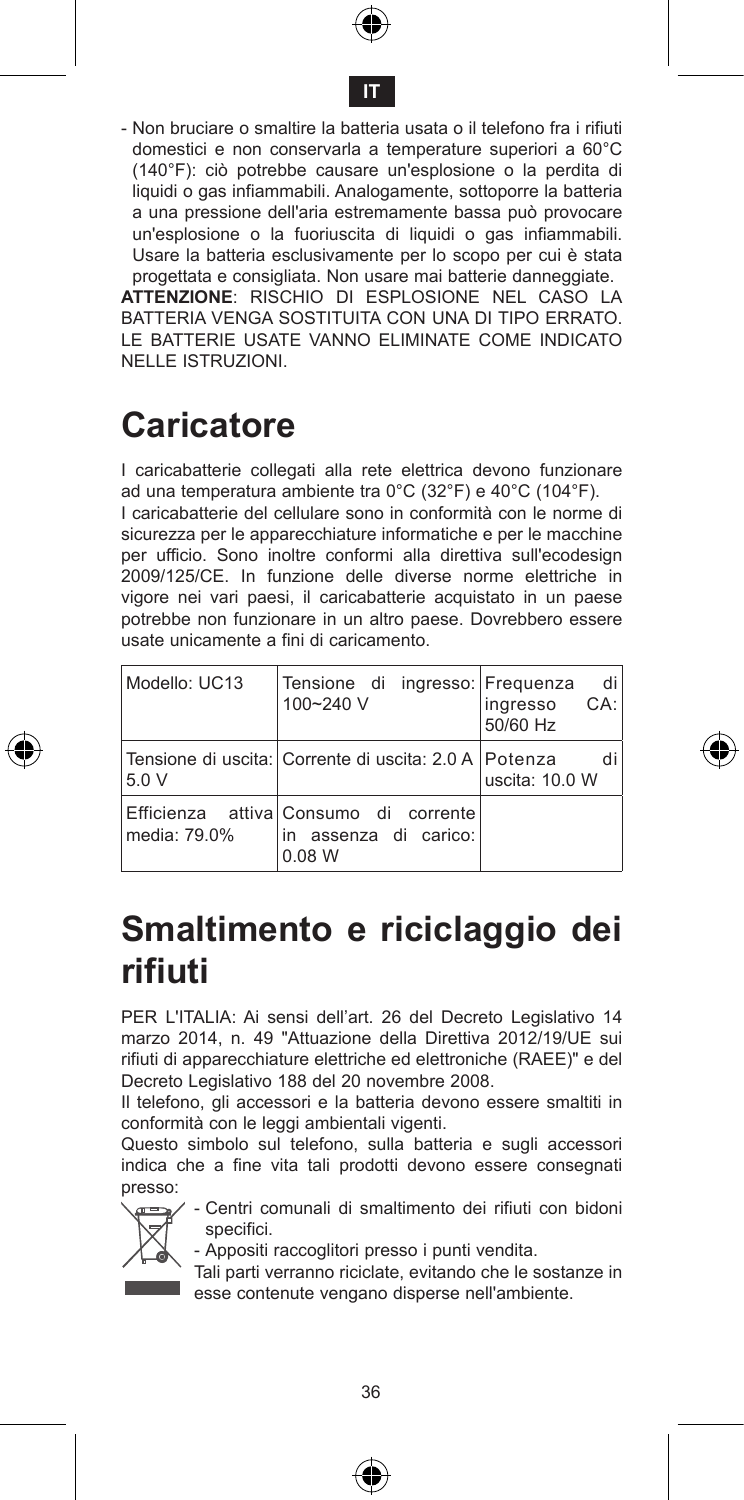



Nei paesi membri dell'Unione Europea: I punti di raccolta dei rifiuti tecnologici sono accessibili gratuitamente. Tutti i prodotti contraddistinti da tale simbolo vanno portati negli appositi punti di raccolta.

Nei paesi non membri dell'Unione Europea: Se il paese o la regione dispone di apposite strutture di raccolta differenziata dei rifiuti, i prodotti contraddistinti da tale simbolo non vanno gettati nelle comuni discariche pubbliche, ma vanno portati nei punti di raccolta previsti a tale scopo.

#### **Informazioni generali**

- • **Indirizzo Internet**: tcl.com
- • **Hotline di assistenza e centro di riparazione**: Vi invitiamo a visitare il nostro sito web www.tcl.com/global/en/servicesupport-mobile/hotline&service-center.html, oppure ad aprire l'applicazione Centro Assistenza sul proprio telefono per trovare il numero della hotline locale e il centro riparazioni autorizzato per il proprio paese.
- • **Manuale dell'utente completo**: Invitiamo a visitare il sito web tcl.com per scaricare il manuale dell'utente completo del proprio dispositivo.

Dal nostro sito Internet, è possibile consultare la sezione relativa alle domande frequenti (FAQ) oppure inviarci eventuali domande via e-mail.

- • **Produttore**: TCL Communication Ltd.
- • **Indirizzo**: 5/F, Building 22E, 22 Science Park East Avenue, Hong Kong Science Park, Shatin, NT, Hong Kong.
- • **Percorso di etichettatura elettronica**: Per ulteriori sull'etichettatura **Impostazioni** > **Informazioni normative** e sicurezza oppure premere \*#07# (1).

#### **Aggiornamento software**

I costi di connessione associati alla ricerca, al download e all'installazione degli aggiornamenti software per il sistema operativo del vostro cellulare variano a seconda dell'offerta sottoscritta con il proprio operatore di telecomunicazioni.

Questa procedura di aggiornamento comporta il trattamento dei propri dati personali: identificatore unico del prodotto (IMEI), indirizzo IP, riferimento del prodotto (CU reference), versione del prodotto e identificatore di rete dell'operatore di telecomunicazioni (PLMN).

Gli aggiornamenti verranno scaricati in modalità automatica, ma l'installazione richiederà l'approvazione da parte dell'utente. Dopo l'accettazione, l'aggiornamento viene installato in modalità automatica.

Il rifiuto o la dimenticanza di installare un aggiornamento può influire sulle prestazioni del telefono; inoltre, in caso di un aggiornamento di sicurezza, può esporre il telefono a vulnerabilità sul piano della sicurezza.

(1) Le indicazioni variano a seconda del paese.

37

۸



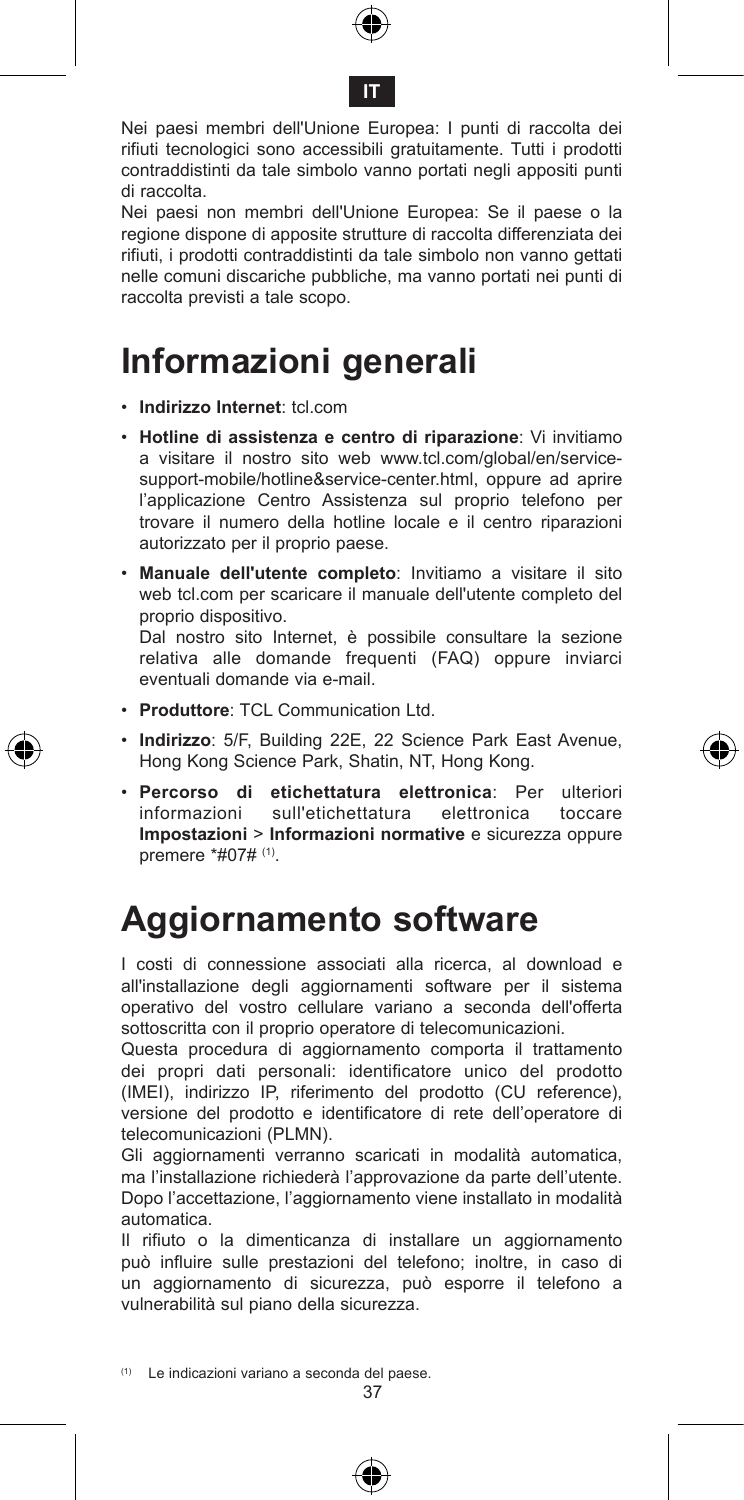

**IT**

### **Dichiarazione sulla privacy in merito all'uso del dispositivo**

Se il prodotto viene collegato a reti o ad altri dispositivi (ad esempio: Wi-Fi, Bluetooth, NFC o qualsiasi altro metodo), si prega di notare che alcuni dati personali potrebbero essere condivisi con questi dispositivi. L'utente ha la responsabilità di salvaguardare i propri dati personali e di evitare di condividerli con dispositivi non autorizzati o di terzi collegati al proprio dispositivo. Per i prodotti con funzionalità Wi-Fi, collegarsi soltanto a reti Wi-Fi sicure. Inoltre, quando il prodotto viene utilizzato come hotspot (ove disponibile), accertarsi in merito alla protezione di rete. Queste precauzioni contribuiscono a evitare l'accesso non autorizzato al telefono. Il prodotto può archiviare i dati personali in varie posizioni, ad esempio una scheda SIM, una scheda di memoria e la memoria interna. Assicurarsi di rimuovere o cancellare tutti i dati personali prima di riciclare, restituire o regalare il prodotto. Si prega di scegliere con attenzione le proprie app e gli aggiornamenti, e di installare unicamente materiale proveniente da fonti fidate, dato che alcune app di terzi possono influire sulle performance del prodotto e/o avere accesso a informazioni private quali ad esempio dettagli dell'account, dati sulle chiamate, dettagli sulla posizione e risorse di rete. Non siamo responsabili della privacy o delle pratiche di sicurezza di questi fornitori terzi.

Qualsiasi dato personale condiviso con TCL Communication Ltd. verrà gestito in conformità con la nostra Informativa sulla Privacy. L'utente può consultare la nostra Informativa sulla Privacy visitando il nostro sito web all'indirizzo: https://www.tcl. com/content/legal-notice/country-list.html.

#### **Privacy**

Si tenga presente che è un obbligo rispettare le leggi e le norme in vigore nel proprio paese per quanto riguarda lo scatto di fotografie e la registrazione video o suoni mediante il cellulare. Secondo tali leggi e norme, potrebbe essere severamente vietato scattare fotografie e/o registrare voci o video riguardanti altre persone o loro caratteristiche, nonché riprodurle o distribuirle in quanto considerato violazione della privacy. Spetta unicamente all'utente avere ottenuto le autorizzazioni necessarie al fine di registrare conversazioni private o riservate o scattare foto di altre persone; il costruttore, il venditore o rivenditore del cellulare (incluso l'operatore) sono esenti da ogni responsabilità che potrebbe risultare da un uso non corretto del cellulare.





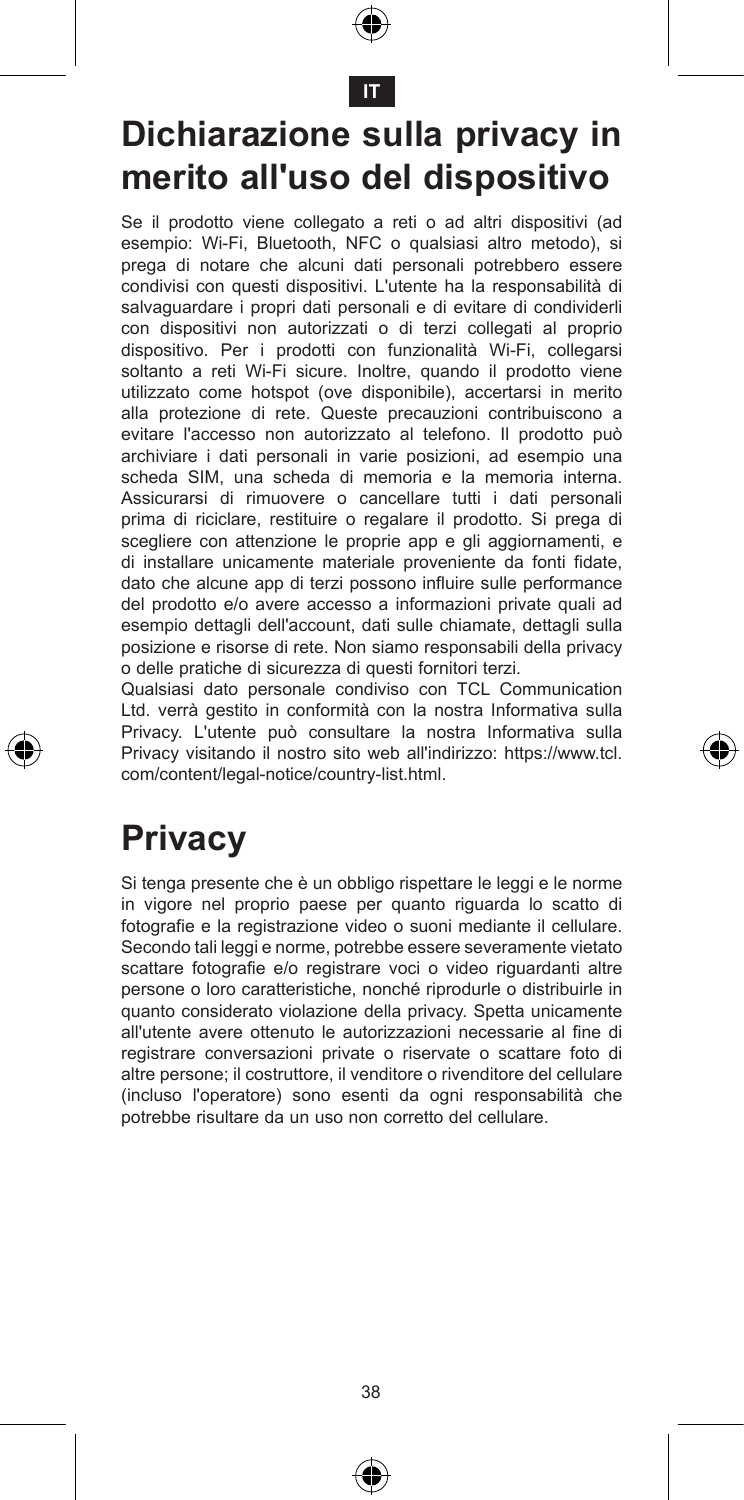

**IT**

#### **Garanzia limitata**

• **Ulteriori diritti sanciti dalle leggi a tutela dei consumatori** In qualità di consumatore, all'Utente potrebbero spettare ulteriori diritti legali (di legge) in aggiunta a quelli stabiliti dalla presente Garanzia limitata fornita volontariamente dal Produttore nella fattispecie i diritti sanciti dalle leggi a tutela dei consumatori vigenti nel Paese di residenza dell'Utente ("Diritti del consumatore"). La presente Garanzia limitata illustra determinate situazioni in cui il Produttore accetterà o respingerà la responsabilità dei ricorsi in relazione al dispositivo TCL. I Diritti del consumatore spettanti all'Utente in relazione al Dispositivo TCL non sono in alcun modo limitati né esclusi dalla presente Garanzia limitata.

#### • **Copertura offerta dalla garanzia del produttore**

La presente Garanzia Limitata del Produttore delinea le responsabilità di garanzia del Produttore relativamente all'hardware e agli accessori del brand TCL prodotti da o per conto del Produttore.

Il Produttore garantisce all'utente finale che acquista un nuovo Dispositivo TCL ("Utente") che, in condizioni di normale utilizzo, tale Dispositivo TCL sarà privo di difetti di fattura e nei materiali per il periodo compreso tra la data di acquisto da parte dell'Utente e l'arco temporale specificato di seguito per il tipo di Dispositivo TCL in questione ("Periodo di garanzia").

La presente Garanzia limitata non è cedibile da parte dell'Utente. Il periodo applicabile della Garanzia viene elencato qui di seguito:

| Telefono TCL & Batteria integrata (1)                           | $24$ mesi <sup>(2)</sup> |
|-----------------------------------------------------------------|--------------------------|
| Accessori TCL: Cavo USB, Caricatore, Auricolari (3) 12 mesi (2) |                          |

In caso di difetti del telefono che ne impediscono il normale utilizzo, informare immediatamente il rivenditore e consegnargli il dispositivo assieme alla prova d'acquisto originale.

Se il difetto viene confermato dal Produttore o dai fornitori di servizio autorizzati, il telefono o la parte difettosa verranno sostituiti o riparati, secondo necessità. La riparazione o la sostituzione potranno essere effettuate utilizzando componenti rimessi a nuovo con funzionalità equivalenti.

Questa garanzia copre i costi di riparazione o sostituzione (manodopera e parti di ricambio) ma esclude qualsiasi altro costo.

La presente garanzia non si applica per difetti del telefono e/o degli accessori causati da (senza limitazioni):

- uso non conforme alle istruzioni di utilizzo e installazione o agli standard tecnici e di sicurezza in vigore nell'area geografica in cui viene utilizzato il telefono;
- collegamento a dispositivi non in dotazione o non consigliati dal Produttore;
- riparazioni eseguite da persone non autorizzate dal Produttore o dai suoi affiliati;
- modifiche, regolazioni e alterazioni di software o hardware eseguite da persone non autorizzate dal Produttore;
- (1) La durata della batteria ricaricabile del telefono cellulare, in termini di autonomia di conversazione, in standby e vita utile totale, dipende dalle condizioni di utilizzo e dalla configurazione di rete.
- (2) Il periodo della Garanzia potrebbe variare a seconda del paese in cui è stato acquistato il dispositivo e/o in funzione del canale d'acquisto.
- (3) Se inclusi.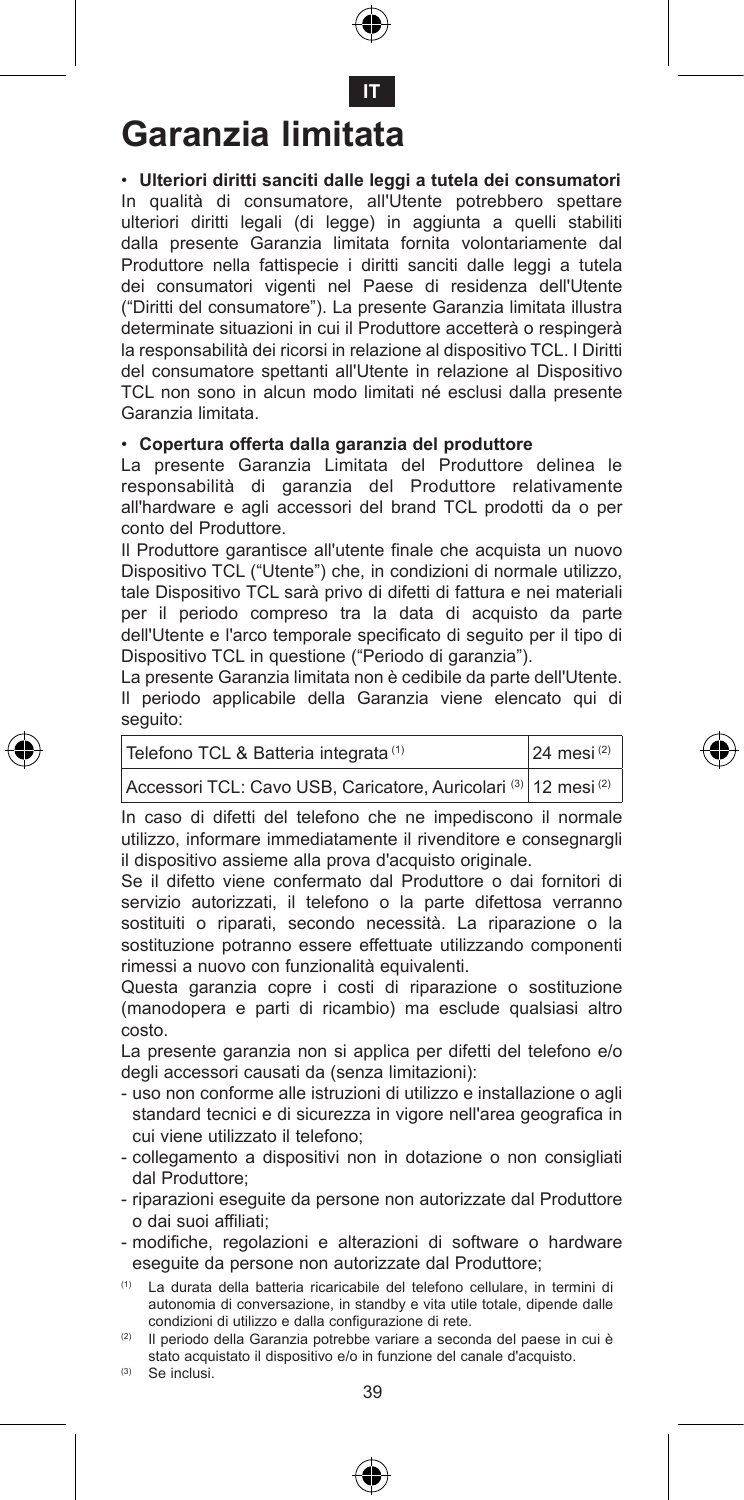



- condizioni atmosferiche avverse, fulmini, incendi, umidità, infiltrazione di liquidi o cibo, prodotti chimici, intrusione o download di file/software dannosi (malware), cadute, voltaggio elevato, corrosione, ossidazione.

In nessun caso il Produttore o le relative affiliate potranno essere ritenute responsabili per danni indiretti, accidentali o consequenziali di qualsiasi natura, ivi incluso (ma non limitatamente a) perdite o danni commerciali o finanziari, perdita di dati o perdita di immagine se non nei limiti autorizzati dalla legge.

Alcuni paesi/stati non consentono l'esclusione o la limitazione di responsabilità in merito a danni indiretti, accidentali o consequenziali, né la limitazione della durata delle garanzie implicite; pertanto le limitazioni o esclusioni di cui sopra potrebbero non essere applicabili all'Utente.

Se il dispositivo TCL viene restituito durante il periodo di Garanzia, ma non è coperto dalla presente garanzia limitata, eventuali riparazioni o lavorazioni eseguite potrebbero essere soggette a condizioni e al pagamento di una tariffa.

Se l'utente non è residente nel paese in cui è originariamente avvenuto l'acquisto del dispositivo TCL:

- (a) la riparazione o l'assistenza in garanzia potrebbe non essere prevista;
- (b) l'utente potrebbe essere tenuto ad accettare le condizioni e/o a corrispondere determinati costi (in via esemplificativa, costi di spedizione e gestione);
- (c) la riparazione o l'assistenza in garanzia, qualora prevista, potrebbe richiedere più tempo del normale.

#### • **Eseguire il back-up dei dati**

L'Utente dovrebbe eseguire regolarmente il backup di dati, file, applicazioni e informazioni memorizzati nel Dispositivo TCL come misura di protezione dal rischio di problemi di funzionamento preventiva alla restituzione del Dispositivo TCL. Il backup dei dati spetta all'Utente e non è responsabilità del Produttore, del rivenditore presso cui è avvenuto l'acquisto del Dispositivo TCL né dei provider di servizi autorizzati del Produttore ai quali l'Utente si sia rivolto per richiedere assistenza (riparazioni o la sostituzione del Dispositivo TCL).

Qualora sia necessario inviare/lasciare il proprio dispositivo TCL in assistenza, consigliamo di togliere le eventuali periferiche (scheda di memoria, scheda SIM) oltre che i dati personali e riservati prima di inviare/lasciare il proprio dispositivo TCL.

L'intervento di assistenza, riparazione o sostituzione potrebbe comportare l'eliminazione e/o la riformattazione del contenuto del dispositivo TCL o il ripristino della configurazione presente al momento dell'acquisto originale (con gli aggiornamenti del software allora disponibili) ed eventuali periferiche o schede di memoria potrebbero essere rimosse e non restituite all'utente.

La presente garanzia limitata non copre il backup, il ripristino o la reinstallazione di dati, software o applicazioni dell'utente nel Dispositivo TCL.

Produttore: TCL Communication Ltd.

Italiano Stampato in Cina

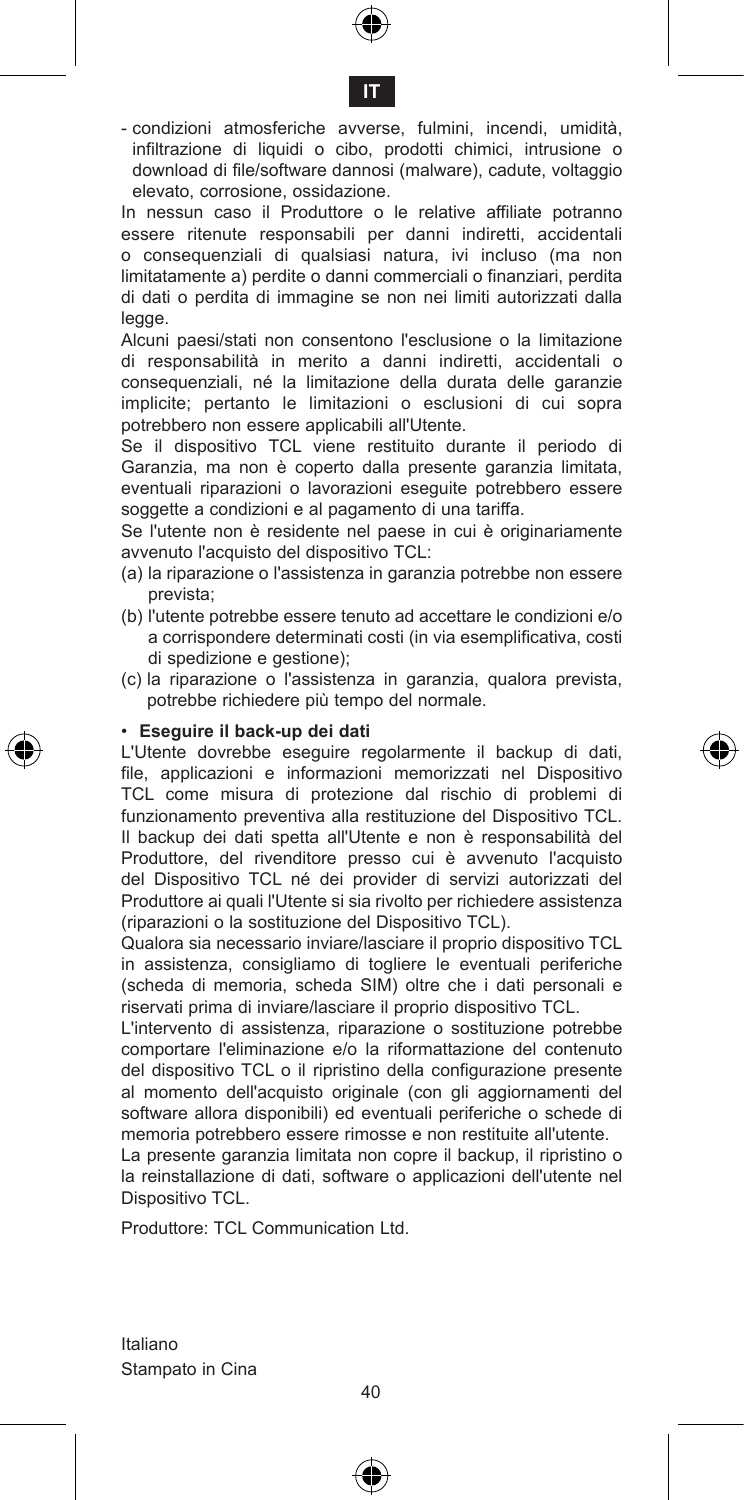#### **NL**

### **Veiligheids- en garantieinformatie**

#### **Adviezen voor veilig gebruik**

Lees dit hoofdstuk zorgvuldig door voordat u uw telefoon gebruikt. De fabrikant aanvaardt geen enkele aansprakelijkheid voor de gevolgen van onjuist gebruik of het niet opvolgen van de aanwijzingen uit deze handleiding.

Gebruik uw telefoon niet in een voertuig als deze niet veilig geparkeerd staat. Een telefoon in de hand gebruiken tijdens het rijden is in veel landen verboden.

Houd u aan de specifieke gebruiksbeperkingen voor bepaalde plaatsen (ziekenhuizen, benzinestations, scholen, enzovoort).

Schakel de telefoon uit als u aan boord van een vliegtuig gaat.

In ziekenhuizen mogen mobiele telefoons niet aan staan, behalve op eventueel daarvoor bestemde plaatsen.

Houd u bij gebruik van de telefoon aan alle voorschriften en aanwijzingen (borden) die gelden voor gebruik van de telefoon in brandstofdepots, benzinestations of chemische fabrieken en op andere plaatsen waar eventueel gevaar voor ontploffing bestaat. Neem contact op met uw arts en de fabrikant van het apparaat om te bepalen of de werking van uw telefoon de werking van uw medische apparaat kan verstoren. Als de telefoon aan staat, moet deze altijd op ten minste 15 cm afstand van medische apparaten worden gehouden (bijvoorbeeld pacemakers, hoortoestellen, insulinepompen, enzovoort).

Laat kinderen niet zonder begeleiding de telefoon of accessoires gebruiken of hiermee spelen.

We raden het volgende aan om blootstelling aan radiogolven te beperken:

- Gebruik de telefoon als u een goede signaalontvangst hebt, zoals aangegeven op het scherm (vier of vijf balkjes).
- Gebruik een handsfree kit.
- Maak redelijk gebruik van de telefoon, met name kinderen en jongeren, bijvoorbeeld door oproepen 's avonds te vermijden en de frequentie en duur van oproepen te beperken.
- Houd de telefoon uit de buurt van de buik van zwangere vrouwen of de onderbuik van jongeren.

Stel uw telefoon niet bloot aan slechte (weers-)omstandigheden (vocht, regen, binnendringen van vloeistoffen, stof, zeelucht, enzovoort). De fabrikant adviseert de telefoon te gebruiken bij temperaturen van 0 °C tot 40 °C. Bij temperaturen boven 40 °C kan de schermweergave verslechteren. Dit is een tijdelijk probleem en is niet ernstig.

#### **UW GEHOOR BESCHERMEN**

 Om mogelijke schade aan uw gehoor te voorkomen, moet u niet lange tijd luisteren bij een hoog geluidsniveau. Let goed op wanneer u de telefoon in de buurt van uw oor houdt terwijl de luidspreker wordt gebruikt.

Gebruik alleen accu's, acculaders en accessoires die compatibel zijn met uw telefoonmodel.





€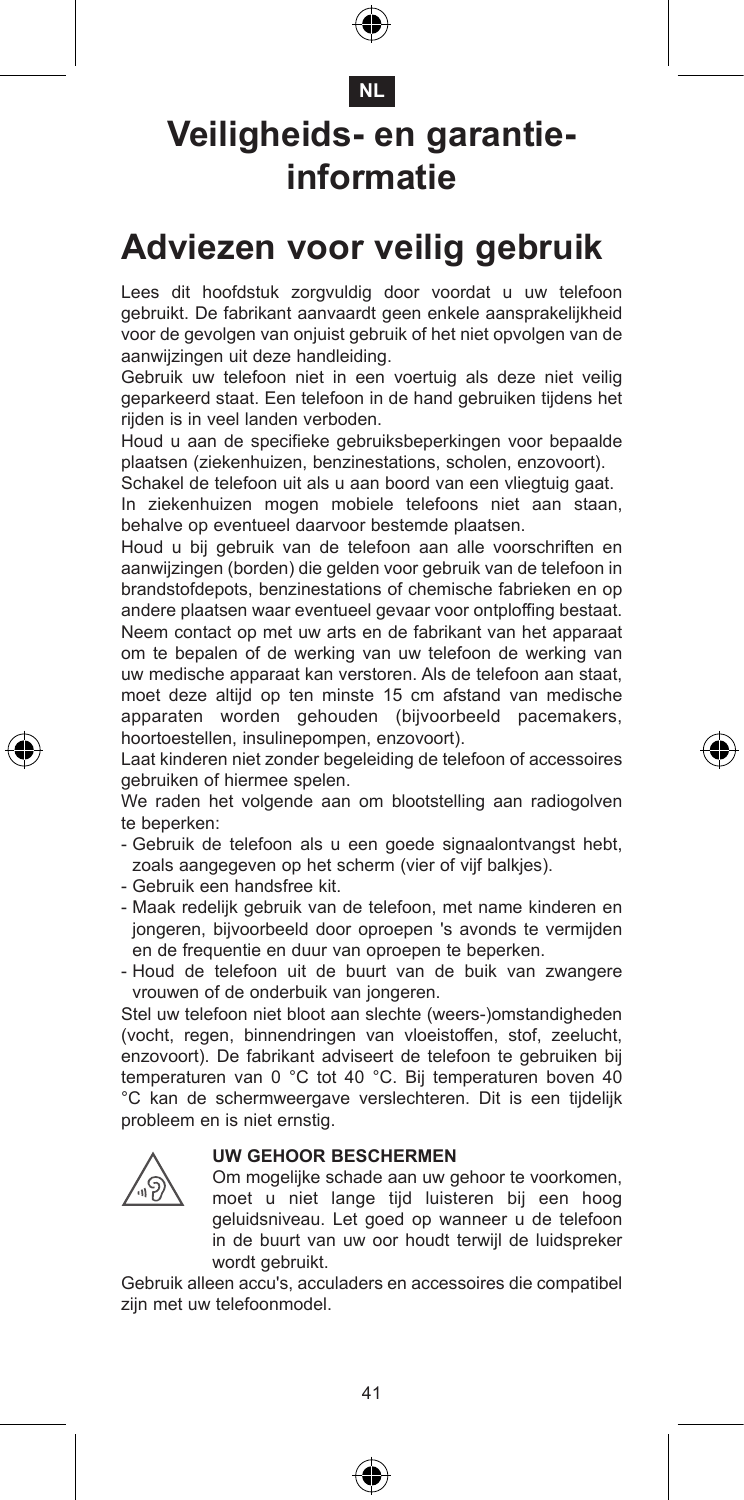





 TCL 20 R 5G heeft de Hi-Res Audio-certificering ontvangen.

AUDIO Hi-Res Audio biedt een audiokwaliteit die beter is dan die van een CD en lijkt op die van de studioopname.

**Kennisgeving**:

 Voor High-Resolution Audio is een compatibele headset vereist; u moet mogelijk een headset met Hi-Res Audio-certificering kopen.

### **Informatie over regelgeving**

Hierbij verklaart TCL Communication Ltd. dat het type radioapparatuur TCL T767H voldoet aan richtlijn 2014/53/EU. De volledige tekst van de EU-conformiteitsverklaring is beschikbaar op het volgende internetadres: www.tcl.com/global/en/servicesupport-mobile/eu-doc.html.

### **SAR en radiogolven**

Dit apparaat voldoet aan de internationale richtlijnen voor blootstelling aan radiogolven.

De standaard voor blootstelling aan mobiele apparaten wordt uitgedrukt in de maateenheid SAR (Specific Absorbtion Rate). De SAR-limiet voor mobiele apparaten is 2 W/kg voor gebruik bij het hoofd en dragen op de romp en 4 W/kg voor gebruik op de ledematen.

| De hoogste SAR-waarde voor dit model en<br>omstandigheden waaronder deze is vastgelegd |                                                |           |  |  |  |  |
|----------------------------------------------------------------------------------------|------------------------------------------------|-----------|--|--|--|--|
| <b>SAR-waarde</b><br>gebruik tegen het<br>hoofd                                        | bij $(CA \ 3A-8A) + Wi-Fi 2,4GHz$              | 1.65 W/ka |  |  |  |  |
| <b>SAR</b><br>bii<br>de<br>romp<br>op<br>$(5 \text{ mm})$                              | $\text{dragen}$ (DC 3A N7A) + Wi-Fi 5GHz       | 1.67 W/ka |  |  |  |  |
| indien gedragen<br>op de ledematen<br>$(0 \text{ mm})$                                 | S A R - w a a r d e LTE Band 38 + Wi-Fi 2,4GHz | 3.18 W/ka |  |  |  |  |

Ga naar tcl.com voor meer informatie.

### **Frequentiebanden en maximale radiofrequentie-energie**

Deze radioapparatuur werkt met de volgende frequentiebanden en maximale radiofrequentie-energie: GSM 900MHz: 33,5 dBm GSM 1800MHz: 30 dBm UMTS B1/8 (2100/900MHz): 24,5 dBm LTE FDD B1/3/8/20/28 (2100/1800/900/800/700MHz): 24,5 dBm LTE FDD B7 (2600MHz): 23 dBm





⊕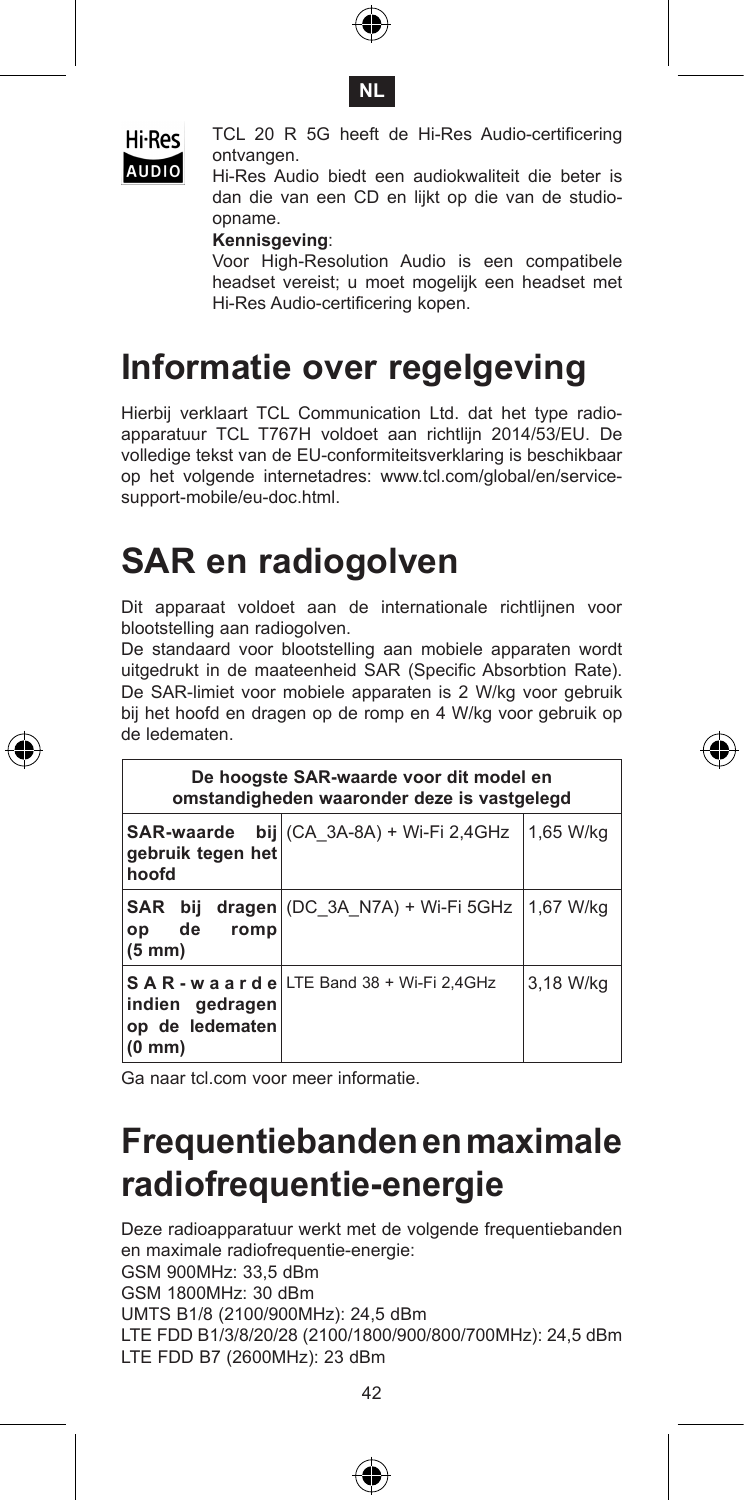



LTE TDD B38/40 (2600/2300MHz): 24 dBm 5G NR FDD n1/n3/n8/n28 (2100/1800/900/700MHz): 24 dBm 5G NR FDD n7 (2600MHz): 21 dBm 5G NR TDD n40/n78 (2300/3500): 24dBm Bluetooth 2,4GHz band: 6,57 dBm Bluetooth LE 2,4GHz band: -5,77 dBm 802.11 b/g/n 2,4GHz band: 15,33 dBm 802.11 a/n/ac 5,0GHz band: 13,09 dBm NFC 13,56 MHz: -18,586 dBuA/m bij 10m

• Dit apparaat mag worden gebruikt in alle Europese landen. De band van 5150-5350 MHz mag uitsluitend binnenshuis worden gebruikt:

| <b>BE</b>   |           |      |    | BG CZ DK DE EE |           | E         | <b>EL</b> | ES        |
|-------------|-----------|------|----|----------------|-----------|-----------|-----------|-----------|
| <b>FR</b>   | <b>HR</b> | IT   | CY | <b>LV</b>      | <b>LT</b> | LU        | HU        | MT        |
| NL.         | AT        | PL   | PT | <b>RO</b>      | SI        | <b>SK</b> | FI        | <b>SE</b> |
| $UK(NI)$ NO |           | l is | LI | CH             | <b>TR</b> |           |           |           |

#### **Licenties**

| <b>Wick</b> | Het microSD-logo is een handelsmerk.                                                           |
|-------------|------------------------------------------------------------------------------------------------|
| B           | Bluetooth SIG, Inc. in licentie en gecertificeerd TCL<br>T767H Bluetooth-verklaring ID D056175 |
| <b>WIFI</b> | Gecertificeerd door Wi-Fi Alliance                                                             |

#### **Accu**

Conform luchtvaartregelgeving is de accu van uw product niet opgeladen. Laad deze eerst op.

- Probeer de accu niet te openen: deze bevat chemische stoffen die mogelijk brandwonden veroorzaken en schadelijke dampen vormen.
- Bij een apparaat met een niet-verwijderbare accu mag u niet proberen de accu uit te werpen of te vervangen.
- U mag de accu niet doorboren, demonteren of kortsluiten.
- Bij een apparaat uit één stuk mag u niet proberen de achterkant te openen of te doorboren.
- - U moet de accu of telefoon niet verbranden, weggooien met het huisvuil of blootstellen aan temperaturen hoger dan 60 °C. Dit kan leiden tot een explosie of lekkage van brandbare vloeistof of gas. Ook het blootstellen van de accu aan extreem lage luchtdruk kan leiden tot een explosie of lekkage van brandbare vloeistof of gas. Gebruik de accu alleen voor het doel waarvoor deze is bestemd en wordt aanbevolen. Gebruik nooit een beschadigde accu.

**LET OP**: ALS U NIET HET JUISTE TYPE VERVANGINGSACCU GEBRUIKT, KAN DEZE ONTPLOFFEN. ALS U OUDE ACCU'S WEGGOOIT, MOET U ZICH HOUDEN AAN DE GELDENDE VOORSCHRIFTEN.





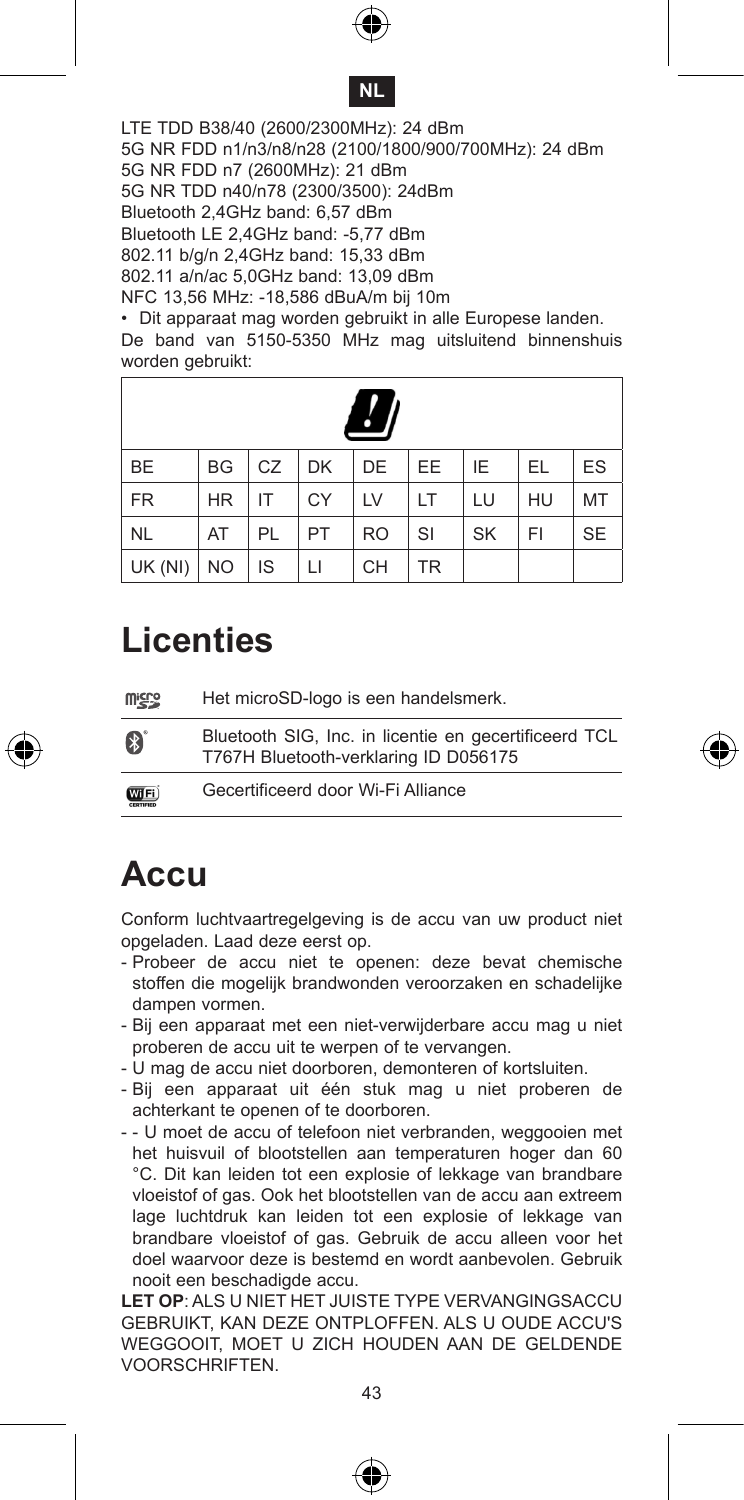



### **Oplader**

Netstroomladers moeten worden gebruikt bij temperaturen tussen 0°C tot 40°C.

De laders die geschikt zijn voor uw mobiele telefoon, voldoen aan de veiligheidseisen voor computer- en kantoorapparatuur. Ze voldoen ook aan de richtlijn Ecodesign 2009/125/EG. Omdat de elektrische specificaties per land kunnen verschillen, werkt een lader die u in uw eigen land hebt gekocht mogelijk niet in andere landen. Ze mogen alleen worden gebruikt voor het opladen van uw mobiele telefoon.

| Model: UC13                                                                 | 100~240 V | Ingangsspanning: Ingangs AC-frequentie:<br>50/60 Hz           |
|-----------------------------------------------------------------------------|-----------|---------------------------------------------------------------|
| 5.0 V                                                                       | 2.0A      | Uitgangsspanning: Uitgangsstroom: Uitgangsvermogen:<br>10.0 W |
| Gemiddelde Stroomverbruik<br>actieve efficiëntie: bij geen lading:<br>79.0% | 0.08 W    |                                                               |

### **Afvalverwijdering en recycling**

De telefoon, accessoires en accu moeten worden weggegooid in overeenstemming met de toepasselijke plaatselijke milieuvoorschriften.

Als dit symbool op uw telefoon, de accu of accessoires staat, moet u ze inleveren bij:



- Gemeentelijke afvalverwerkingscentra met specifieke ro bakken.

- Inzamelbakken op de verkooppunten. Ze worden dan gerecycled, zodat er geen schadelijke stoffen in het milieu terechtkomen.

Landen binnen de Europese Unie: U kunt dit type afval gratis inleveren op deze inzamelpunten. Alle producten die zijn voorzien van dit symbool moeten bij deze inzamelpunten worden ingeleverd.

Landen buiten de Europese Unie: Als er in uw land of regio een systeem voor gescheiden afvalverwerking bestaat, moet u alle apparatuur die is voorzien van dit symbool met de doorgehaalde vuilcontainer apart houden van het normale huisvuil. Breng deze apparatuur naar de inzamelpunten, zodat het materiaal kan worden gerecycled.



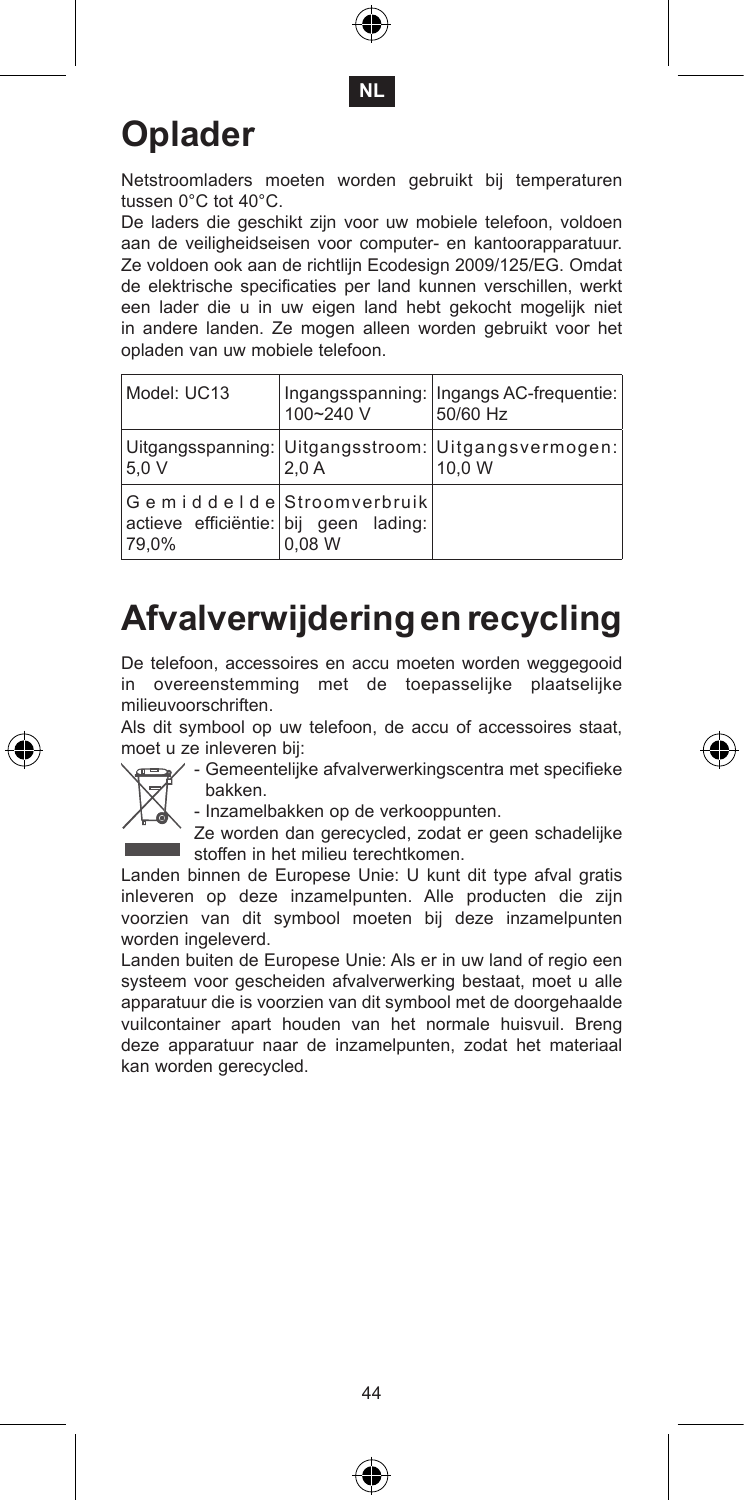# **Algemene informatie**

- • **Internetadres**: tcl.com
- • **Servicehotline en reparatiecentrum**: Ga naar onze website www.tcl.com/global/en/service-support-mobile/ hotline&service-center.html of open de Support Center-app op uw mobiele telefoon om het lokale hotlinenummer en geautoriseerde reparatiecentrum voor uw land te vinden.

**NL**

• **Volledige gebruikershandleiding**: Ga naar tcl.com om de volledige gebruikershandleiding voor uw apparaat te downloaden.

Op onze website vindt u ook een gedeelte met veelgestelde vragen. U kunt uw vragen ook per e-mail aan ons sturen.

- • **Fabrikant**: TCL Communication Ltd.
- • **Adres**: 5/F, Building 22E, 22 Science Park East Avenue, Hong Kong Science Park, Shatin, NT, Hong Kong
- • **Pad voor elektronisch label**: Raak **Instellingen** > **Regelgeving en veiligheid** aan of druk op \*#07# voor meer informatie over labels (1).

#### **Software-update**

De verbindingskosten voor het vinden, downloaden en installeren van software-updates voor het besturingssysteem van uw mobiele telefoon verschillen afhankelijk van het abonnement dat u hebt bij uw telecomprovider.

Deze updateprocedure omvat de verwerking van uw persoonlijke gegevens: unieke product-ID (IMEI), IP-adres, productreferentie (CU-referentie), productversie en netwerk-ID van uw telecomprovider (PLMN).

Updates worden automatisch gedownload maar voor de installatie is uw goedkeuring vereist. Na acceptatie wordt de update automatisch geïnstalleerd.

Als u de installatie van een update weigert of vergeet, kan dit van invloed zijn op de prestaties van uw telefoon en, in geval van een beveiligingsupdate, uw telefoon blootstellen aan beveiligingsrisico's.



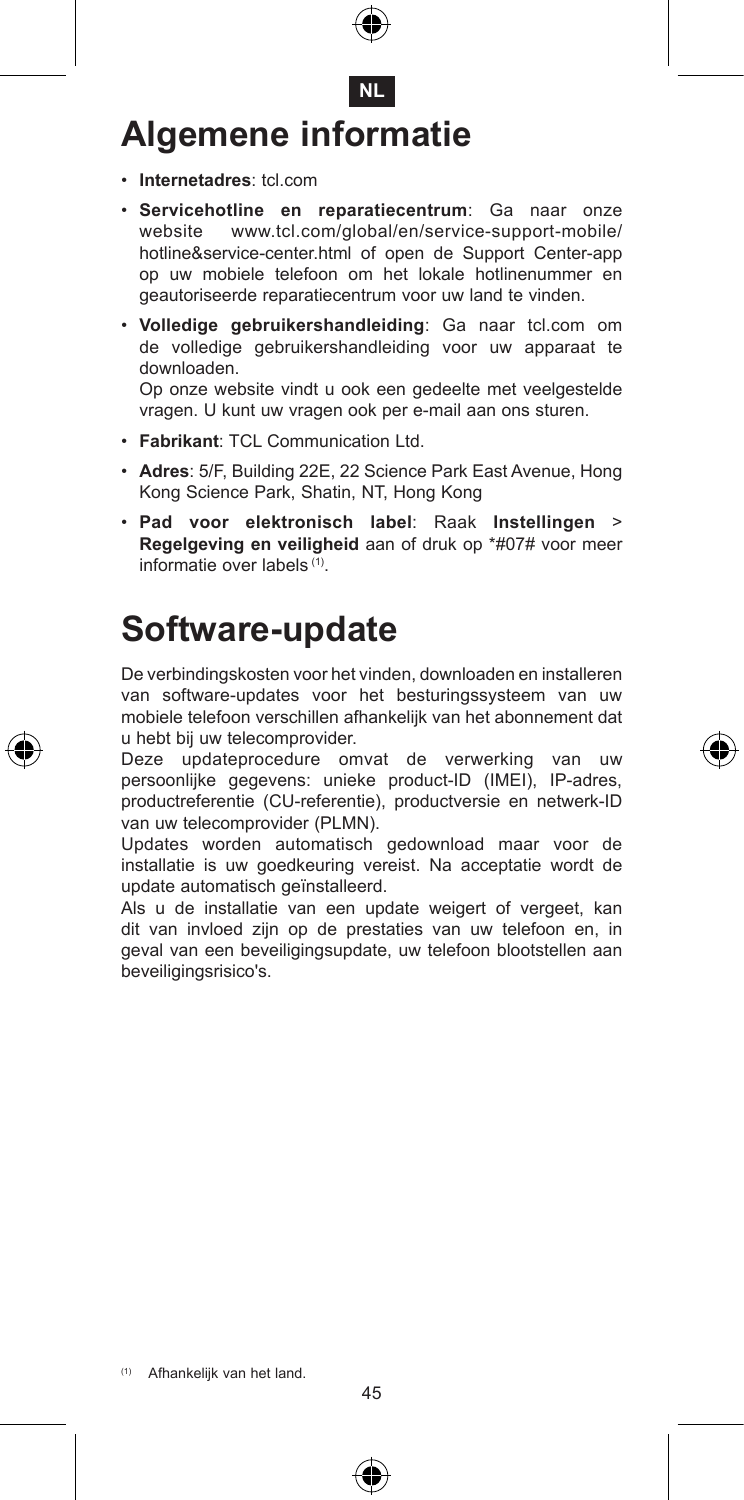**NL**

### **Privacyverklaring van apparaatgebruik**

Als u uw apparaat verbindt met netwerken of andere apparaten (zoals Wi-Fi, Bluetooth, NFC of een andere methode), worden uw persoonlijke gegevens mogelijk hiermee gedeeld. Het is uw eigen verantwoordelijkheid uw persoonlijke gegevens te beschermen, deze niet te delen met niet-geautoriseerde apparaten of apparaten van derden die zijn verbonden met uw apparaat. Apparaten met Wi-Fi-functies moet u alleen verbinden met vertrouwde Wi-Fi-netwerken. Als u uw apparaat gebruikt als hotspot (waar mogelijk), moet u uw netwerk beveiligen. Deze voorzorgsmaatregelen helpen niet-geautoriseerde toegang tot uw telefoon te voorkomen. Uw apparaat kan persoonlijke gegevens opslaan op verschillende locaties, inclusief een SIMkaart, geheugenkaart en ingebouwd geheugen. Zorg ervoor dat u alle persoonlijke gegevens verwijdert of wist voordat u uw apparaat recyclet, retourneert of weggeeft. Kies uw apps en updates zorgvuldig en installeer alleen vanuit vertrouwde bronnen. Sommige apps van derden kunnen namelijk invloed hebben op de prestaties van product en/of toegang krijgen tot privégegevens zoals accountgegevens, oproepgegevens, locatiedetails en netwerkbronnen. Wij zijn niet verantwoordelijk voor de privacy- of veiligheidspraktijken van dergelijke derde partijen.

Alle persoonlijke gegevens die u hebt gedeeld met TCL Communication Ltd. worden verwerkt in overeenstemming met onze Privacyverklaring. U kunt ons Privacyverklaring bekijken op onze website: https://www.tcl.com/content/legal-notice/countrylist.html.

### **Privacy**

Bij het maken van foto's en geluidsopnamen met uw mobiele telefoon moet u zich houden aan de wettelijke regels die in uw land (of een ander land) gelden. Daarin kan bijvoorbeeld zijn vastgelegd dat het streng verboden is om foto's te nemen of geluidsopnamen te maken van mensen en hun omgeving en om deze te reproduceren of te verspreiden, omdat dat wordt beschouwd als een inbreuk op hun persoonlijke levenssfeer. De gebruiker van de telefoon moet zo nodig altijd eerst toestemming hebben gekregen voordat hij geluidsopnamen maakt van privégesprekken of vertrouwelijke gesprekken of voordat hij een foto van iemand anders maakt. De fabrikant, de dealer en de verkoper van uw mobiele telefoon aanvaarden (evenals de provider) geen enkele aansprakelijkheid voor onjuist gebruik van de mobiele telefoon.



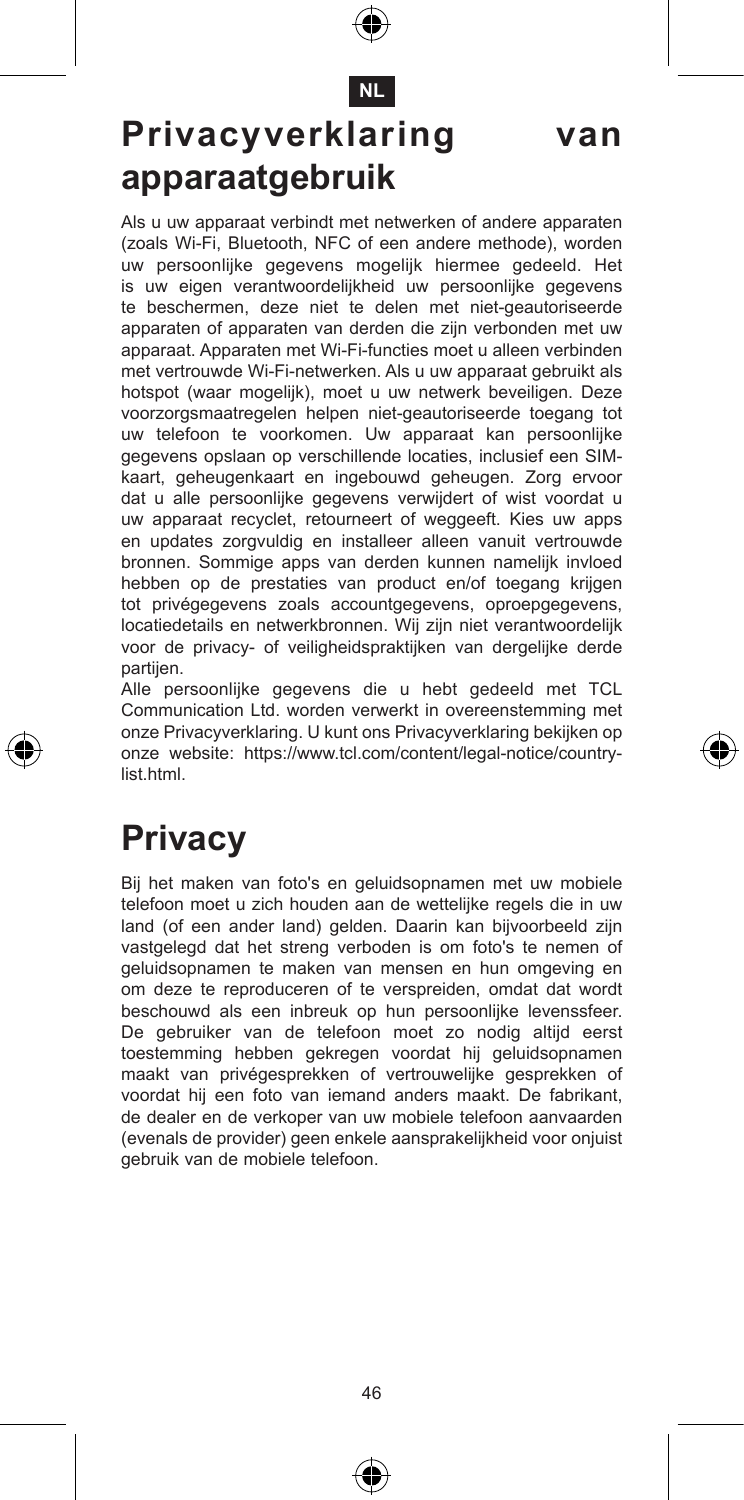

# **Beperkte garantie**

• **Aanvullende rechten op grond van de consumentenwetgeving** Als consument kunt u wettelijke rechten hebben, zoals de consumentenwetgeving van het land waar U woont ("Consumentenrechten"), die aanvullend zijn op door de Fabrikant vrijwillig aangeboden rechten zoals opgenomen in deze Beperkte Garantie. Deze beperkte garantie zet bepaalde situaties uiteen waarin de fabrikant wel of niet een oplossing zal bieden voor het TCL-apparaat. Deze beperkte garantie beperkt geen van uw Consumentenrechten met betrekking tot het TCLapparaat en sluit die rechten ook niet uit.

#### • **Garantiedekking van de fabrikant**

Deze Beperkte Garantie van de Fabrikant zet de garantieverantwoordelijkheden van de Fabrikant uiteen met betrekking tot hardware van TCL en accessoires gemaakt door of uit naam van de Fabrikant.

De Fabrikant garandeert de oorspronkelijke eindgebruiker/ koper ('u') van een nieuw TCL-apparaat dat het TCL-apparaat vrij zal zijn van gebreken in het materiaal en de afwerking bij normaal gebruik in een periode die begint vanaf de datum van de oorspronkelijke aankoop door u tot aan de volgende vastgestelde periode voor elk toepasselijk type TCL-apparaat ('de Garantieperiode').

Deze Beperkte Garantie is niet door u overdraagbaar.

De toepasbare Garantieperiode is als volgt:

| TCL-telefoon en ingebouwde accu(1)                                                         | $24$ maanden $(2)$ |
|--------------------------------------------------------------------------------------------|--------------------|
| TCL-accessoires: USB-kabel, oplader, 12 maanden <sup>(2)</sup><br>oordopjes <sup>(3)</sup> |                    |

In het geval van een defect aan uw telefoon waardoor u deze niet normaal kunt gebruiken, moet u uw verkoper onmiddellijk hiervan op de hoogte brengen en uw telefoon en de originele factuur overhandigen.

Als het defect door TCL of erkende serviceproviders wordt bevestigd, wordt uw telefoon geheel of gedeeltelijk vervangen of gerepareerd. Bij reparatie of vervanging kunnen gereviseerde onderdelen worden gebruikt die gelijkwaardig zijn aan nieuwe onderdelen.

Deze garantie dekt de kosten van reparatie of vervanging (arbeidsloon en onderdelen ), maar alle overige kosten zijn uitgesloten.

Deze garantie is niet van toepassing op defecten aan uw telefoon en/of accessoires (zonder enige beperking).

- Het niet naleven van de instructies voor gebruik of installatie of van technische en veiligheidsvereisten die gelden in het geografische gebied waarin uw telefoon wordt gebruikt.
- Het aansluiten van de telefoon op apparatuur die niet is bijgeleverd of wordt aanbevolen door de fabrikant.
- Het repareren van de telefoon door personen die niet zijn goedgekeurd door de fabrikant of zijn dochterondernemingen.

(1) De levensduur van de oplaadbare accu van de telefoon met betrekking tot gesprekstijd, stand-bytijd en de totale gebruiksduur is afhankelijk van de gebruiksomstandigheden en de netwerkconfiguratie.

(2) De garantieperiode kan verschillen afhankelijk van het land van aankoop en/of de wijze van aankoop.

(3) Indien meegeleverd.



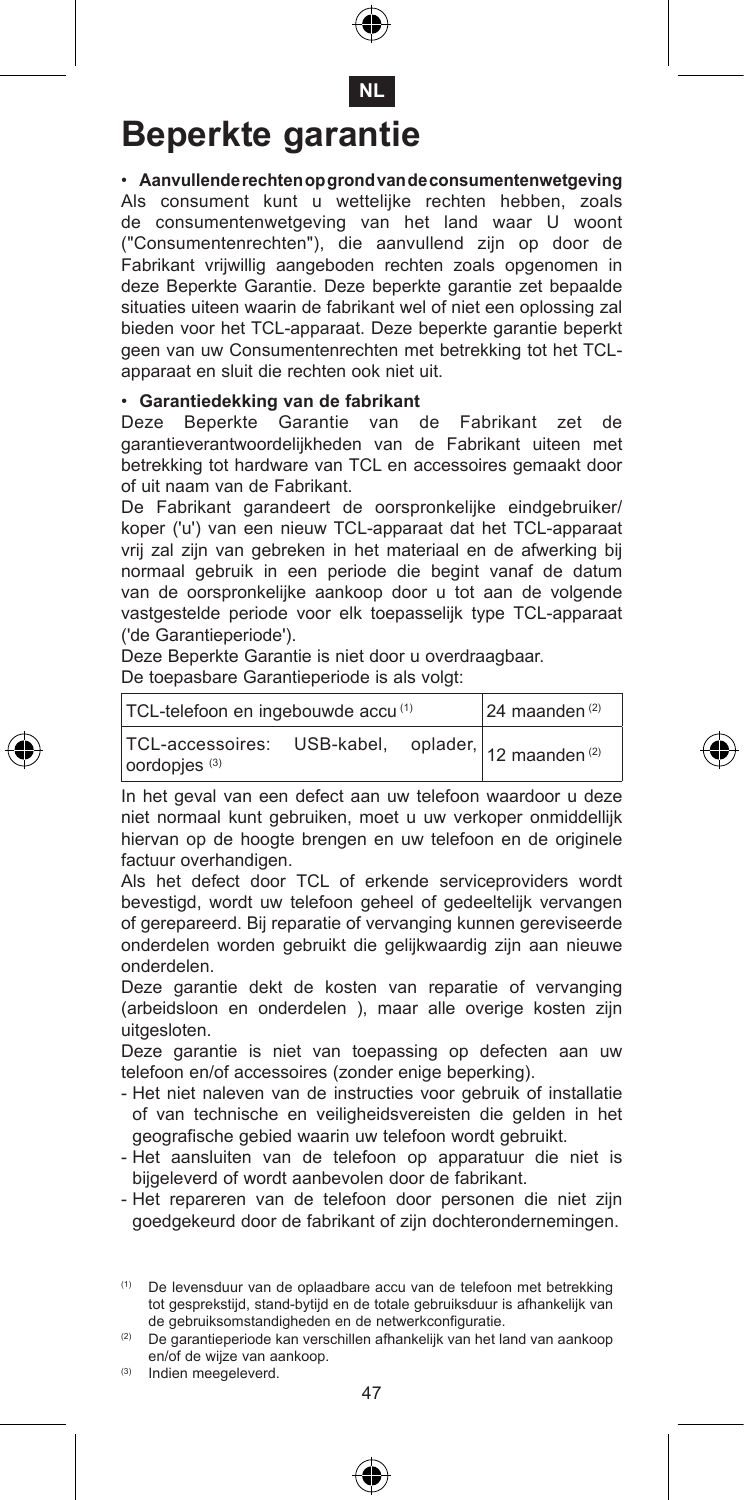



- Het bewerken, aanpassen of wijzigen van de software of hardware door personen die niet zijn goedgekeurd door de fabrikant.
- Slechte weersomstandigheden, onweer, brand, vochtigheid, het binnendringen van vloeistoffen of voedsel, chemicaliën, het openen of downloaden van malafide bestanden/software (malware), het crashen van de telefoon, piekspanning, corrosie, oxidatie.

In geen geval is de fabrikant of zijn dochterondernemingen aansprakelijk voor indirecte, incidentele of gevolgschade van welke aard dan ook, inclusief, maar niet beperkt tot, commerciële of financiële verliezen, verlies van gegevens of reputatie, voor zover dergelijke schade wettelijk kan worden afgewezen.

In bepaalde landen/staten is de uitsluiting of beperking van indirecte, incidentele of gevolgschade, of beperking van de duur van impliciete garanties, niet toegestaan, dus de voorgaande beperkingen of uitsluitingen zijn mogelijk niet op u van toepassing.

Als uw TCL-apparaat aan u wordt teruggegeven tijdens de garantieperiode, maar uw TCL-apparaat niet wordt gedekt onder deze beperkte garantie, dan kunnen voorwaarden en kosten voor enige reparatie of verwerking gelden.

Als u niet in het land woont waar het TCL-apparaat oorspronkelijk aan u is verkocht,

- (a) is reparatie of dienstverlening volgens deze garantie wellicht niet mogelijk.
- (b) moet u wellicht instemmen met de voorwaarden en/of toestemmen bepaalde kosten te betalen (inclusief, maar niet beperkt tot verzend- en verwerkingskosten).
- (c) kan de reparatie of dienstverlening volgens deze garantie mogelijk langer dan normaal duren.

#### • **Maak back-ups van uw gegevens**

U dient van UW TCL-apparaatgegevens, -software, -applicaties en -informatie regelmatig een back-up te maken als waarborg tegen mogelijke operationele problemen, inclusief voorafgaand aan de teruggave van het TCL-apparaat. De back-up van gegevens is uw verantwoordelijkheid en niet de verantwoordelijkheid van de fabrikant, de verkoper bij wie u het TCL-apparaat hebt gekocht of de erkende serviceprovider die u heeft geholpen of een reparatie of een vervanging van het TCL-apparaat heeft uitgevoerd, (reparatie of vervanging van het TCL-apparaat).

Als u uw TCL-apparaat moet verzenden/achterlaten voor dienstverlening, raden we u aan om eventuele randapparatuur (geheugenkaart, SIM-kaart) en persoonlijke en vertrouwelijke gegevens van uw apparaat te verwijderen voor u het achterlaat/ verzendt.

Tijdens het onderhoud, de reparatie of vervanging kan inhoud op uw TCL-apparaat worden verwijderd, geformatteerd of worden geconfigureerd naar de fabrieksinstellingen (onderhevig aan de huidige updates en software-upgrades) en wordt randapparatuur die wordt verwijderd mogelijk niet aan u teruggegeven.

Deze beperkte garantie dekt niet de back-up, het herstel en de herinstallatie van uw gegevens, software en applicaties op het TCL-apparaat.

Fabrikant: TCL Communication Ltd.

Nederlands

Gedrukt in China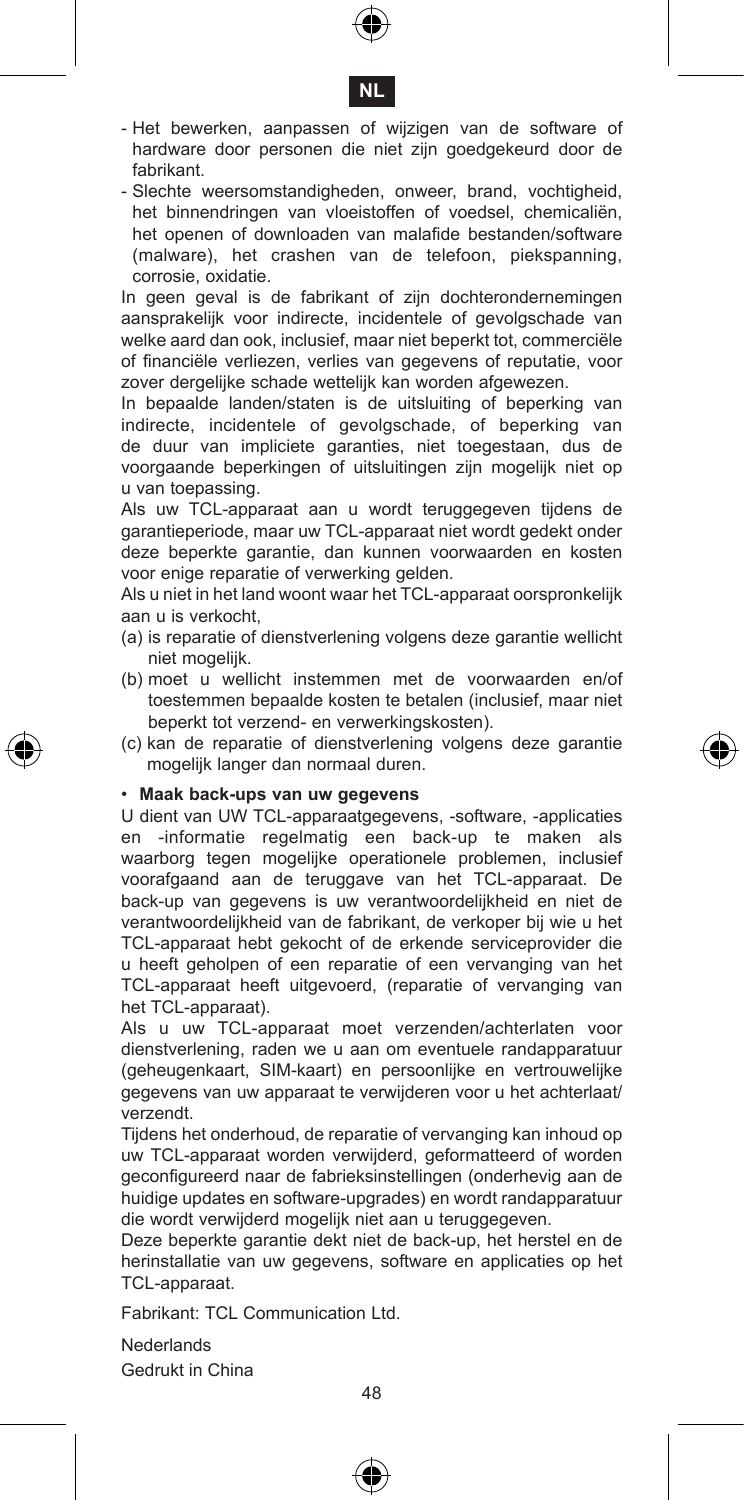

#### **PT**

#### **Informações de segurança e garantia**

#### **Segurança e utilização**

Leia atentamente este capítulo antes de utilizar o telefone. O fabricante não se responsabiliza por quaisquer danos que possam resultar em consequência de uma utilização incorreta ou contrária às instruções contidas no presente documento.

Não utilize o telefone se o veículo não estiver estacionado num local seguro. A utilização de um telefone na mão durante a condução é ilegal em muitos países.

Cumpra as restrições sobre a utilização específica em determinados locais (hospitais, aviões, bombas de gasolina, escola, etc.).

Desligue o telefone antes de entrar num avião.

Desligue o telefone sempre que se encontrar em instalações de saúde, exceto nos locais designados.

Ao utilizar o telefone, obedeça rigorosamente a toda a sinalização e instruções existentes em depósitos de combustíveis, estações de serviço, fábricas químicas ou em qualquer atmosfera potencialmente explosiva.

Consulte o seu médico e o fabricante do dispositivo para determinar se o funcionamento do seu telefone pode interferir com o funcionamento do seu dispositivo médico. Se o telefone estiver ligado, deve ser mantido a, pelo menos, 15 cm de qualquer dispositivo médico, tal como pacemaker, aparelho auditivo ou bomba de insulina, etc.

Não deixe que as crianças utilizem e/ou brinquem com o telefone e respetivos acessórios sem supervisão.

Para reduzir a exposição a ondas de rádio, recomendamos que: - Utilize o telefone com boa receção de sinal, conforme indicado no ecrã (quatro ou cinco barras);

- Utilize o kit mãos-livres;
- Efetue uma utilização razoável do telefone, particularmente no caso de crianças e adolescentes, por exemplo, evitando chamadas noturnas e limitando a frequência e a duração das chamadas;
- Mantenha o telefone afastado da barriga de grávidas ou do abdómen inferior de adolescentes.

Não exponha o telefone a condições meteorológicas ou ambientais adversas (humidade, chuva, infiltração de líquidos, pó, ar marítimo, etc.). A amplitude da temperatura de funcionamento recomendada pelo fabricante é de 0 °C (32 °F) a 40 °C (104 °F). A mais de 40 °C (104 °F) a legibilidade do ecrã do telefone pode ficar diminuída, embora seja uma situação temporária e sem gravidade.

#### **PROTEJA A SUA AUDIÇÃO**



 Para prevenir possíveis lesões auditivas, não utilize os níveis de volume mais elevados durante longos períodos. Tenha cuidado ao colocar o telefone junto ao ouvido enquanto estiver a utilizar o altifalante.

Utilize apenas baterias, carregadores de bateria e acessórios compatíveis com o modelo do telefone.



€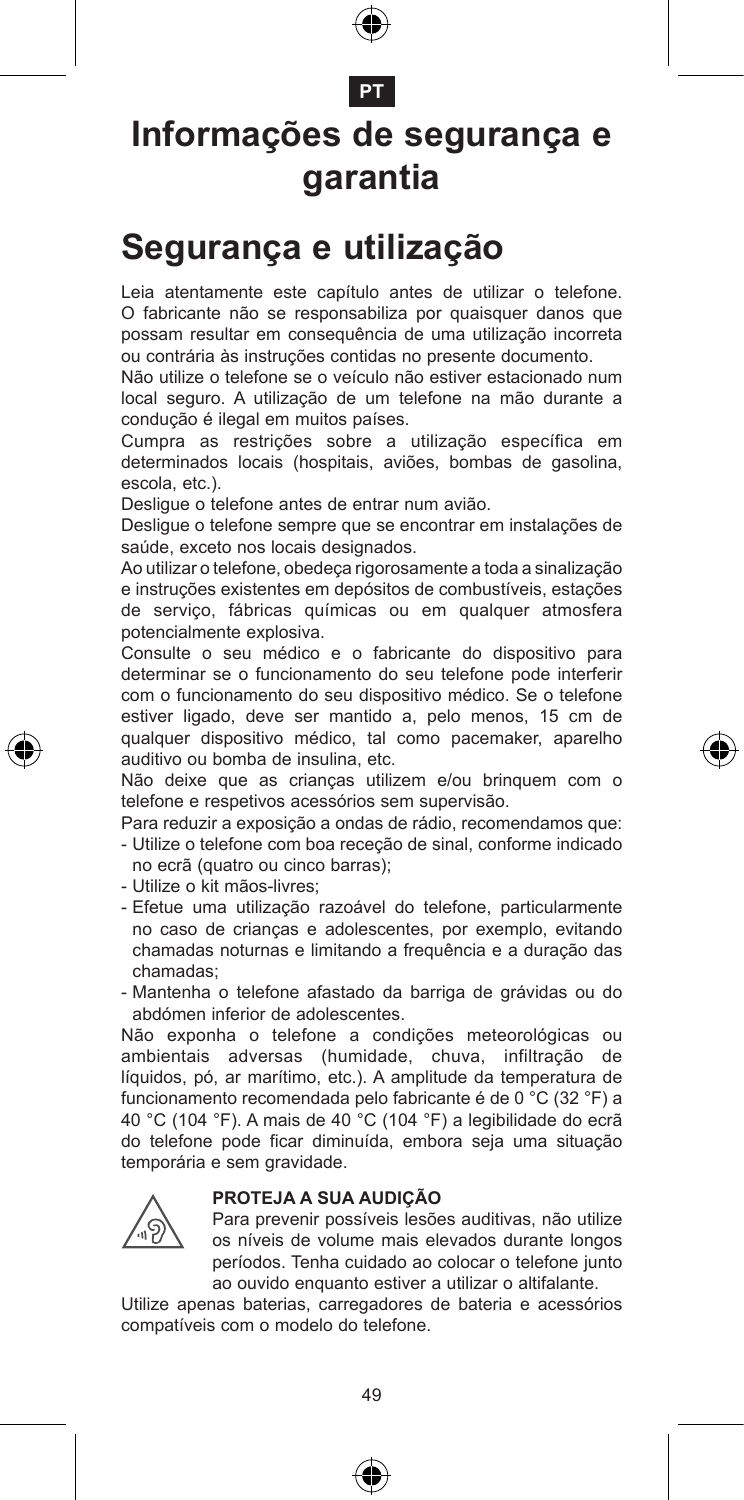





 O TCL 20 R 5G recebeu a certificação de Áudio de Alta Resolução.

AUDIO Alta Resolução.<br>AUDIO O Áudio de Alta Resolução garante-lhe uma qualidade de áudio que ultrapassa a de um CD e está muito próxima da qualidade de áudio de um estúdio de gravação.

**Aviso**:

 O Áudio de Alta Resolução necessita de um auricular compatível, pode precisar de comprar um auricular com certificação para Áudio de Alta Resolução.

#### **Informações regulamentares**

Pelo presente, a TCL Communication Ltd. declara que o equipamento de rádio tipo CL T767H está em conformidade com a Diretiva 2014/53/UE. O texto completo da declaração de conformidade da UE está disponível no seguinte endereço: www.tcl.com/global/en/service-support-mobile/eu-doc.html.

#### **SAR e ondas de rádio**

Este dispositivo cumpre as diretrizes internacionais relativas à exposição a ondas de rádio.

As diretrizes relativas à exposição a ondas de rádio utilizam uma unidade de medida conhecida como Taxa de Absorção Específica (Specific Absorption Rate ou SAR). O limite de SAR para dispositivos móveis é de 2 W/kg para SAR junto à cabeça e SAR junto ao corpo e de 4 W/kg para SAR junto aos membros.

| Nível máximo de SAR para este modelo e condições em<br>que esse nível foi registado: |                                                               |  |  |  |  |
|--------------------------------------------------------------------------------------|---------------------------------------------------------------|--|--|--|--|
| <b>SAR Cabeca</b>                                                                    | (CA 3A-8A) + Wi-Fi 1,65 W/kg<br>2.4GHz                        |  |  |  |  |
| SAR quando utilizado (DC 3A N7A) + Wi-Fi 1,67 W/kg<br>junto ao corpo (5 mm) 5GHz     |                                                               |  |  |  |  |
| <b>SAR</b><br>junto<br>membros (0 mm)                                                | $\texttt{aos}$ LTE Banda 38 + Wi-Fi $ 3,18$ W/kg<br>$2.4$ GHz |  |  |  |  |

Para obter mais informações, pode aceder a tcl.com.

### **Bandas de frequência e potência máxima de radiofrequência**

Este equipamento de rádio funciona com as seguintes bandas de frequência e a potência máxima de radiofrequência: GSM 900MHz: 33,5 dBm GSM 1800MHz: 30 dBm UMTS B1/8 (2100/900MHz): 24,5 dBm LTE FDD B1/3/8/20/28 (2100/1800/900/800/700MHz): 24,5 dBm LTE FDD B7 (2600MHz): 23 dBm LTE TDD B38/40 (2600/2300MHz): 24 dBm 5G NR FDD n1/n3/n8/n28 (2100/1800/900/700MHz): 24 dBm



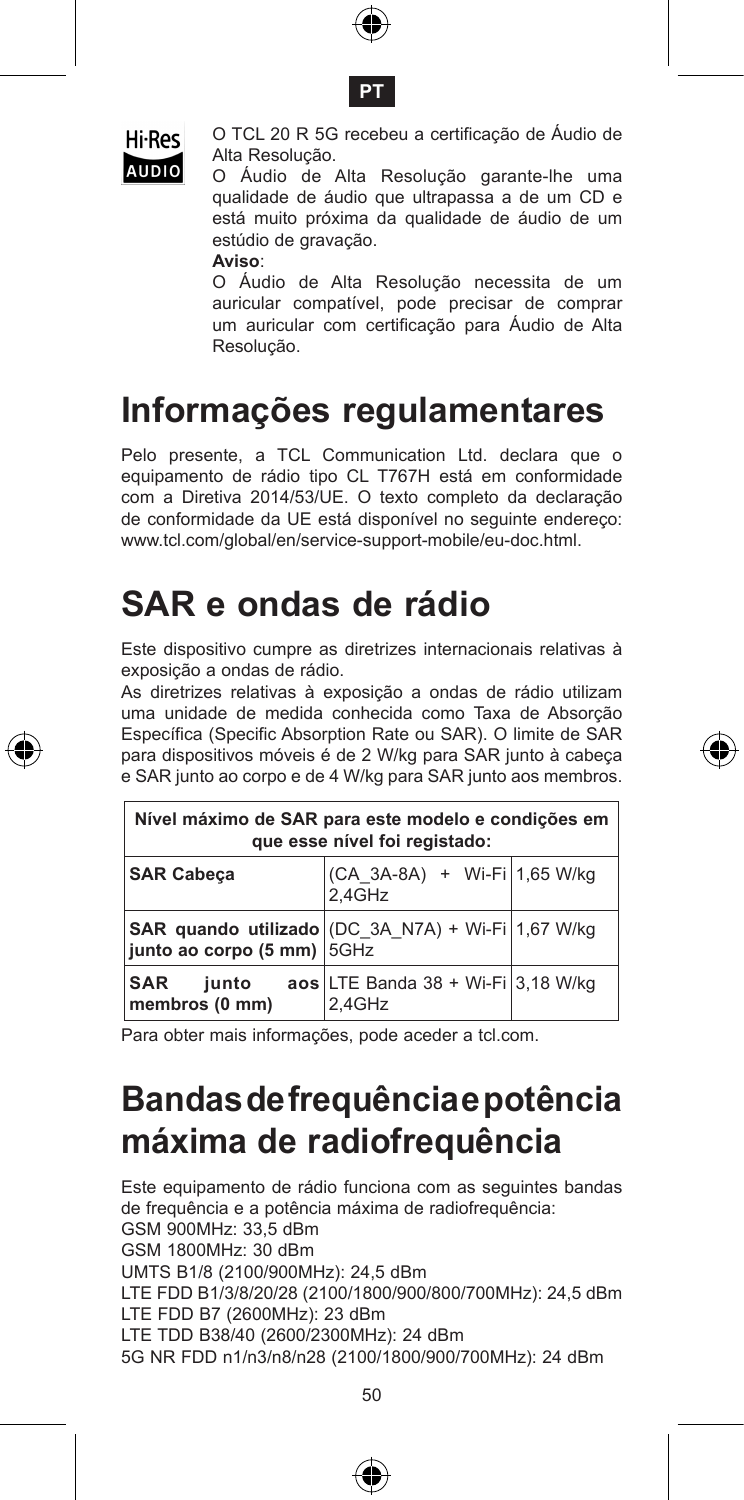#### **PT**

5G NR FDD n7 (2600MHz): 21 dBm 5G NR TDD n40/n78 (2300/3500): 24dBm Bluetooth 2,4GHz banda: 6,57 dBm Bluetooth LE 2,4GHz banda: -5,77 dBm 802.11 b/g/n 2,4GHz banda: 15,33 dBm 802.11 a/n/ac 5,0GHz banda: 13,09 dBm NFC 13,56 MHz: -18,586 dBuA/m a 10m

• Este equipamento pode ser operado em todos os países europeus.

A banda 5150-5350 MHz só pode ser utilizada em espaços interiores:

| Ħ         |           |    |           |           |           |           |    |           |
|-----------|-----------|----|-----------|-----------|-----------|-----------|----|-----------|
| <b>BE</b> | <b>BG</b> | CZ | <b>DK</b> | DE        | EE.       | IE        | EL | ES        |
| <b>FR</b> | <b>HR</b> | IT | CY        | LV        | LT        | LU        | HU | MT        |
| <b>NL</b> | AT        | PL | PT        | <b>RO</b> | SI        | <b>SK</b> | FI | <b>SE</b> |
| UK (NI)   | <b>NO</b> | IS | П         | CH        | <b>TR</b> |           |    |           |

### **Licenças**

| <b>Wicco</b> | O logótipo microSD é uma marca comercial.                                                      |
|--------------|------------------------------------------------------------------------------------------------|
| B            | Com licença e certificação Bluetooth SIG, Inc. TCL<br>T767H ID da declaração Bluetooth D056175 |
| <b>WIFI</b>  | Certificado Alliance Wi-Fi                                                                     |

#### **Bateria**

De acordo com os regulamentos aplicados ao transporte aéreo, a bateria do seu produto não se encontra totalmente carregada. Carregue-a primeiro.

- Não tente abrir a bateria (devido ao risco de gases tóxicos e queimaduras).
- Para um dispositivo com uma bateria não removível, não tente ejetar ou substituir a bateria.
- Não fure, desmonte ou provoque um curto-circuito na bateria.
- Para um dispositivo monobloco, não tente abrir ou furar a tampa posterior.
- Não queime nem elimine uma bateria usada ou telefone como se de lixo doméstico se tratasse, nem a armazene a temperaturas acima dos 60 °C (140 °F), tal pode resultar numa explosão ou na fuga de líquidos ou gases inflamáveis. De igual modo, sujeitar a bateria a uma pressão atmosférica extremamente baixa pode resultar numa explosão ou no derrame de líquido ou gás inflamável. Utilize a bateria apenas para a finalidade com que foi concebida e recomendada. Nunca utilize baterias danificadas.

**ATENÇÃO**: RISCO DE EXPLOSÃO SE A BATERIA FOR SUBSTITUÍDA POR UM TIPO DE BATERIA INCORRETO. ELIMINE AS BATERIAS USADAS DE ACORDO COM AS INSTRUÇÕES.



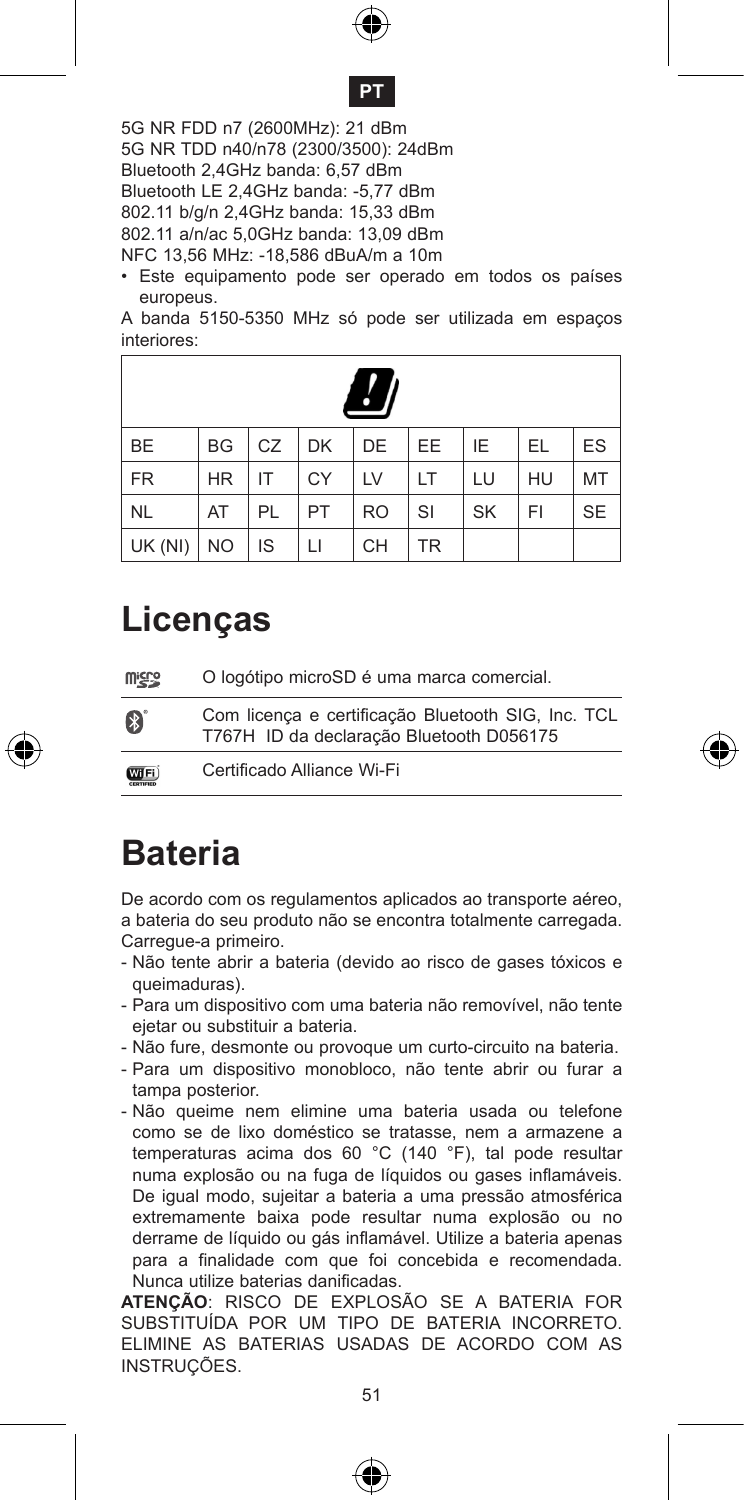**PT**

### **Carregador**

A amplitude da temperatura de funcionamento dos carregadores de ligação à rede elétrica é de: 0 °C (32 °F) a 40 °C (104 °F).

Os carregadores concebidos para o seu telemóvel estão em conformidade com a norma para a segurança de utilização de equipamentos de tecnologias da informação e de equipamentos de escritório. Também se encontram em conformidade com a diretiva de conceção ecológica 2009/125/CE. Devido às diferentes especificações elétricas aplicáveis, um carregador que adquirir numa jurisdição pode não funcionar noutra jurisdição. Devem ser utilizados apenas para carregamento.

| Modelo: UC13            | 100~240 V                                                | Tensão de entrada: Frequência CA de<br>entrada: 50/60 Hz |
|-------------------------|----------------------------------------------------------|----------------------------------------------------------|
| lTensão<br>saída: 5.0 V | 2.0A                                                     | de Corrente de saída: Potência de saída:<br>10.0 W       |
| média: 79,0%            | Eficiência ativa Consumo de energia<br>sem carga: 0,08 W |                                                          |

### **Eliminação de resíduos e reciclagem**

O telefone, os acessórios e a bateria devem ser eliminados de acordo com as regulamentações ambientais em vigor no local. A presença deste símbolo no seu telefone, na bateria e nos acessórios significa que estes produtos devem ser levados a:



- Centros de eliminação de resíduos municipais com contentores específicos.

- Contentores de recolha nos pontos de venda.

Serão assim reciclados, evitando que as substâncias sejam eliminadas no ambiente.

Nos países da União Europeia: Estes pontos de recolha são disponibilizados gratuitamente. Todos os produtos com este sinal devem ser levados até estes pontos de recolha.

Em jurisdições fora da União Europeia: Os itens de equipamento com este símbolo não devem ser eliminados nos contentores normais se a sua jurisdição ou região tem instalações de recolha e reciclagem adequadas; em vez disso, devem ser levados a pontos de recolha para que sejam reciclados.



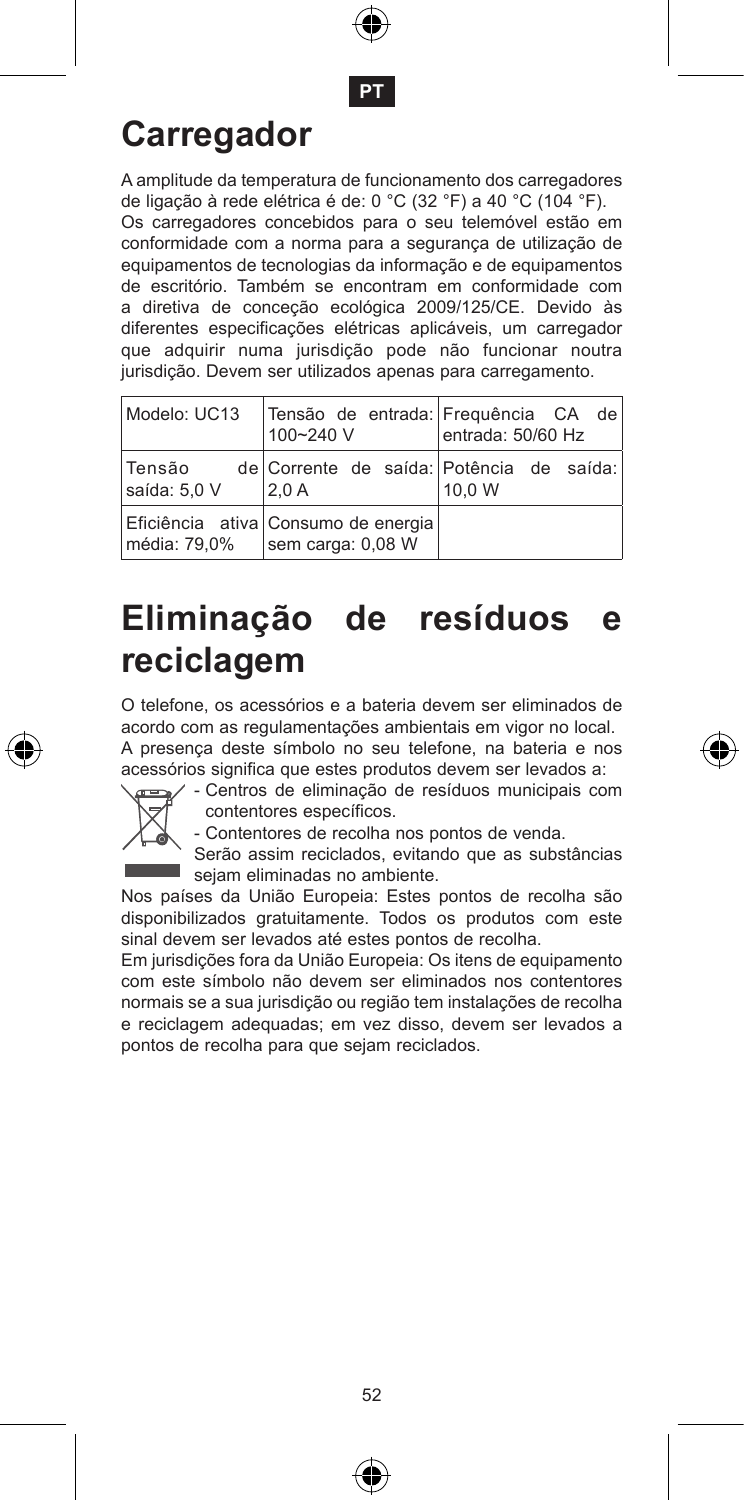

- • **Endereço de Internet**: tcl.com
- • **Linha direta de assistência e centro de reparação**: Aceda ao nosso site www.tcl.com/global/en/service-support-mobile/ hotline&service-center.html, ou abra a aplicação Centro de suporte no seu telemóvel para localizar o número da linha direta de assistência local e o centro de reparação autorizado para o seu país.
- • **Manual de utilizador completo**: Aceda a tcl.com para transferir o manual de utilizador completo do seu dispositivo. No nosso website, poderá consultar as perguntas mais frequentes (FAQ). Pode ainda contactar-nos por e-mail para esclarecer quaisquer dúvidas que possa ter.
- • **Fabricante**: TCL Communication Ltd.
- • **Endereço**: 5/F, Building 22E, 22 Science Park East Avenue, Hong Kong Science Park, Shatin, NT, Hong Kong
- • **Caminho para rotulagem eletrónica**: Toque em **Definições** > **Regulamentos e Segurança** ou prima \*#07#, para encontrar mais informações sobre a rotulagem (1).

#### **Atualização do software**

Os custos de ligação associados à localização, transferência e instalação das atualizações de software para o sistema operativo do seu telemóvel variam consoante a oferta que subscreveu no seu operador de telecomunicações.

Este procedimento de atualização envolve o tratamento dos seus dados pessoais: identificador único do produto (IMEI), endereço IP, referência do produto (referência CU), versão do produto e identificador da rede do seu operador de telecomunicações (PLMN).

As atualizações serão transferidas automaticamente, mas a sua instalação necessita da sua aprovação. Uma vez aceite, a atualização é instalada automaticamente.

Recusar ou esquecer-se de instalar uma atualização pode afetar o desempenho do telefone e, em caso de atualização de segurança, expor o seu telefone a vulnerabilidades de segurança.



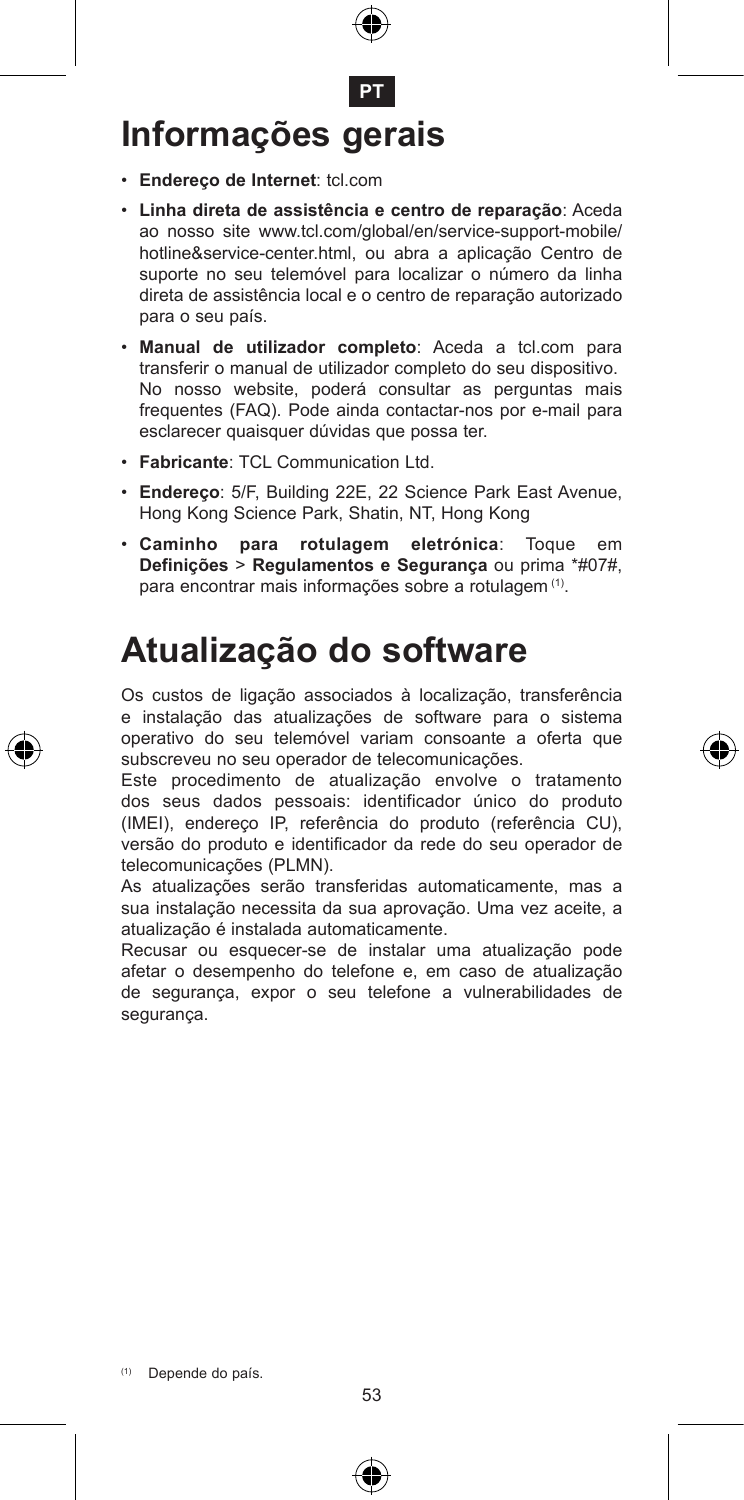

**PT**

# **Declaração de privacidade para utilização do dispositivo**

Se ligar o dispositivo a redes ou outros dispositivos (como por exemplo Wi-Fi, Bluetooth, NFC ou qualquer outro método), alguns dos seus dados pessoais podem ser partilhados com eles. É da sua responsabilidade proteger os seus dados pessoais, não partilhá-los com quaisquer dispositivos não autorizados nem dispositivos de terceiros que estejam ligados ao seu. Para produtos com funcionalidades Wi-Fi, recomendamos que apenas estabeleça ligação a redes Wi-Fi fiáveis. De igual modo, quando utilizar o produto como hotspot (onde disponível), garanta a segurança de rede. Estas precauções ajudarão a prevenir o acesso não autorizado ao seu telefone. O seu produto pode armazenar informações pessoais em várias localizações, incluindo o cartão SIM, o cartão de memória e a memória interna. Certifique-se de que remove ou apaga todas as informações pessoais antes de reciclar, devolver ou oferecer o seu produto. Escolha as suas aplicações e atualizações com cuidado e só instale a partir de origens fidedignas, uma vez que algumas aplicações de terceiros podem afetar o desempenho do produto e/ou ter acesso a informações privadas, incluindo detalhes da conta, dados de chamadas, detalhes de localização e recursos de rede. Não nos responsabilizamos pelas práticas de privacidade e segurança de terceiros.

Quaisquer dados pessoais partilhados com a TCL Communication Ltd. serão tratados de acordo com a nossa Declaração de privacidade. Pode consultar a nossa Declaração de privacidade no nosso site: https://www.tcl.com/content/legalnotice/country-list.html.

#### **Privacidade**

Tenha em atenção que deve respeitar as leis e regulamentações em vigor na sua jurisdição ou noutra(s) jurisdição(ões) onde vai utilizar o telemóvel, em relação a tirar fotografias e gravar sons com o telemóvel. Ao abrigo de determinadas leis e regulamentos, pode ser estritamente proibido tirar fotografias e/ou gravar vozes de outras pessoas ou qualquer dos seus atributos pessoais e reproduzi-los ou distribuí-los, uma vez que pode ser considerado como invasão de privacidade. Se tal for necessário, é da exclusiva responsabilidade do utilizador garantir a obtenção de uma autorização prévia, com o intuito de gravar conversas privadas ou confidenciais ou de tirar fotografias de outra pessoa; o fabricante, promotor ou vendedor do seu telemóvel (incluindo o operador) não se responsabiliza pelo que possa resultar de uma utilização indevida do telemóvel.



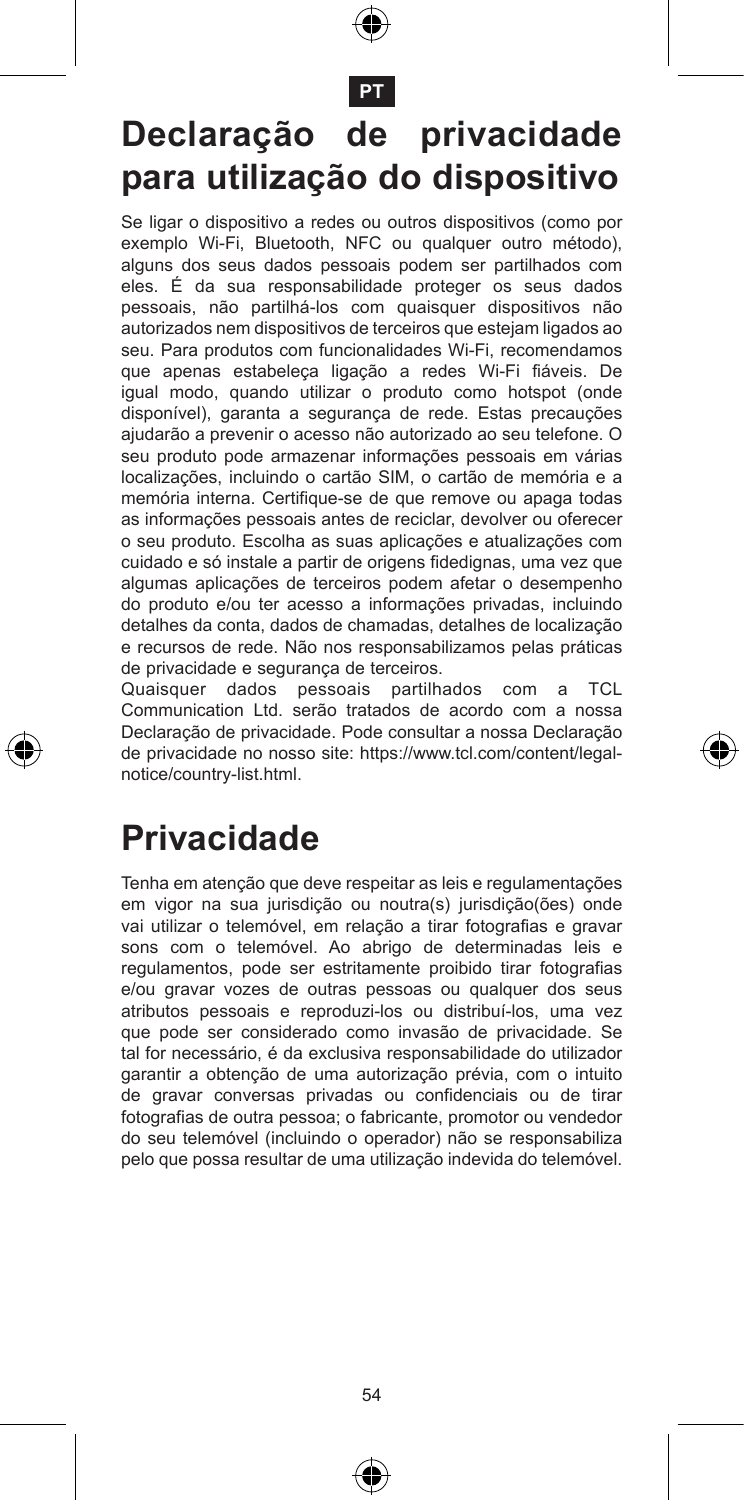

### **Garantia limitada**

#### • **Direitos adicionais ao abrigo das leis de defesa do consumidor**

Como consumidor, o Cliente poderá ter outros direitos legais (estatutários) além dos estabelecidos na presente Garantia Limitada oferecida voluntariamente pelo Fabricante, como é o caso das leis de defesa do consumidor do país de residência do Cliente ("Direitos do Consumidor"). Esta Garantia Limitada estabelece determinadas situações em que o Fabricante apresentará ou não uma solução para o dispositivo TCL. A presente Garantia Limitada não limita nem exclui qualquer Direito de Consumidor do Cliente no que respeita ao dispositivo TCL.

#### • **Cobertura da garantia do fabricante**

A presente Garantia Limitada do fabricante estabelece as responsabilidades no âmbito da garantia do Fabricante no que respeita ao hardware e acessórios da marca TCL fabricados por ou em nome do Fabricante.

O Fabricante garante ao comprador final original de um dispositivo TCL novo ("Cliente") que o dispositivo TCL não terá defeitos de materiais nem de fabrico, em condições normais de utilização, por um período que tem início na data de compra inicial efetuada pelo Cliente e se prolonga pelo seguinte período especificado aplicável a cada tipo de dispositivo TCL ("Período de Garantia").

O Cliente não pode transmitir a presente Garantia Limitada. O período de garantia aplicável encontra-se listado abaixo:

| Telefone TCL e bateria incorporada <sup>(1)</sup> |  |  |  |  | $24$ meses <sup>(2)</sup>                                     |
|---------------------------------------------------|--|--|--|--|---------------------------------------------------------------|
| auricular <sup>(3)</sup>                          |  |  |  |  | Acessórios TCL: Cabo USB, carregador, 12 meses <sup>(2)</sup> |

Na eventualidade de qualquer defeito no telefone que impeca a utilização normal, deve informar imediatamente o vendedor e apresentar o telefone com a fatura original.

Caso o defeito seja confirmado pelo Fabricante ou fornecedores de serviço autorizados, o seu telefone ou peça será reparado ou substituído, se adequado. A reparação ou substituição pode ser efetuada utilizando componentes recondicionados com a mesma funcionalidade.

Esta garantia cobre os custos de reparação ou substituição (mão-de-obra e peças sobresselentes), mas exclui quaisquer outros custos.

Esta garantia não se aplica a defeitos no seu telefone e/ou acessórios devido a (sem quaisquer limitações):

- não cumprimento das instruções de utilização ou instalação, ou dos padrões técnicos e de segurança aplicáveis à área geográfica onde o telefone é utilizado;
- ligação a qualquer equipamento não fornecido ou não recomendado pelo Fabricante;
- reparação efetuada por indivíduos não autorizados pelo Fabricante ou respetivos afiliados;
- (1) A vida útil da bateria recarregável do telemóvel em termos de tempo de conversação e tempo de espera e a vida útil total de utilização, dependem das condições de utilização e configuração de rede.

(2) O período de garantia pode variar consoante o país de compra e/ou canal de compra.

(3) Se incluído.



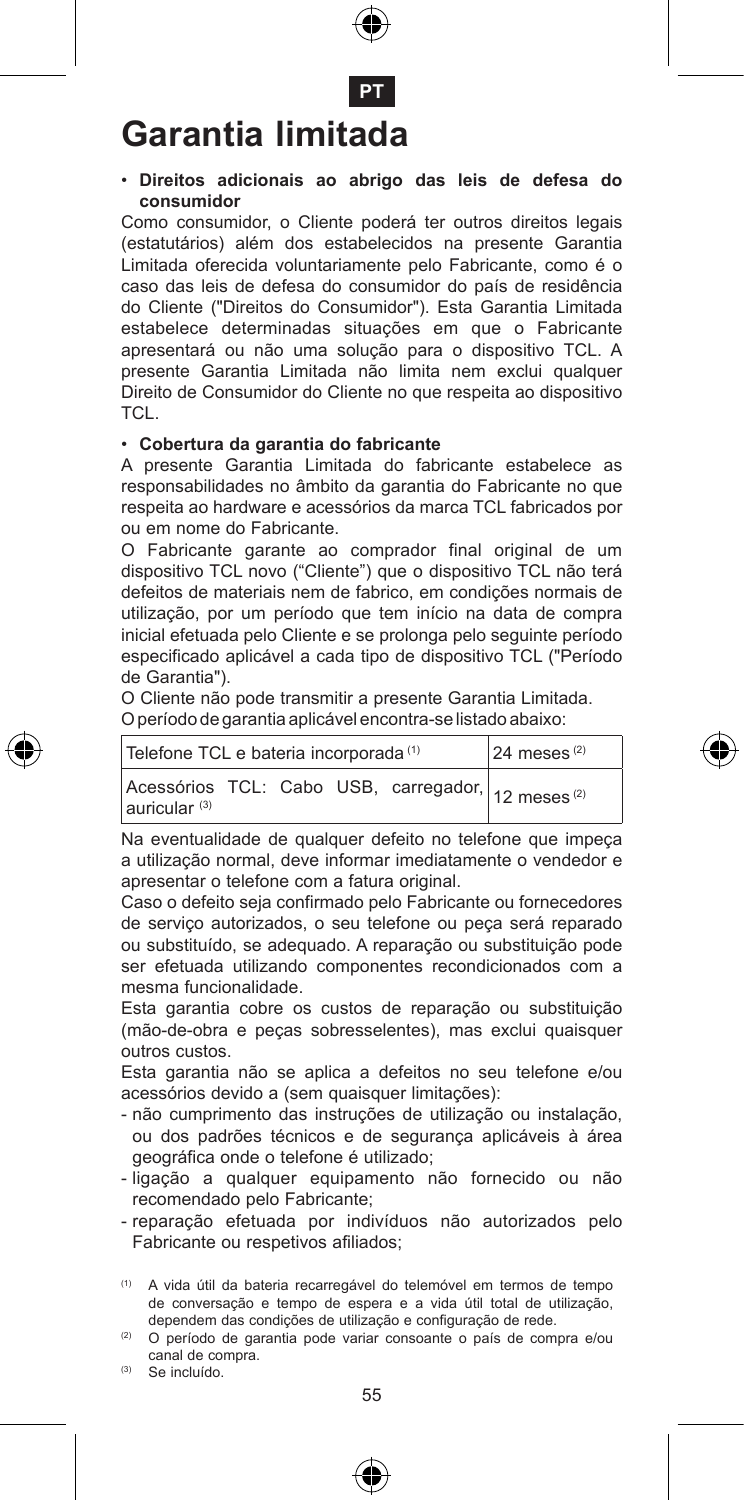



- modificação, ajuste ou alteração de software ou equipamento efetuados por indivíduos não autorizados pelo Fabricante;
- condições meteorológicas severas, relâmpagos, incêndio, humidade, infiltração de líquidos ou alimentos, produtos químicos, intrusão ou transferência de ficheiros/software maliciosos (malware), bloqueio, alta tensão, corrosão, oxidação.

Em caso algum deverá o Fabricante ou qualquer um dos seus afiliados, ser responsabilizado por danos indiretos, acidentais ou consequenciais de qualquer natureza, incluindo, mas não se limitando a, danos ou perdas comerciais ou financeiras, perda de dados ou perda de imagem, na medida em que a responsabilidade por esses danos possa ser renunciada por lei. Alguns países/estados não permitem a exclusão ou limitação de danos indiretos, acidentais ou consequenciais, ou a limitação da duração das garantias implícitas; nesse caso, as limitações ou exclusões anteriores podem não se aplicar ao seu caso.

Se o dispositivo TCL do cliente for devolvido durante o período de garantia, mas não se encontrar coberto pela presente garantia limitada, poder-se-ão aplicar condições e custos por qualquer reparação ou operação realizadas.

Se o cliente não residir no país onde adquiriu inicialmente o dispositivo TCL,

- (a) a reparação ou a assistência na garantia poderão não ser possíveis;
- (b) poderá ser solicitado ao cliente que concorde com certas condições e/ou pague determinadas despesas (incluindo, entre outras, despesas de envio e de processamento);
- (c) a reparação ou a assistência na garantia, quando possíveis, poderão ser mais demoradas do que o normal.

#### • **Efetuar cópia de segurança de todos os dados**

O Cliente deve efetuar regularmente uma cópia de segurança dos dados, ficheiros, aplicações e definições como uma precaução contra futuros problemas operacionais e antes da devolução do dispositivo TCL. A criação de uma cópia de segurança dos dados é da responsabilidade do cliente e não é da responsabilidade do Fabricante, do revendedor a quem o cliente adquiriu o dispositivo TCL nem dos prestadores de serviços autorizados pelo Fabricante através dos quais poderá ter recebido assistência (reparação ou substituição do dispositivo TCL).

Se precisar de enviar/deixar o dispositivo TCL para assistência, recomendamos que remova do dispositivo todos os periféricos (cartão de memória, cartão SIM) e os dados pessoais e confidenciais antes de enviar/deixar o dispositivo TCL.

Durante a assistência (reparação ou substituição), o conteúdo do dispositivo TCL do cliente poderá ser eliminado e/ou reformatado ou configurado de acordo com as definições iniciais de compra (sujeito às atualizações vigentes nesse momento e às atualizações de software) e periféricos ou memórias removidos não serão devolvidos.

A presente garantia limitada não cobre a criação de uma cópia de segurança, a recuperação nem a reinstalação dos dados, ficheiros ou aplicações do cliente no dispositivo TCL. Fabricante: TCL Communication Ltd.

Português Impresso na China